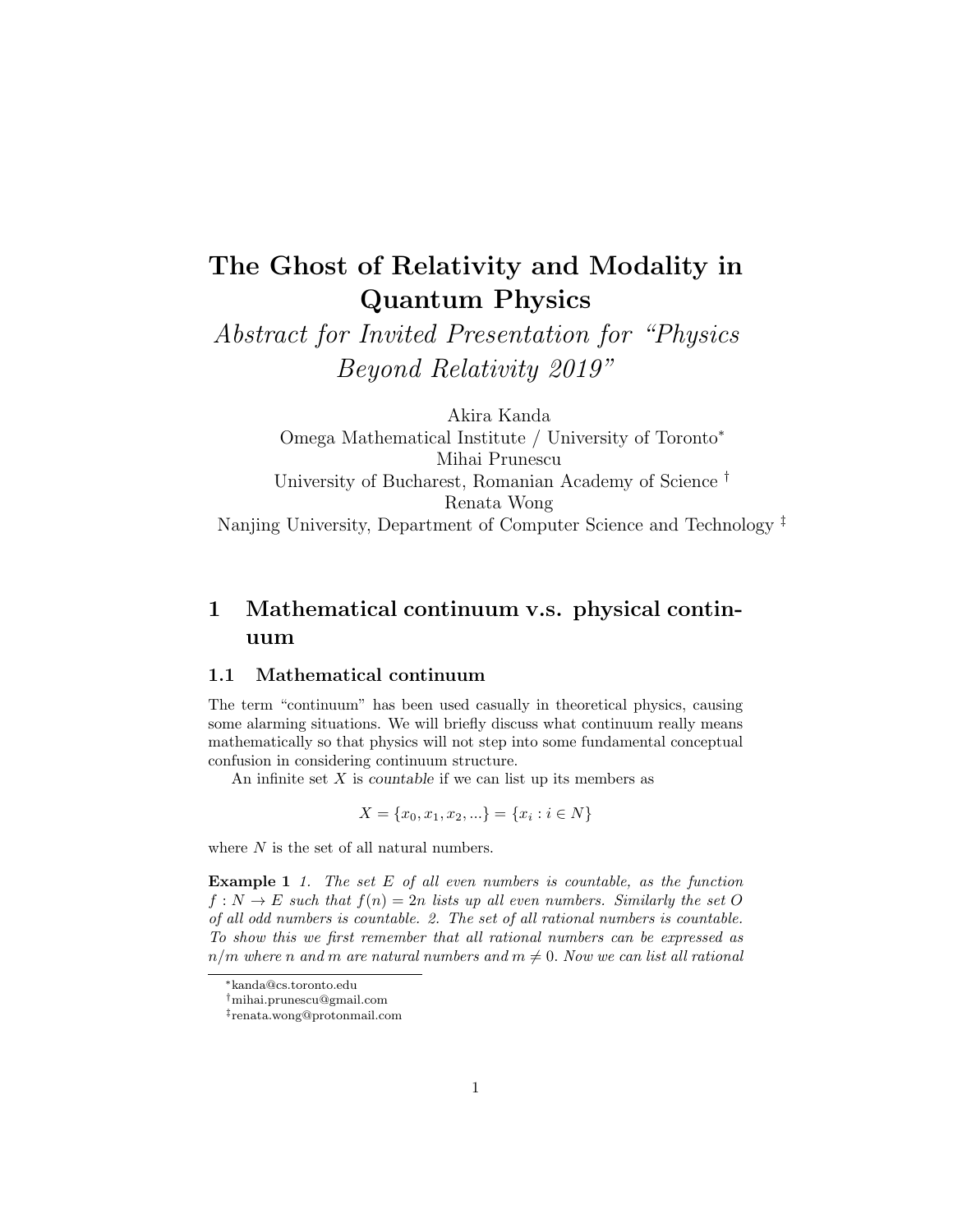numbers as

$$
\begin{array}{ccccccccc}\n\frac{1}{1} & & \frac{1}{2} & \rightarrow & \frac{1}{3} \\
\downarrow & & \nearrow & & \swarrow & & \nearrow \\
\frac{2}{1} & & \swarrow & & \frac{2}{3} & \swarrow \\
\frac{3}{1} & & \swarrow & & \swarrow & & \nearrow \\
\downarrow & & & \nearrow & & & \swarrow\n\end{array}
$$

1

Cantor "hypothetically" listed all elements of an open interval (0, 1) as follows:

$$
0.d_{11}d_{12}d_{13}, \dots
$$
  
 $0.d_{21}d_{22}d_{23}...$   
 $...$ 

He created a new real number as  $x = 0.d_1d_2d_3, ...$  such that  $d_1 \neq d_{11}, d_2 \neq d_{22}$ ,  $d_3 \neq d_{33}$ , ... . Clearly x is in  $(0, 1)$ . But it can not appear in the listing above at the pain of contradiction. So he rightly concluded that the set  $R$  of all real numbers is not countable. [Proof by Contradiction]

Indeed, as we discussed above, we can enumerate all rational numbers but we can not enumerate all irrational numbers. Indeed, we can show that almost all real numbers are irrational numbers using Weierstrass function which is defined over the interval  $(0, 1)$  as

 $w(x) =$  if x is rational then 0 else 1

The Lebesque integral of this function over  $(0, 1)$  is 1.

Any interval  $(a, b)$  of real numbers is called "continuum". Clearly there are way more points in the continuum than in countable sets as we discussed above.

Interestingly, there are two kinds of countable sets of numbers. If we consider the set of integers, for each integer, there is a next larger integer. But if we consider the set of all rational numbers, in between any two rational numbers, we have a rational number in between. This means that there is no such thing as the next larger rational number for any rational number. Mathematicians say the set of all rational numbers with natural ordering is dense. It also is the case that the set of all real numbers with natural ordering is dense in the same sense. This is because the set of rational numbers and the set of real numbers both have total natural ordering which makes them dense. The natural ordering of natural numbers or integers do not make the set of natural number and that of integers dense. In summary, the natural ordering of rational (or real) numbers is dense ordering but the natural ordering of natural numbers (or integers) is not dense.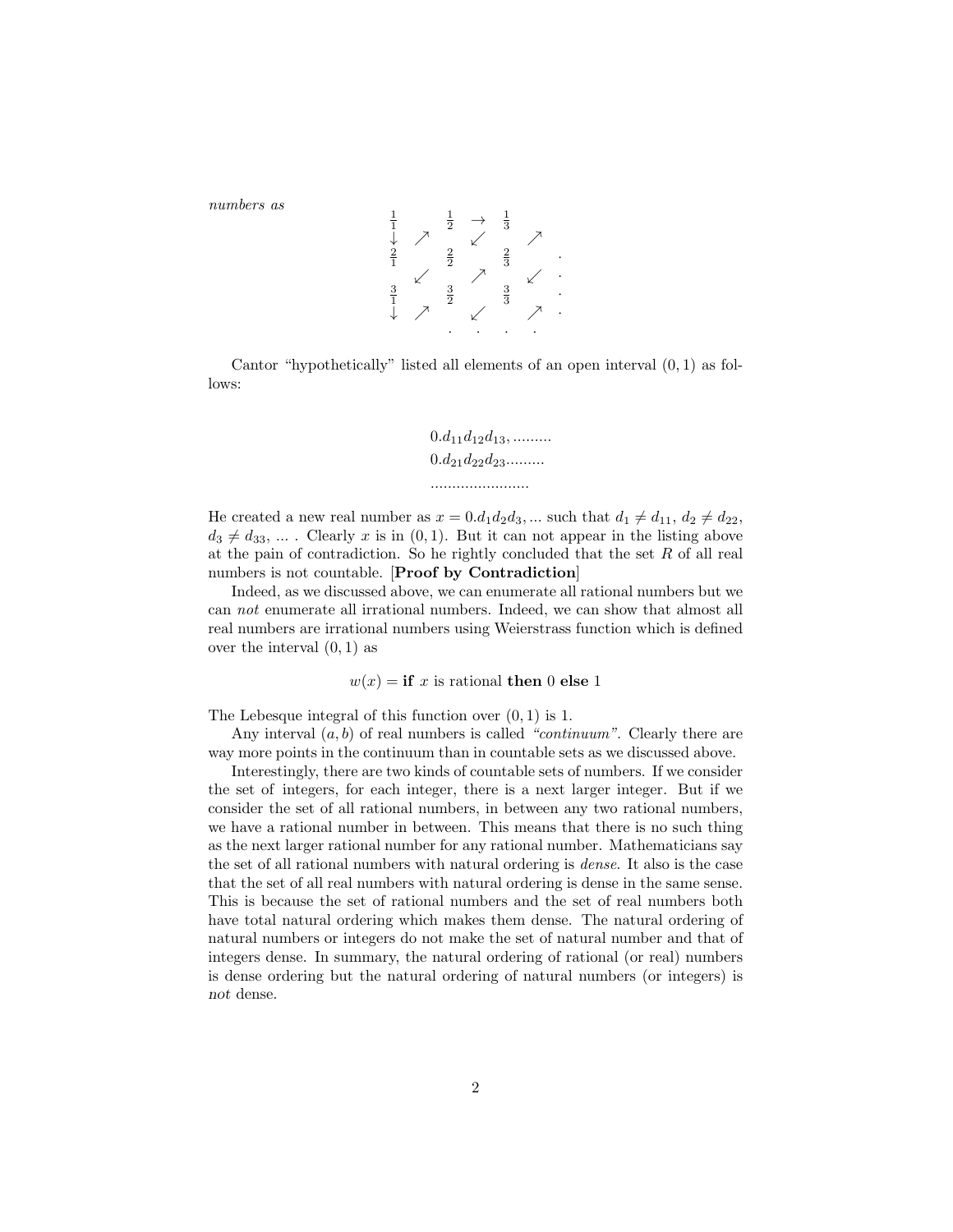# 1.2 Physical continuum

It has been assumed as an "empirical common sense" that there are at most countably many (more likely finitely many) particles in the universe. This assumption comes into a conflict with the mathematical reality. We have been told that the wave frequency of electromagnetic waves in theory can be any positive real number. This means that there are "continuumly many frequencies" of electromagnetic waves. This implies, according to the relativistic theory of em waves as per Einstein, there are continuumly many particles called photons in this universe. The record shows that Planck disagreed with the idea of considering  $h\nu$  a particle called photon. For him this was just a mathematical convention to deal with the blackbody radiation problem. This is a very good example of serious discrepancy between the concept of continuum in mathematics and that in theoretical physics.

Another manifestation of the discrepancy between the continuum for physics and that for mathematics can be seen in the fluid mechanics. In this theory, they consider a "force applied to a unit area". They call it "pressure". In Newton dynamics, all physical bodies are reduced to point bodies and force as a vector ("pointed arrow") is applied to a "point body" not to a body with geometric dimension. So, purely "theoretically", there is no such thing as applying force to a non-point body such as unit area or a "spaceship" contrary to the way Einstein thought. This is treu "conceptually" too. More fundamentally, a unit surface is made of continuumly many geometric points and this leads to the assumption that just a unit area has uncountably infinite number of particles. This is a serious violation of the basic assumption on our universe where we assume that there are at most countably infinite particles.

Exactly the same thing happens in wave mechanics. For example when we consider the so called string waves, there are continuumly many geometric points in a string and each of them as a particle is supposed to be subjected to force. This is in conflict with the most fundamental assumption of dynamics that there are at most countably infinite number of atoms.

This is to say that the theory of particle dynamics and that of continuum dynamics are entirely different things. The very concept of motion and force in the particle dynamics and that in continuum dynamics are entirely different.

The calculus physicists use as a "language" is based upon the reasoning which contradicts the empirical expectation on the "number of particles".

Moreover, it is important to learn that the set of infinitely many "particles" can never be dense. So, the set of particles is very different from the continuum in this sense too. This implies that there is no "particle" decomposition of continuum, contrary to what quantum mechanists think. Topologists say that a point does not belong to the topological space. Aristotle said that a point is not a part of the line. Tragically the common response from "even theoretical" physicists is that "mathematics is just a language for physics."

It is tragic that physicists and mathematicians do not communicate anymore. Sensing that what is happening in theoretical physics is wrong mathematics, mathematicians do not pay attention to theoretical physics anymore. Physicists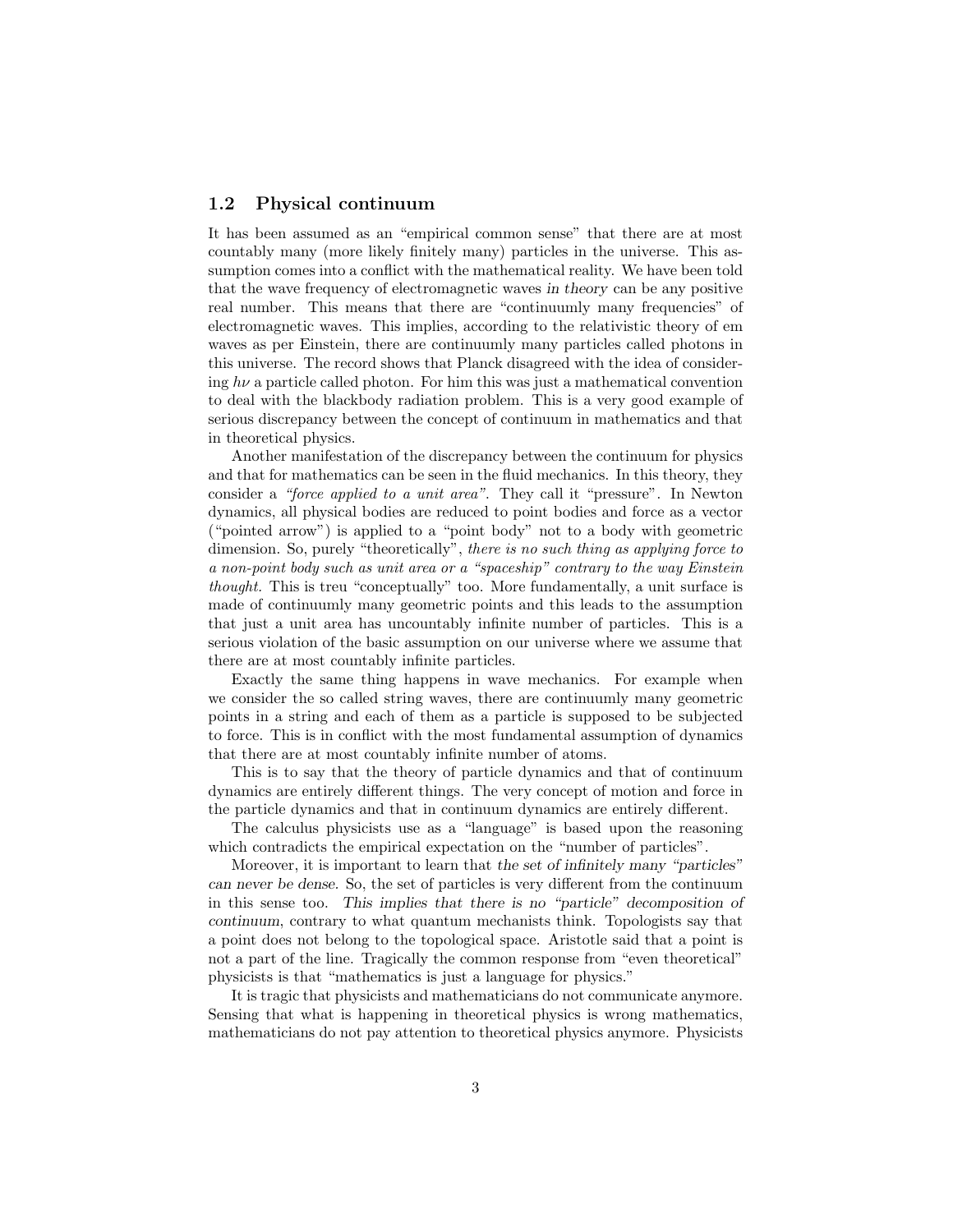are not ready to accept any criticism from outside and sensing the view of mathematicians on their discipline, they say is "mathematics is just a language for physics." Under this situation, both mathematics and physics have been stagnating.

Remark 2 What is tragic is this "split and indifference" between pure mathematics and theoretical (or mathematical) physics. Physicists say, mathematician's world is an irrelevant fantasy world. Mathematicians say physicists are "stupid", they do not understand the very mathematics they use. Newton was a single founder of modern mathematics (not like Euler's problem solving mathematics) and physics. For him these two worlds were intimately connected. Because of the intimate connection between physics and Capitalism in the form of engineering, physics community became political power. What Newton considered "philosophy" became the foundation of money making and dominating world politically. Certainly Leibniz was a philosopher too. On mathematics side, under social and political isolation, mathematics became "too pure" looking down upon the science which deals with the higher understanding of the real world issues. The ultimate achievement on this line is solving of long open problems Mathematics is reduced to problem solving. It was the Russian mathematician Perelman who solved the long open Poincare conjecture. He refused the offer of Fields award (Nobel Prize in mathematics) saying that this problem has not much importance to mathematics. He added that there are more important issues to consider in mathematics.

# 1.3 What about quantum mechanics?

What we studied above asserts that it is not possible to "quantize" mathematical continuum. This issue has been unnoticed through out the development of Quantum Physics. By definition continuum is unquantizable What Dirac's work of quantizing em field and em waves showed us is the "first naive but elaborate approach" to the problem. But as an applied mathematician, he fell short of presenting material solution. The real issue is that he had not accurate grasp of the problem here. He did not understand the true nature of mathematical continuum as this was never taught in mathematical physics. Though it is desirable and could be possible by some means, it requires a fundamental paradigm shift in pure mathematics to accommodate the needs of theoretical physics. Since Newton and Leibniz it has been a tradition of physics to make this dialogue possible. Not any more. One hope here is that mathematics evolved into modern topology which could well offer some mathematically coherent "quantization of continuum" to meet the needs of physics. We do not think Witten's super string theory really addressed this important issue. It appears to be yet another fancy side tracking coming from ignoring physics.

Here is a list of some analysis of the current situation.

(1) It all started with Einstein's quantization of em waves. According to Einstein, for each frequency  $\nu$  of the em wave,  $h\nu$  is a particle called photon of frequency  $\nu$ . Then as there are continuumly many frequencies  $\nu$  of em waves,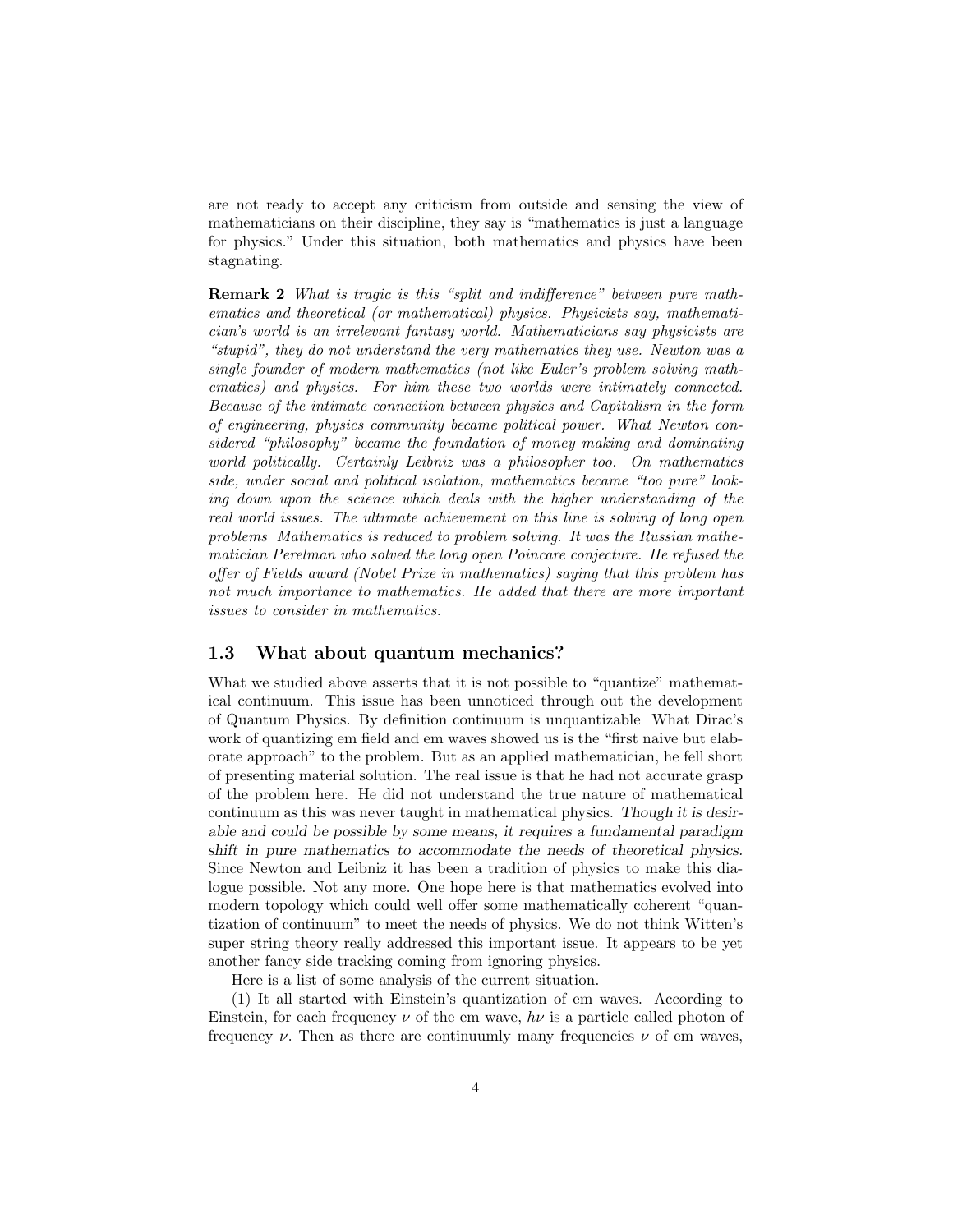there must be continuumly many particles called photons. But this is impossible as no matter how we pack physical particles, we will never create a continuum. Planck was careful and he did not call  $h\nu$  a particle. As we discussed in our first paper "Logical Analysis of Relativity Theory" for the presentation in this Conference, Einstein's particle called photons lead to contradiction. They are paradoxical particles on their own physical behaviour too. This simply means that in reality, there are no such thing as particles called photons. So, Planck's reluctance to consider hv as a particle was justifiable.

(2) Dirac pushed this ill fated idea of Einstein's photons further without considering these fundamental issues and tried to quantize the entire (relativistic) electrodynamics, giving birth to a new field of physics called Quantum Electrodynamics (QED). In this theory, he considered the "space with energy" as an "infinite sea" of particles called photons. As the idea came from quantization of the harmonic oscillator through Fourier expansion, representing photons as the components of the expansion, there are only "countably many" photons which do not agree with two basic issues: First, Einstein-Planck's quantization of em waves assumes "uncountably infinite number of" photons, one for each frequency. So, Einstein's photons and Dirac's photons are not related. Second, as countably infinite collection, Dirac's view of photons can not satisfactory explicate the so called vacuum with energy.

Dirac could not realize these issues associated with his project. The regretful divorce between the King and the Queen made nobody care about this serious problem. On physics side the problem is its misunderstanding of what mathematical continuum is and on mathematics side, it is its misunderstanding of what physical continuum is meant to be. The history shows, instead of working together to resolve the problem, they just turned around walked away.

Remark 3 In 1990's there was a movement to let physics and mathematics work together on shared problems. This was an example of the more global attempt to explore interdisciplinary areas. This good idea however produced very little as the focus was on shared mathematical problems at surface level. None of them really toughed the share problems at the most fundamental level as we have been discussing. Politically it was obviously the attempt to promote "research activities" such as "data mining" in which mathematical logicians and computer scientists worked together not to learn any deep truth but to create global monitoring public system.

Going back to physics, the infamous problem of the infinite zero point energy in QED is a naturally expected consequence of this deficiency of QED. This problem is closely related to the correct view of Feynman who later concluded that it is the usage of the force field which causes the problem of divergence of energy in QED and recommended to go back to Weber-Gauss's action at a distance theory.

In the end, all of this should be the responsibility of philosophers of Physics and philosophers of Mathematics. These most prestigious institutions failed to provide any higher wisdom. All they did was to "thrive under the glory of physics and mathematics".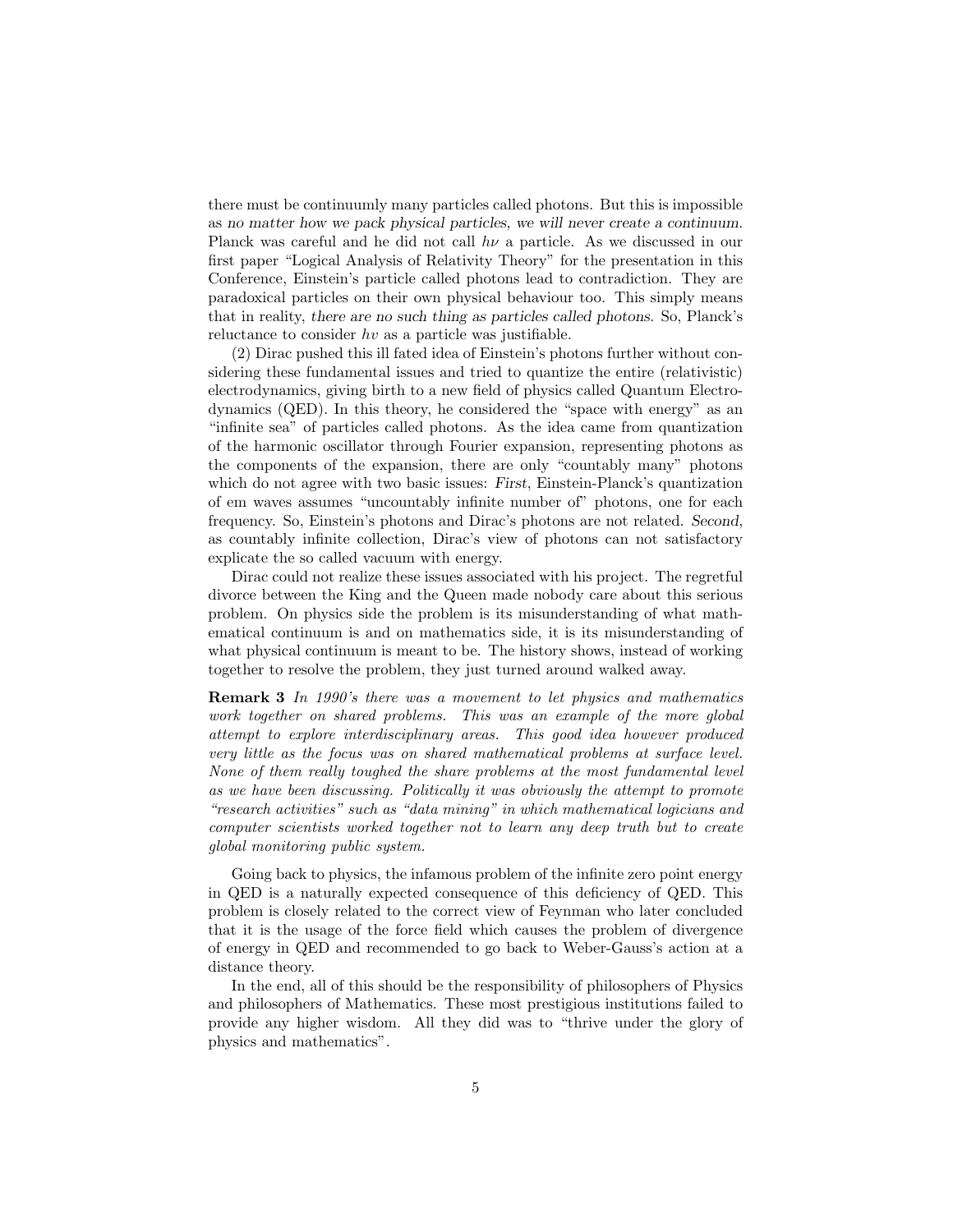### 1.4 Infinitesimals in physics and in mathematics?

Conceptual difference between mathematical continuum and physical continuum which we briefly discussed at the beginning of this paper further leads to the issues of limit. Mathematically speaking, this problem is directly linked to the way physicists use calculus. " $dx$ " in calculus means an "infinitesimal" which does not mean a very very small real number as physicists think. An infinitesimal means a positive number which is smaller than any positive real number! Naturally, such numbers are not real numbers which can be compared in magnitude with real numbers. The so called "calculus" which physicists use as a "language" is based upon this apparently paradoxical concept as Cantor complained. Newton, the founder of calculus was reluctant to use infinitesimals. Leibniz endorsed infinitesimals, though just like everybody else, he was not sure what it meant. It is quite clear that Leibniz preferred infinitesimals as the process of taking limit and calculating derivatives appear more like familiar algebra. One thing for sure is that whatever infinitesimals are, they are not real numbers at the pain of contradiction.

Cantor, the founder of set theory, categorically rejected this concept of infinitesimally for the reason above. Mathematical analysts (researchers of advanced calculus) avoided this mysterious concept altogether and following the advice of Cantor and Dedekind used the topological concept of limit to develop "precise calculus" which they called "mathematical analysis". As mathematics this is perfect but we lost direct connection with physics. Later, Newton's calculus which used naive limit concept was verified by the topological approach. But limit is not an ontological process anymore. We certainly needs more tight communication among theoretical physicists, experimental physicists and pure mathematicians. We would dare say that mathematical physicists should wait until the revision of mathematical physics is done in this way. Mathematical physicists were supposed to govern this complex activity of governing this defalcate but fundamental research activity. They tried to thrive on what was already done instead. It is just like the problem of philosophers.

It was Leibniz who used the "naive infinitesimals" to develop calculus which on surface is equivalent to Newton's calculus. Mathematicians avoided this approach for various different reasons. It was Abraham Robinson who developed a correct and complete theory of infinitesimals using the construction of "ultra power" which was developed by himself for a branch of mathematical logic called model theory.

Physicists have a naive version of infinitesimal. For them  $dx$  simply means a "very very small positive real number".There is no clear connection between Robinson's infinitesimal calculus and physicist's version of infinitesimal calculus. Indeed, it is clear that a very small positive real number and a positive number which is smaller than all positive real numbers are entirely different things.

When we discussed this problem with theoretical physicists they said they were not interested. When we contacted mathematicians, they replied that they knew the problem but for "rather well understood reasons" they do not want to get involved.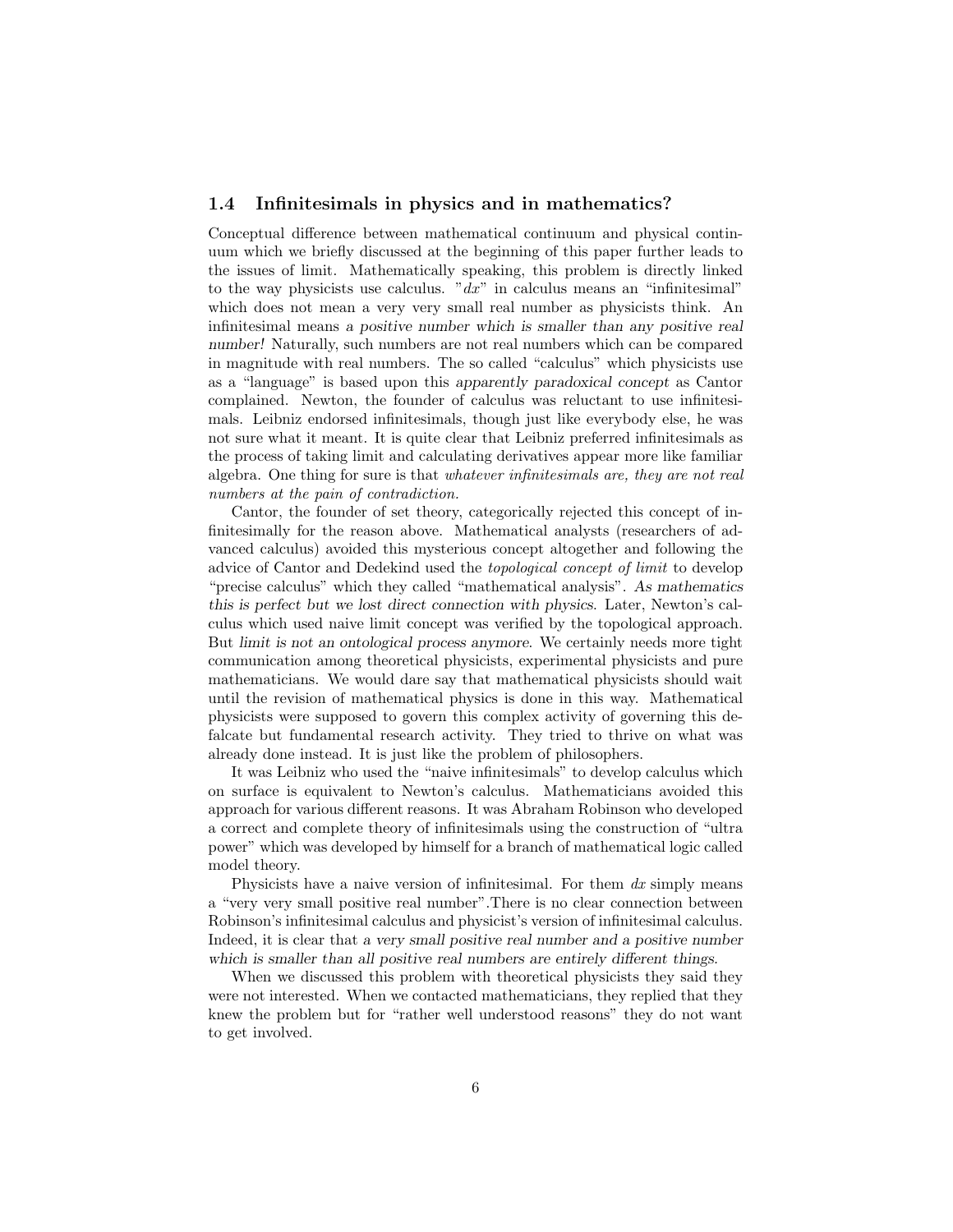Anyhow, as we will study later, the concept of infinitesimal used in fluid dynamics and (quantum) field theory causes some difficulty as it is nothing but a naive concept for this most intrinsic and delicate concept of mathematics. Basically their concept of infinitesimals is as naive as Leibniz's. In QED, Feynman correctly pointed out that the divergence problem occurs because of this. Unfortunately, Robinson's "correct" infinitesimals does not relate to the needs of physics either. Yet there seems to no communication between mathematical physicists and pure mathematicians.

# 2 Energy?

# 2.1 Energy, kinetic energy and the conservation of energy

The kinetic energy of  $mv$  is defined as the work needed to accelerate from  $m0$ to mv. Contrary to the common belief, the work discussed here depends upon the way we accelerate. When we accelerate with constant acceleration, the work needed is  $mv^2/2$ . But in general it is not true. So, under the standard definition that energy is the potential to do work, the assumption that the kinetic energy of  $mv$  is  $mv^2/2$  is in violation of the conservation of energy.

Remark 4 This definition of energy clearly indicates that this concept is not a physical reality but a modality.

When the acceleration is constant, certainly the work needed is as above. But this is not the case if the acceleration is not constant except a few other cases. Let us demonstrate this point with an example. Assume  $a(t) = t$  instead of constant. Then for the initial condition  $v_0 = x_0 = 0$ , we have the equation of the motion as

$$
v(t) = \int t dt = \frac{1}{2}t^2
$$
,  $x(t) = \int \frac{1}{2}t^2 dt = \frac{1}{6}t^3$ .

So, we have

$$
W = \int (mt)x(t)dt = \int \frac{1}{6}t^3m t dt = \frac{m}{24}t^4.
$$

However,

$$
\frac{m}{24}t^4 \neq \frac{mv^2}{2} = \frac{m}{2}(\frac{1}{2}t)^2 = \frac{m}{8}t^2
$$

as an identity of t. So, this issue invalidates a most important law of physics, which is the Conservation of Energy Law.

This problem of mismatch between energy and work yet has another probably more important consequence. Work can cancel each other as work can be negative. However energy can not cancel as energy is always positive. Consider that with work  $W_1$ , we accelerate from position A with momentum  $m0$  to position B with momentum  $mv$  and from here with work  $-W_1$  symmetrical we decelerate from  $mv$  to the position C with momentum  $m0$ . The work done is 0.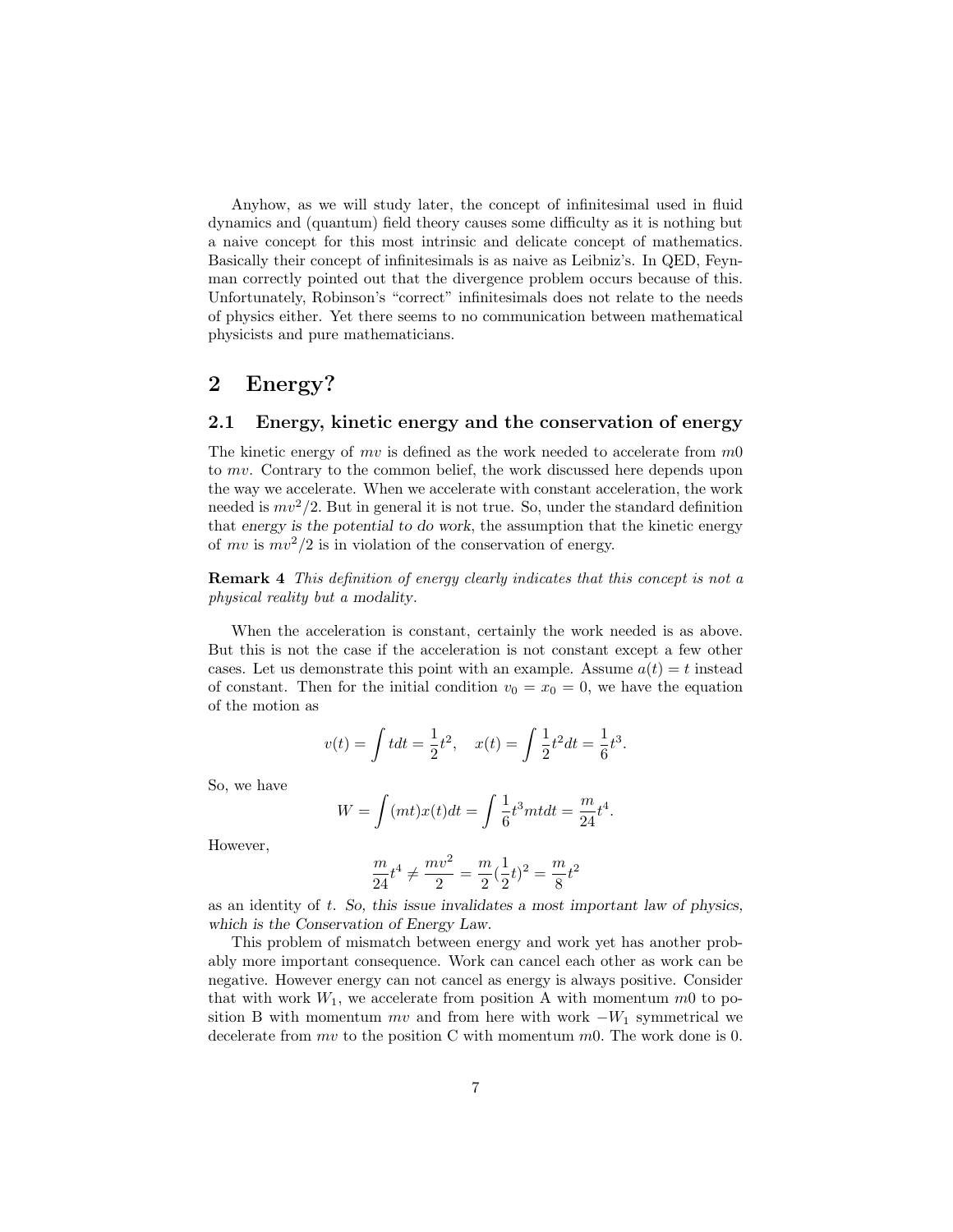However the energy needed to do this work is  $2E$  where E is the energy needed to do the move  $m$  from A to B. This means that energy  $2E$  is used to do no work. So, obviously the conservation of energy is false.

One of the main difference between the legitimate concept of momentum and the troubled concept of energy is that energy as defined is a "modality", what modal logicians call "possibility". It is an acknowledged fact that combining predicate reasoning and modal reasoning could lead to inconsistency. So, this might well be a culprit of the inconsistencies theoretical physics is facing in so many places. Certainly it is not quite plausible that modal concept such as energy can be the most fundamental law of physics which is supposed to be the precise most physical science.

# 2.2 Relativistic kinetic energy?

In classical theory, collision problem steps out of dynamics as there is no good way to describe the moment of collision. So, they describe only pre-collision process and post-collision process and compare them to describe the collision. To avoid the difficulty of dealing with multi-body problem they also assume that there is no material mutually attracting or repelling force among the multibodies. However, even under this restriction, we still have some serious issues to be dealt with.

Assume m and M are to collide in the absolute frame with relative speed v, which is the difference between the absolute speed of m and that of M in the sense of Newton dynamics where  $M \gg m$ . As usual, we assume that there is no acceleration on  $m$  and  $M$  so that the conservation of momentum holds. Then energy wisely from m's perspective, M is to hit m with kinetic energy  $Mv^2/2$ and m is to hit M with kinetic energy  $mv^2/2$ . Certainly, there is a problem with all of this. This is a very simple explanation for why relativistic theory in general is not acceptable.

After all, there are some good reasons why Newton rejected both energy and relative reference frames. This also constitute a warning to contemporary theoretical physics not to mix momentum with the invalid energy as Einstein did through his momentum-energy equation as we discussed in our first paper. [KPW-1]

# 3 Wave particle duality of de Broglie and Schrödinger's equation

De Broglie made a huge impact on the issue of wave particle duality, which is a special case of more general field-particle duality of quantum field theory.

# 3.1 De Broglie's relativistic wave particle duality

De Broglie obtained the following relativistic transformation for a plane wave which is invariant under the Lorentz transformation (we call it a "relativistic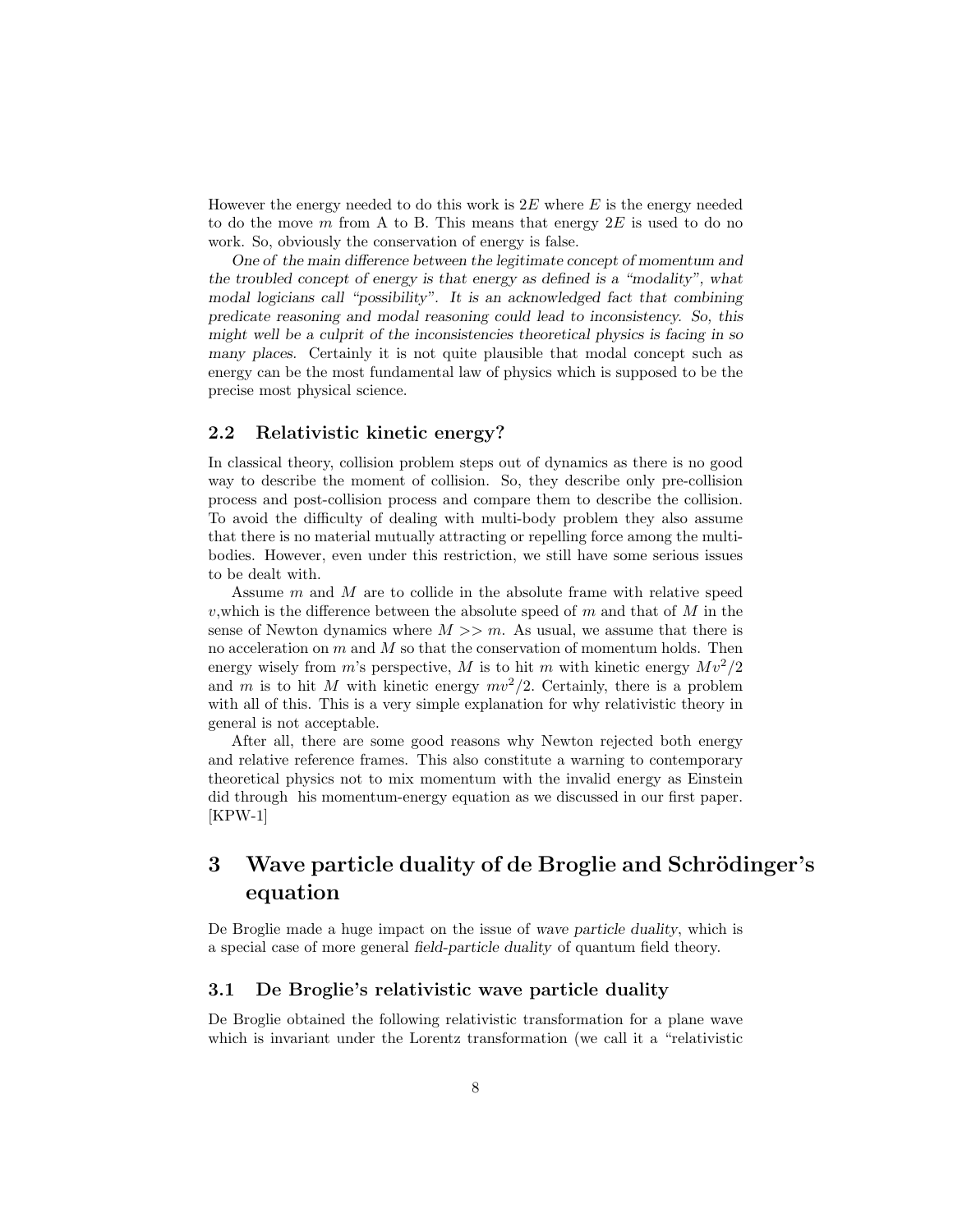wave"):

$$
k'_x = \frac{1}{\sqrt{1 - (v/c)^2}} \left( k_x - v \frac{\omega}{c^2} \right), \quad k'_y = k_y, \quad k'_z = k_z, \quad \omega' = \frac{(\omega - \nu k_x)}{\sqrt{1 - (v/c)^2}}
$$

where  $\mathbf{k} = (k_x, k_y, k_z)$  is the wave vector and  $\omega$  is the frequency. We denote the wave number |k| by k. So,  $k = |\mathbf{k}|$ . This restriction to "relativistic waves" is because otherwise the wave phase  $\mathbf{k} \cdot \mathbf{r} - \omega t$  will not be invariant under the Lorentz transformation. Here  $v$  is the speed of the wave observed in the frame of the observer.

The condition of being "relativistic wave" is a strong one. So far, all we know is that a wave is relativistic if it is a solution of a wave equation which is invariant under the LT. As we have shown in the first presentation "Logical Analysis of Relativity Theory", contrary to the folklore most wave equations are not invariant under the LT. Semantically, this is not surprising at all as most waves have little to do with the speed of light. For the same reason, it is highly questionable to take Lorentz transformation as the most important transformation in Physics.

Using nothing but the "syntactic analogy" between this and the momentumenergy transformation of relativity dynamics of Einstein,

$$
p'_x = \frac{1}{\sqrt{1 - (v/c)^2}} \left( p_x - v \frac{E}{c^2} \right), \quad p'_y = p_y, \quad p'_z = p_z, \quad E' = \frac{(E - \nu p_x)}{\sqrt{1 - (v/c)^2}}
$$

where  $\mathbf{p} = (p_x, p_y, p_z)$  is the momentum vector and E is the energy, de Broglie "proposed" the following association between a particle and a wave (called matter wave):

$$
\mathbf{p} = \hbar \mathbf{k} \quad E = \hbar \omega
$$

where  $\hbar$  is a constant. We call this "de Broglie (wave-particle duality) relation". This was how the general wave-particle duality of Quantum Mechanics was introduced.

This was in analogy to the Einstein's wave particle duality between electromagnetic waves and photons

$$
p = h/\lambda \qquad E = h\nu = pc
$$

which turned out to be invalid at the pain of mathematical contradiction.

Lorentz transformation is defined in terms of the constant  $c$ , which is the speed of electromagnetic waves in vacuum. So, there is no ontological reason to think that this transformation will conserve wave functions which are not electromagnetic wave equations of Maxwell. Most waves have nothing to do with the speed of light.

Remark 5 Something similar already happened. We showed in the other paper for this conference that Lorentz transformation fails to preserve the second law of dynamics for example.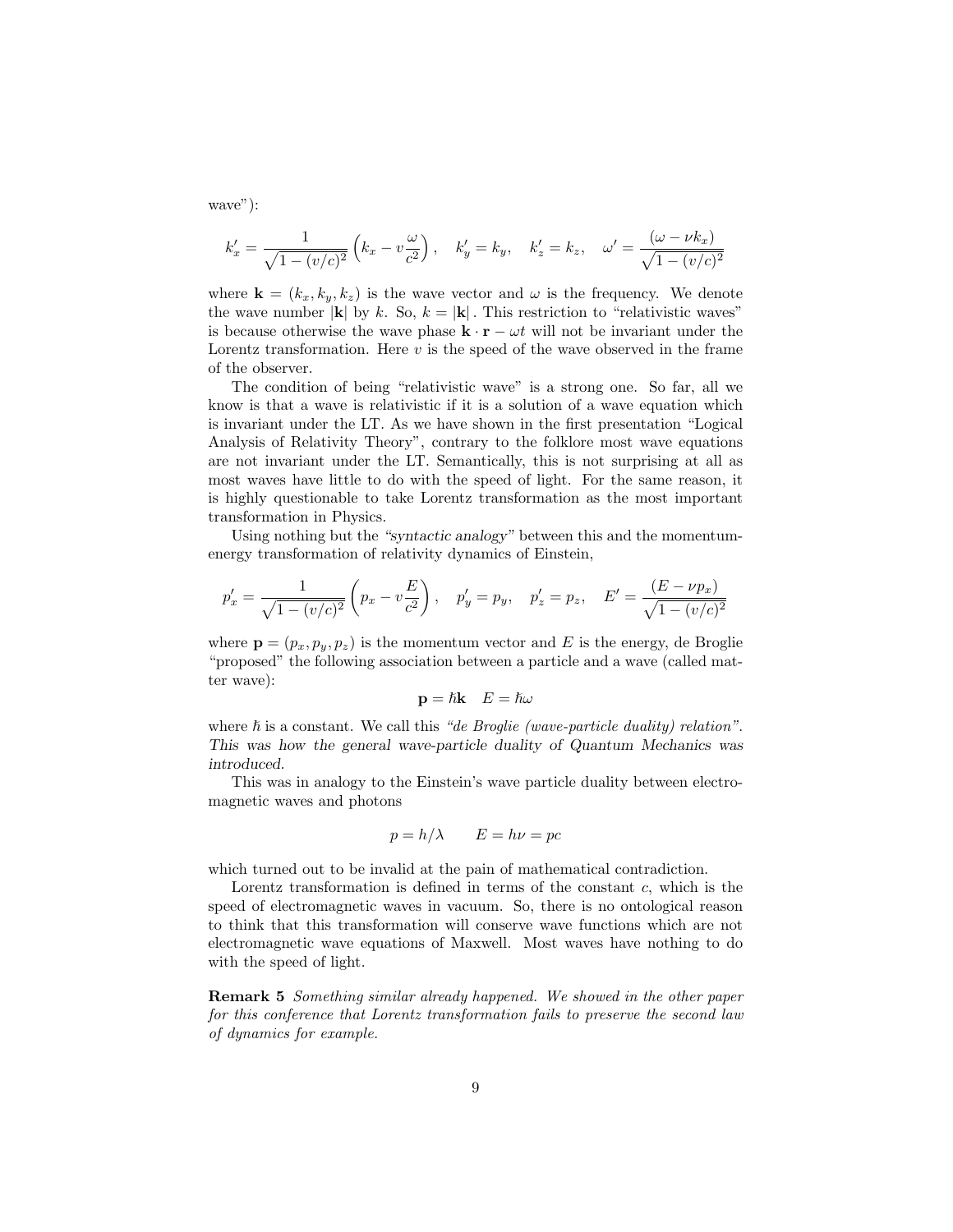In the foregoing, we discussed the wave particle duality of light wave and photon as per Einstein and that of matter wave and relativistic particles as per de Broglie. Despite this promising "analogy", there is a fundamental difference between these two duals. Light-photon duality of Einstein does not lead to the so called "uncertainty principle". Indeed, if position-momentum uncertainty holds for photon-light, we will never observe photon (light) as the speed of photon is constant c. Contrary, de Broglie's particle-wave duality as embedded in von Neumann's formalism (more essentially Schrödinger's formalism as von Neumann's formalism is a variation of Schrödinger's) leads to uncertainty principle. So, de Broglie's wave-particle duality is not quite a generalization of Einstein's em wave photon duality. Of course, this is putting the inconsistency of particle wave duality, de Broglie's version or Einstein's photon-em wave version, aside.

# 3.2 Tension between de Broglie and Einstein: scientific opportunism

There is some serious tension between Einstein and de Broglie which is not often discussed. The wave-particle duality as above leads to the following relativistic invariance relation  $(\omega')^2/c^2 - k' = (\omega)^2/c^2 - k$ . De Broglie's hypothesis was that associated with a particle with speed  $v$ , was a wave of phase speed  $w$ . The group speed  $v_q = d\omega/dk$  under the above mentioned relativistic invariance relation leads to  $2\omega/c^2(d\omega/dk) - 2k = 0$ . From this we get  $v_g = d\omega/dk = c^2(k/\omega)$ . As the phase speed is  $w = \omega/k$ , we have

$$
v_g w = c^2
$$

This means that either the group speed or phase speed must be larger than c.

For de Broglie, this did not register as a contradiction. Under the duality between wave and particle which he "established" as above it must be that a particle can move faster than c. Unless otherwise the last equation above is false. De Broglie's response to this criticism was that "as energy travels with the group speed, everything is OK."

Remark 6 Clearly, this contradiction came from the "de Broglie (wave-particle duality) relation". In physics, wrong theoretical results could readily be safely "mended" by the "empirical consideration" like this. This "opportunism" is an abuse of both mathematics and empiricism. Empiricism should never be used to fill the hole theoreticians created. Another example is the way how theoretical physicists introduced spin of electrons. (see 3.3.4 Empirically most verified theory?) Theory should stands on its own feet and face the judgement of empiricism. Is this not the way how things should work in empirical sciences? There is a little more to physics than just building steam locomotive engine.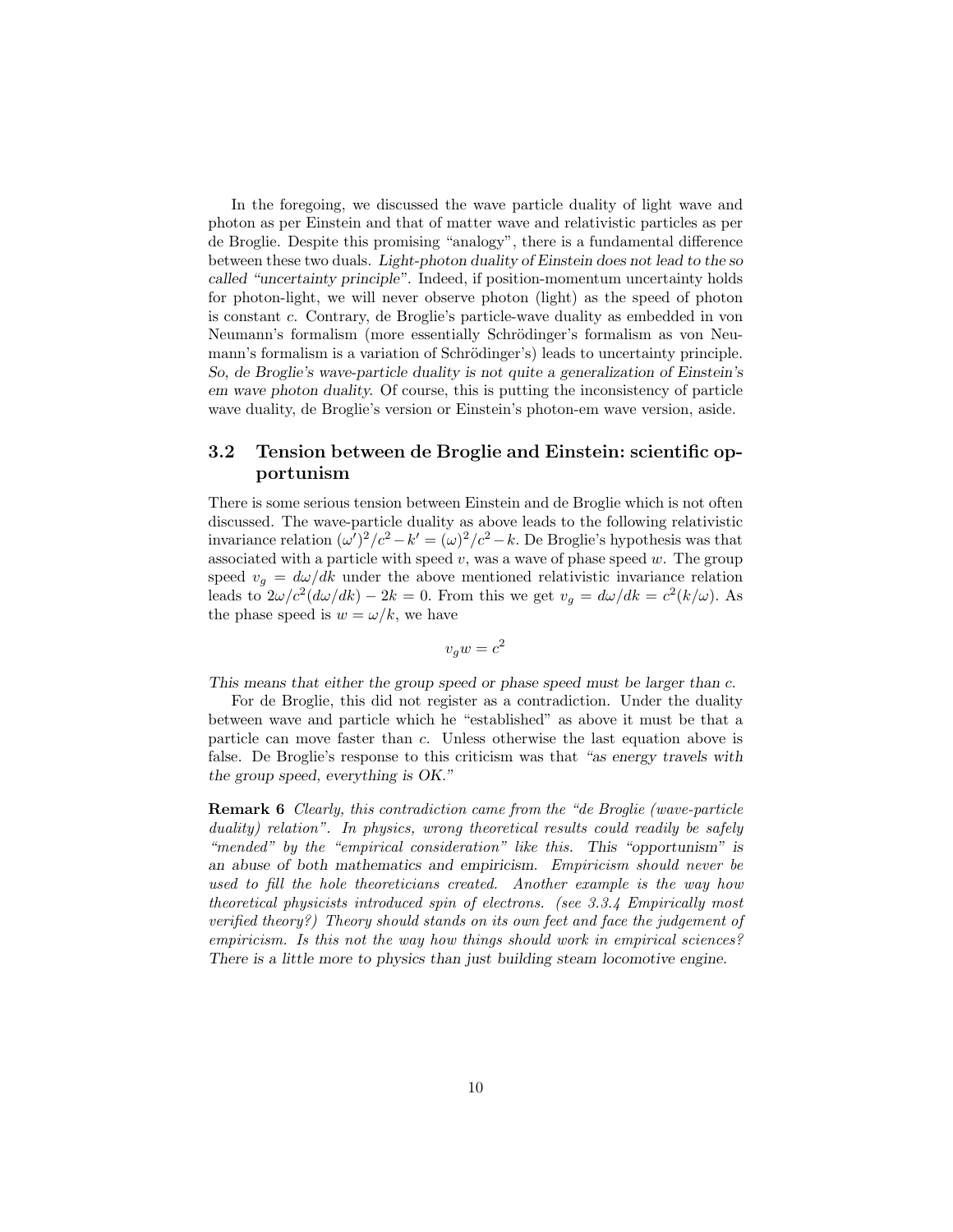### 3.3 Schrödinger's quantization of Hamiltonian dynamics

#### 3.3.1 Schrödinger's wave equation

Schrödinger used Hamilton's energy dynamics for the particle theory and applied de Broglie's pilot wave theory to produce a wave-particle duality which looks after the energy issue of de Broglie's relation.

All wave propagated along the x-axis obey the following wave equation

$$
\frac{\partial^2 \Psi}{\partial x^2} = \frac{1}{\omega^2} \frac{\partial^2 \Psi}{\partial t^2}
$$

where  $\Psi(x, t)$  is the wave function and  $\omega$  is the wave speed.

Here, we consider the wave function  $\Psi$  whose square yields the probability of locating a particle at any point in the space. We consider only systems whose total energy  $E$  is constant and whose particle move along the x-axis and are bound in space. Then the frequency associated, via "de Broglie relation" which is totally hypothetical and relativistic, with the bound particle is also constant, and we can take the wave function  $\Psi(x,t)$  to be  $\Psi(x,t) = \psi(x)f(t)$ . As the frequency is assumed to be precisely defined,  $f(t) = \cos 2\pi \nu t$ . So, we have

$$
\frac{\partial^2 \psi}{\partial x^2} = -\left(\frac{2\pi}{\lambda}\right)^2 \psi = -\left(\frac{p}{h}\right)^2 \psi
$$

where the wave length is  $\lambda = \omega/\nu$  and the momentum of the particle is  $p = h/\lambda$ .

We take the particle of mass  $m$  to be interacting with surroundings through a potential-energy function  $V(x)$ . The total energy of the system is given by

$$
E = E_k + V = p^2/2m + V
$$

where  $E_k$  is the kinetic energy of the particle. Then we have  $p^2 = 2m(E - V)$ . This leads us to

$$
-\frac{\hbar^2}{2m}\frac{\partial^2\psi}{\partial x^2} + V\psi = E = i\hbar\frac{\partial\psi}{\partial t}.
$$

This equation, is called the Schrödinger wave equation.

This equation is a "relativistic" wave equation for Hamilton's particle equation. In reality, it is not invariant under the Lorentz transformation. This does not mean that Quantum Mechanics is a non-relativistic theory. The derivation of Schrödinger wave equation involved de Broglie relation which is relativistic. Here we have ended up with a situation where we have an important equation which is "half relativistic and half classical". Schrödinger knew this problem and he tried to make his wave equation relativistic without success.

### 3.3.2 Schrödinger's Uncertainty Principle

Schrödinger tried to reverse the process of converting particle equation to wave equation to complete the desired wave-particle duality. Here he encountered a difficulty. One of the most fundamental issues in measuring waves is that there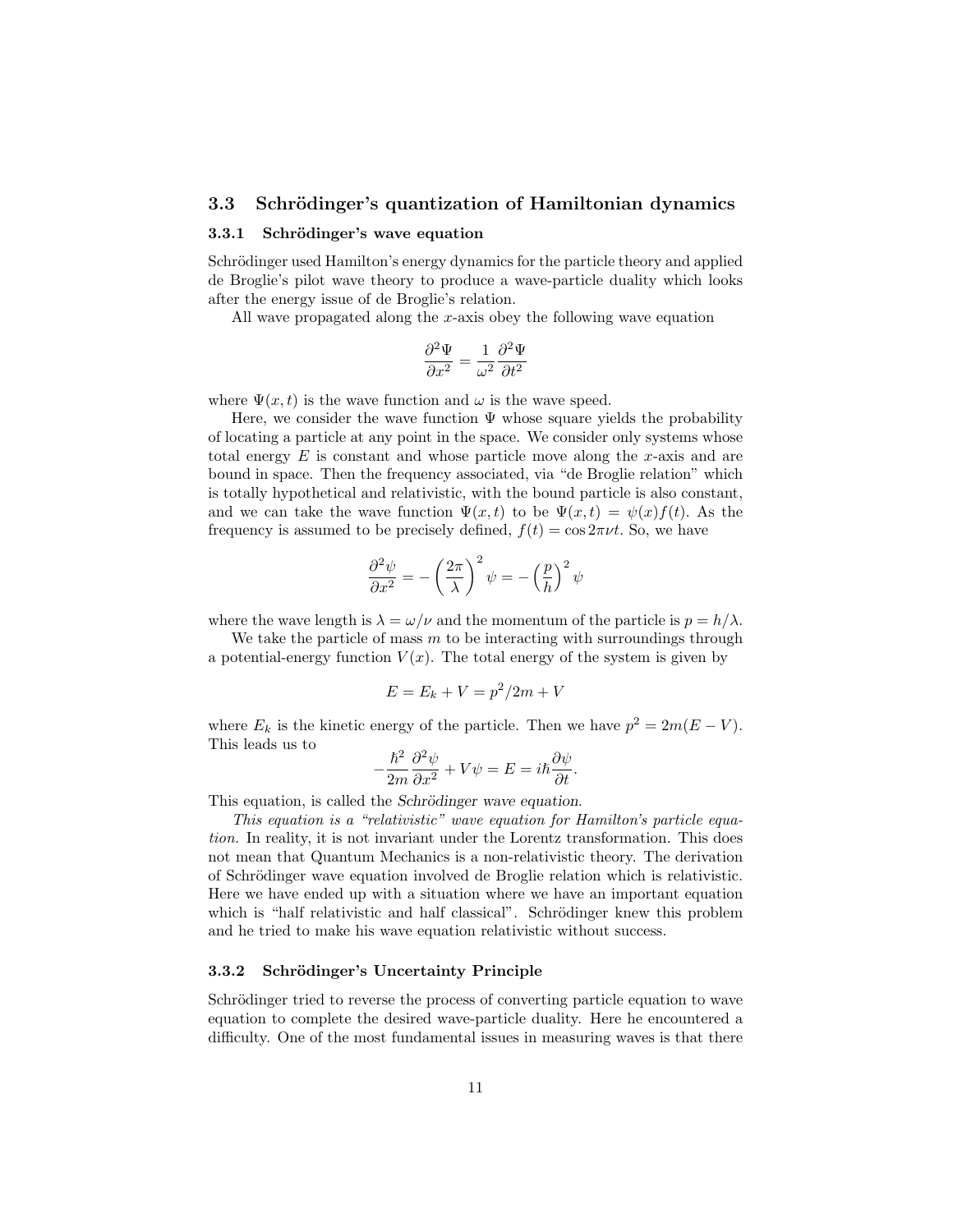is an inherent uncertainty (ambiguity) in measuring the waves is that it must involve the measurement of counting the number of cress passing at one fixed point (observing point) in the path of the wave. In general, we have a difficulty in deciding what to do with the situation where the point is in between two cresses passing at the moment of measurement. This problem always manifests when we try to measure the material waves. This problem is called the "fundamental uncertainty problem", in symbols

 $\Delta \nu \Delta t \simeq 1.$ 

Since  $E = h\nu$  the uncertainty above brings in the following uncertainty:  $\Delta E \Delta t \simeq$ h.Similarly upon the measuring of momentum/location, we have the following uncertainty:  $\Delta p \Delta x \simeq h/2$ .

Unfortunately, this problem dose not disappear in a more advanced (mathematically) formulation of Quantum Mechanics due to von Neumann. This is because his Hilbert space formulation still is based upon Schrödinger's wave equation which is based upon the wave-particle duality of de Broglie. As we will discuss later, adding probabilistic aspects, as per Max Born, to Schrödinger and Heisenberg, von Neumann derived the same uncertainty result probabilistically without using the uncertainty of wave measurement. But they excluded the energy/time uncertainty of Schrödinger due to the commuting operator restriction. Physically, it mat appear that Schrödinger's theory is richer because of this. But operators are directly linked to observations and from this point of view, it appears that exclusion of energy/time uncertainty is important. The problem with energy/time is that neither of them are physical entities. Energy is modality and time transcends mathematics. So, certainly neither of them are really measurable. This failure of the commutativity is a manifestation of this deeper philosophy.

#### 3.3.3 Uncertainty principle v.s. trajectories

The ultimate destiny, as presented by Ballentine, of this attempt to cross the line between continuum and discrete is the "empirical refutation" of the theory of quantum mechanics. Uncertainty of quantum mechanics predicts that once we localize a particle, the momentum becomes impossible to be predicted, resulting in the impossibility of observing trajectories of particles. In all particle collider experiments, particles are producing trajectories and physicists use these trajectories to study particle world. Just for information, the resolution of the localization we are discussing is at the level of water molecule. In this way, quantum mechanics took the empiricism away from physics. But in many sense, this seems to make more sense than otherwise. Though it has been claimed that quantum theory is the most empirically verified theory in the history of physics, it appears that this theory also is the most empirically refuted theory in the history of physics. So far, the most "convincing?" response from the quantum physicists is that it is not the fault of QM but it is the fault of Copenhagen interpretation. This is not the issue of interpretation!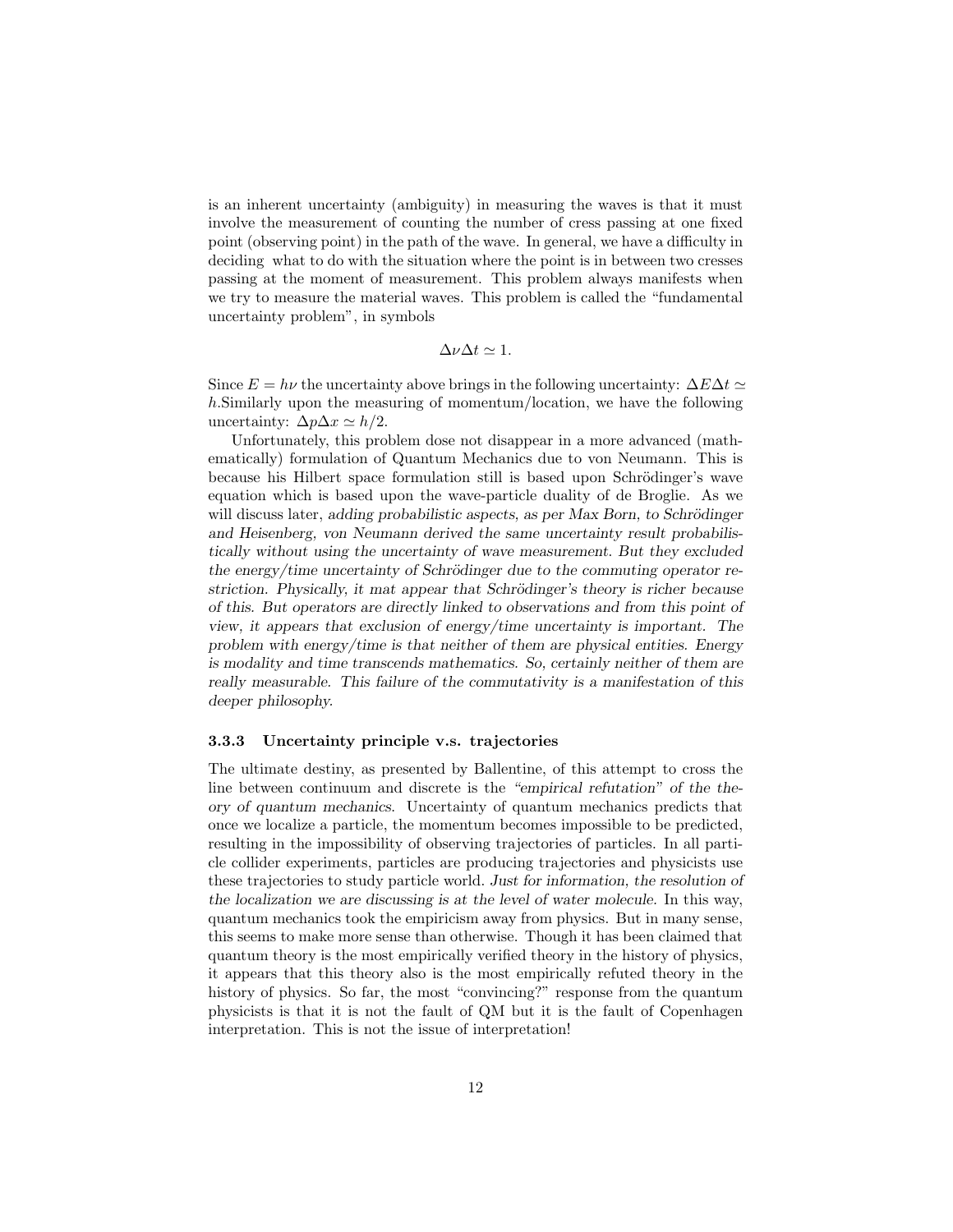Regarding this problem, Kuhn pointed out that probabilistic prediction does not constitute empirical prediction as the relative frequency converges only at the limit.

#### 3.3.4 Empirically most verified theory?

(1) In contrast to what we discussed above, Quantum Electrodynamics is known as "the most empirically verified theory" of physics in history. This in turn supports the "ultimate empirical validity" of Special Theory of Relativity which is the most logically refuted theory. What is most astonishing is that all of these claimed experimental verifications of this theory came from trajectories produced in the particle detection chamber. Curiously, the UP of QM asserts that there must be no trajectories of particles observed. As usual, empiricism is used intensively to support the theory when it works and when it stands against the theory, they ignore it. There is a commoner's word for it, "opportunism". These things do not happen in pure mathematics, just for information.

We will also question the role of relativity theory in interpreting the experimental results coming from the trajectories produced in particle detection apparatuses. The trajectories are caused by the (charged) particles colliding with the gas molecules inside the chambers. This means that special theory of relativity does not apply in the chamber. There must be no acceleration in STR. Despite this, all theoretical analysis of the trajectories are based upon relativistic formulas. To make the matter even more confusing, there seems to be no frame moving in this situation. Our frame is the frame of the particle detecting chamber and particles are moving in it. So, why we need relativistic theory here.

What is becoming rather clear is that in physics, fancy theories (with mathematical and conceptual incoherence) are developed and experimentalists apply these fancy formulas to their experiments rather mechanically without due analysis of the experiments to determine if the formulas are applicable to their situation.

Above all, it may be worth while to figure out why predictions of this theory are "experimentally verified" with record high success rate? It is a very interesting question. To investigate this issue, it may be helpful to pay attention to what Bertrand Russell said on empiricism in a general setting. He said,

- 1. Empirical verification of a theory is a vicious circle as experiment to verify the theory uses the theory to be verified.
- 2. Empirical refutation of a theory is a contradiction as the experiment to refute the theory uses the theory to be refuted.

It was unfortunate that this did not attract attention from physics community. Physics's founding philosophy of "anti-logic" is sticking its head.

(2) Going back to the original question: there is an "interesting answer". In particle physics experiment, as particles are way too small to be picked up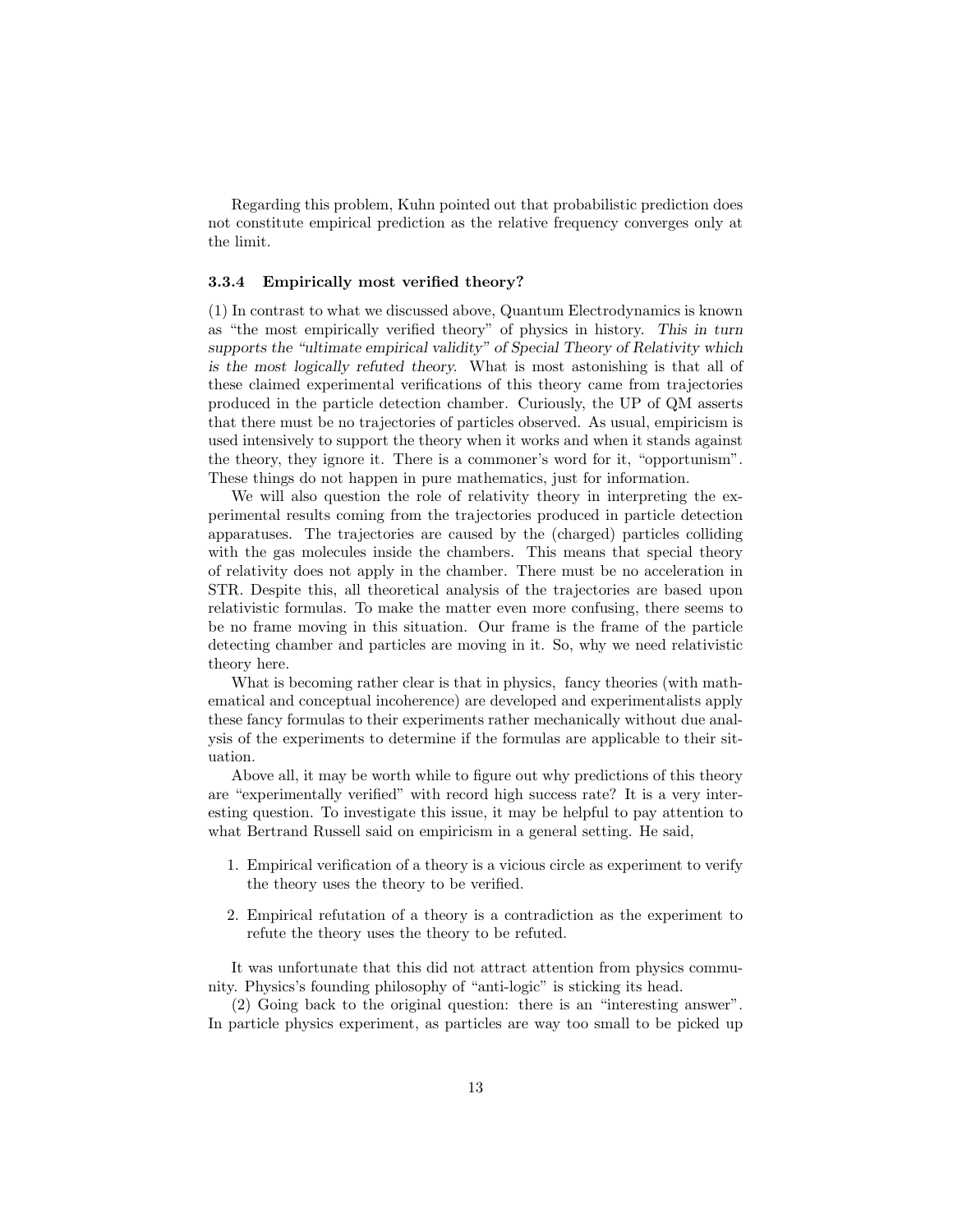and examined as we do in classical physics, we rely upon the trajectories particles leave and apply formulas of Quantum Electrodynamics to measure. So, measurements are done as calculations. Then naturally the formulas used to calculate are vacuously verified. It is a vicious circle.

Example 7 Here is an example which reveals this problem: we will examine a typical argument of particle physics in which they experimentally find an unknown particle mass in terms of known masses and measured energies and momenta. The experimental data is the trajectories which appeared in a bubble chamber violating the Uncertainty Principle which theoretically refutes any chance of observing trajectories as we have been discussing through out. In this experiment a beam of very high energy negatively charged  $k^{-1}$  masons enters the bubble chamber, The following two possible particle reactions takes place

$$
k^- + p^+ \to \Lambda^0 + \pi^0
$$
  $K^- + n \to \Lambda^0 + \pi^-$ 

where  $p^+$ , n are proton and neutron respectively and  $\Lambda^0$ ,  $\pi^0$  and  $\pi^-$  are uncharged hyperon uncharged pion and negative pion. As  $\Lambda^0$ ,  $\pi^0$  are neutral electronically, we do not observe the tracks of them. However, the following particle interaction follows: As the resultants of this reaction are both charged, we can observe the trajectories of them  $(p^+$  and  $\pi^+$ ).

$$
\Lambda^0 \to p^+ + \pi^+.
$$

At a point A, a  $k^-$  track disappears due to the equation for  $k^-$ . A  $\Lambda^0$  is produced which travels to point B where it decays into  $p^+$  and  $\pi^+$ . The direction of  $\pi^+$ relative to AB is  $\theta_{\pi}$  and that of  $p^{+}$  is  $\theta_{p}$ . We will apply relativistic laws of conservation of energy and momentum to this experimental data of the decay of  $\Lambda^0$  at B for the measuring of the rest mass  $m_{0\Lambda}$  of  $\Lambda^0$ . We assume that the speed of  $\Lambda^0$  is  $v_\Lambda$  and its energy is

$$
E_{\Lambda} = m_{0\Lambda}/\sqrt{1 - v_{\Lambda}^2/c^2}.
$$

Then we have

$$
E_{\Lambda} = m_{0\Lambda} / \sqrt{1 - v_{\Lambda}^2 / c^2} = E_{\pi} + E_p \qquad (1)
$$

where  $E_{\pi}$  and  $E_p$  are relativistic energy of pion and proton. By the conservation of relativistic momentum, we have

$$
p_{\Lambda} = p_x \cos \theta_{\pi} + p_p \cos \theta_p \qquad (2)
$$
  

$$
0 = p_x \sin \theta_{\pi} - p_p \sin \theta_p \qquad (3).
$$

Dividing (2) by (1) and  $p = mv = E_v/c^2$ , we have

$$
v_{\Lambda}/c = p_{\Lambda}c/E_{\Lambda} = (p_x c \cos \theta_x + p_p c \cos \theta_p)/E_{\pi} + E_p.
$$

All of this leads to

$$
m_{0\Lambda}c^2 = (E_{\pi} + E_p)\sqrt{1 - v_{\Lambda}^2/c^2}.
$$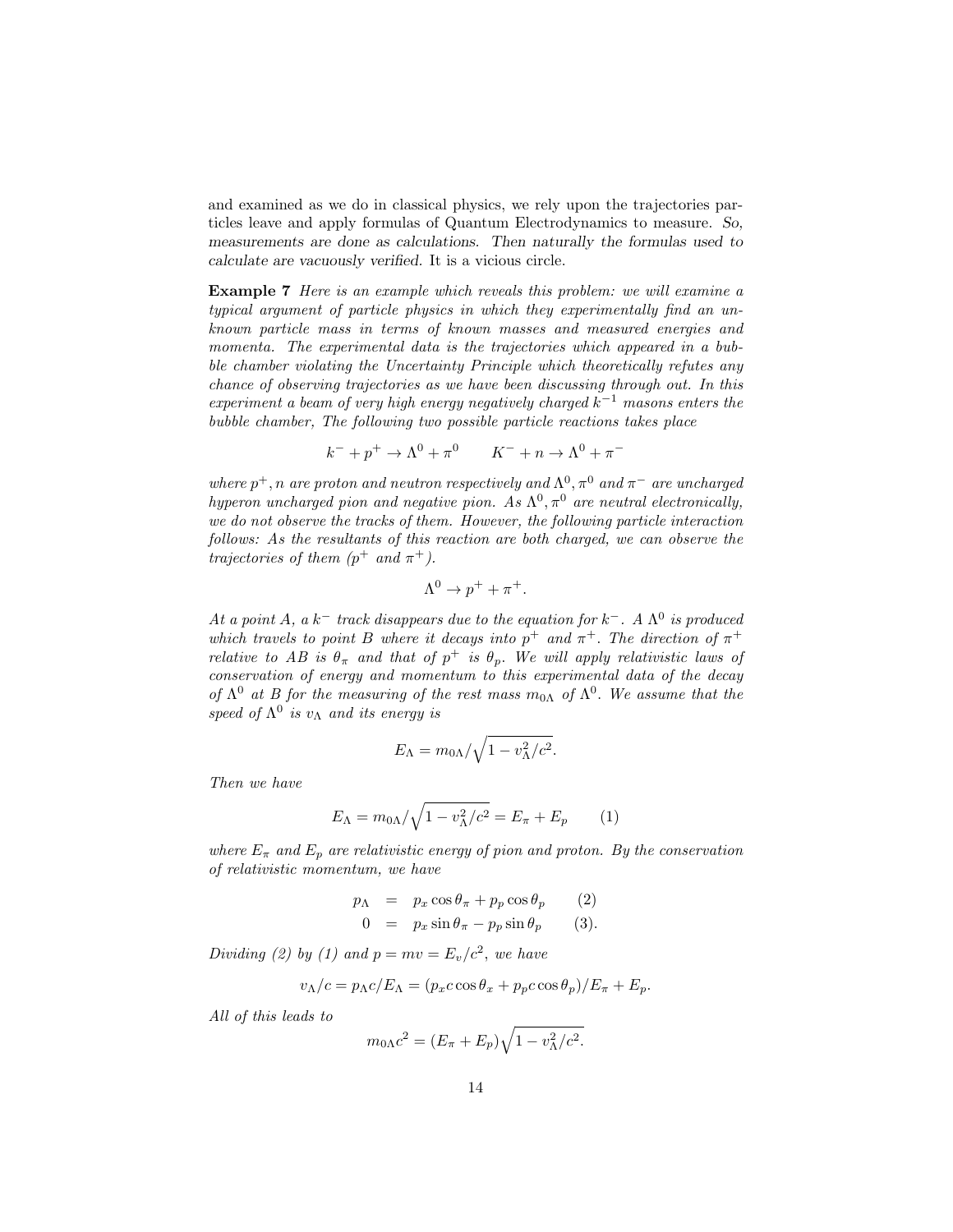$$
p=\sqrt{E^2-m_0^2c^4}/c=\sqrt{T^2+2m_0c^2T}/c
$$

where T is the kinetic energy, for the experiment with  $T_p = 44 MeV$  and  $T_\pi =$ 60MeV, we have  $p_p = 291/cMeV$ . The rest energy of  $\pi^-$  is 139.6Mev, which leads to  $p_{\pi} = 143/cMeV$ .

Moreover, many other setting of the experiment leads to quite close calculated results. From this particle physics researchers claim that the Relativity Theory is experimentally verified. What is happening here is what logicians call a vicious circle. As we explained above, If we interpret some experiments using calculation (formula) of "a" theory, naturally "such theory" is verified by the "experiments" we do. This is a near fatal logical issues for empiricism. This is why relativity theory has been experimentally verified through QED most often in the history of physics despite that the theory is inconsistent. The problem with this is that they did not measure the rest mass  $m_{0\Lambda}$  of  $\Lambda^0$  directly by measurement. This is a clear case where traditional macroscopic empiricism does not connect to modern microscopic theories.

(3) Here also is a problem which goes in opposite direction. The problem of spin in electron was introduced because of the experiment. Electron in magnetic field left trajectory (which are not supposed to be there), which was theoretically unexpected. They discovered that if we assume electrons spin then this phenomena could be explicated. So, the spin is added to the theory. Theory was "supplemented" by the experiment in this case. It is this kind of incoherent opportunism which turned off so many serious thinkers. In particle physics this became a routine exercise. When ever they found some new phenomena the theory could not explain, it was added as a "new axiom" for the theory. Then they claim that their updated theory is empirically verified. Nobody cared the maintaining of the consistency of such theory as nobody in theoretical physics understood consistency. For physics, logic has been arch enemy from the religious revolution time. Logic was directly associated with Vatican cosmology. Now we have the "standard model" thus obtained.

Remark 8 One may say that theory is ignored for "convenience" too. A good example is that the em field theory predicts the speed of light is dependent upon the frequency in the presence of the electric current. Without current there is no emission of em waves as em waves are emitted by accelerating electrons. So, it must be that the speed of light is relative to the frequency of light. This is consistent with the classical optics theory. As this is inconvenient for the belief system of Einsteinian relativity theory, this theory is ignored. So, it may be interesting to measure the speed of light through plasma if we have technology to do so.

#### 3.3.5 Is uncertainty principle really valid?

After all, the UP as per Schrödinger came from the wave particle duality of de Broglie which was motivated by Einstein's em wave v.s. photon duality. We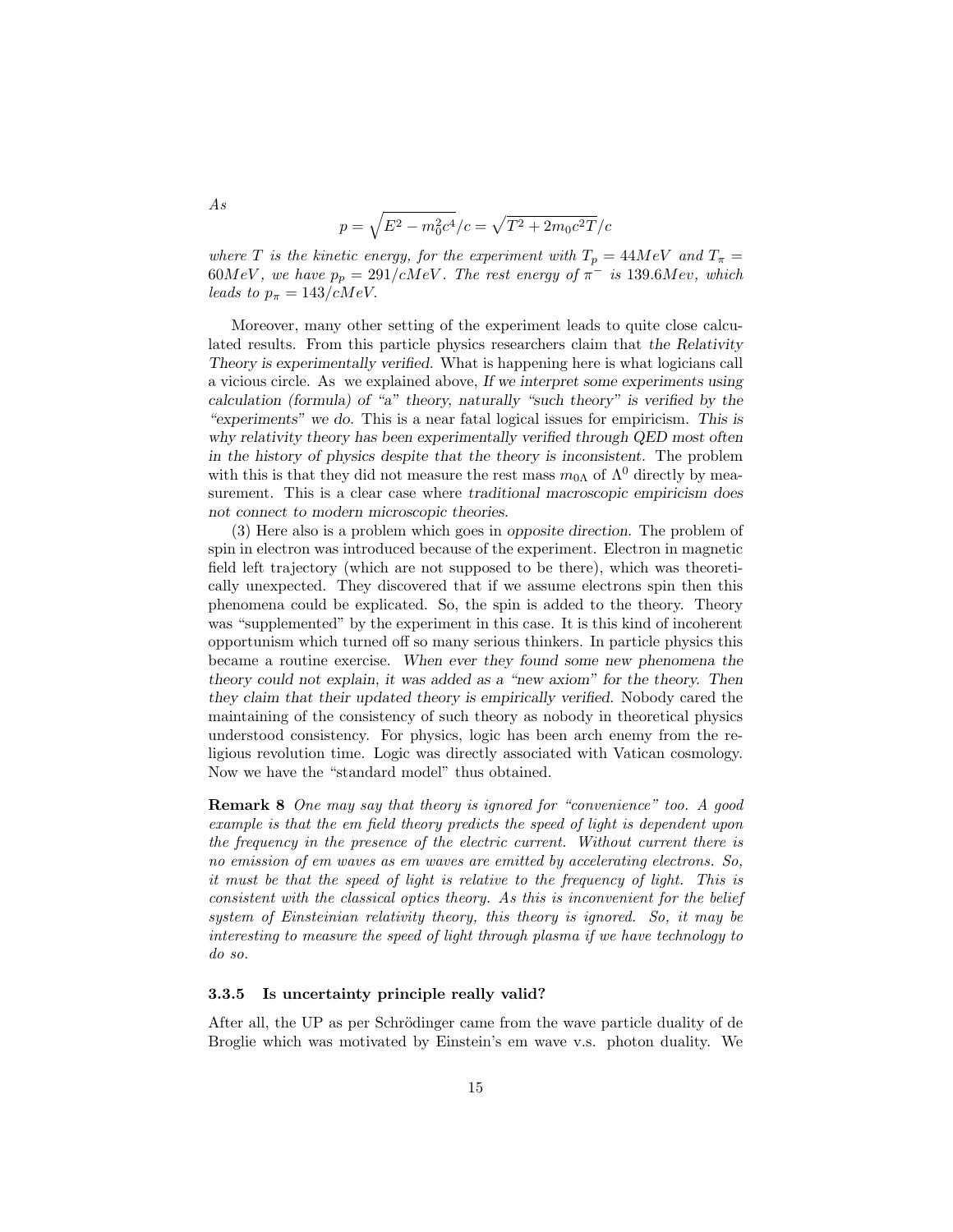have shown the illegitimacy of Einstein's result and de Broglie's work. We also showed that the way de Broglie presented the duality is invalid. This makes us seriously question the validity of Schrödinger's UP. The fact as stated above that in all particle experiments which produces trajectories UP is experimentally refuted appears to be ultimate empirical refutation of at least UP if not the entire QM. We wonder when and why the most basic principle governing physics that experiment refutes theory, not the other way around, was abolished.

More articulately, it may not be the fault of just UP itself. It appears that all of this mystery is pointing finger at the way how quantum mechanics which produced UP was developed. After all, UP was developed upon inconsistent theory of relativity. It is a logical trivia that an inconsistent theory can prove anything and this is why anybody with any rational mind will throw away inconsistent theory.

One may say that there is such thing as the "empirical equivalence" of Schrödinger's formalism and Heisenberg's formalism. Then, regardless of the theoretical validity issue of Schrödinger and Heisenberg, it appears that von Neumann was correct in combining Schrödinger and Heisenberg in his new formalism for QM. "If so", all troubles we encountered in the "empirical results" of Schrödinger such as the UP must be shared by Heisenberg's formalism. So, they share the same head ache on all debatable empirical results. Putting aside this issue, a major question here regarding von Neumann is the validity of probability issue. Regarding this, Kuhn made an incisive analysis and refuted probability aspect of QM. He said, as the relative frequency converges only at the limit, we can not even refute QM's prediction empirically, never mind the verification. Ignored and disappointed, Kuhn left physics.

Logically speaking, it is interesting that on the one hand, Schrödinger's formalism can not be made relativistic and this is not the case with Heisenberg's formalism. Are they really equivalent? This question has a massive impact on the achievement of Dirac who assumed the empirical equivalence of Heisenberg and Schrödinger to develop QED. Upon this "claimed equivalence" the highly questionable exercise of Gordon-Klein became standard in quantum field theory and they mixed up these two formalisms. The unsolved difficulty of making Schrödinger equation relativistic was "resolved!?" by Gordon-Klein by replacing energy variable and momentum variable in the "invalid" energy-momentum relation of Einstein with energy operator and momentum operator of Heisenberg. Quite interesting method of putting two mutually contradicting theories together indeed. If this works, why we need wave equations to begin with? Just start with classical equation and replace variables with non-commuting operators. Then Quantum mechanics becomes triviality, does it not?

Remark 9 They may well try to defend their move saying that due to the claimed empirical equivalence between Hisenberg-Jordan's formalism and Schrödinger's formalism, they can first derive the energy-momentum relation of Einstein and replace energy variable and momentum variable with energy operator and momentum operator as Gordon-Klein did. Unfortunately, regardless of if the energymomentum relation of Einstein is a theorem of Heisenberg-Jordan, this relation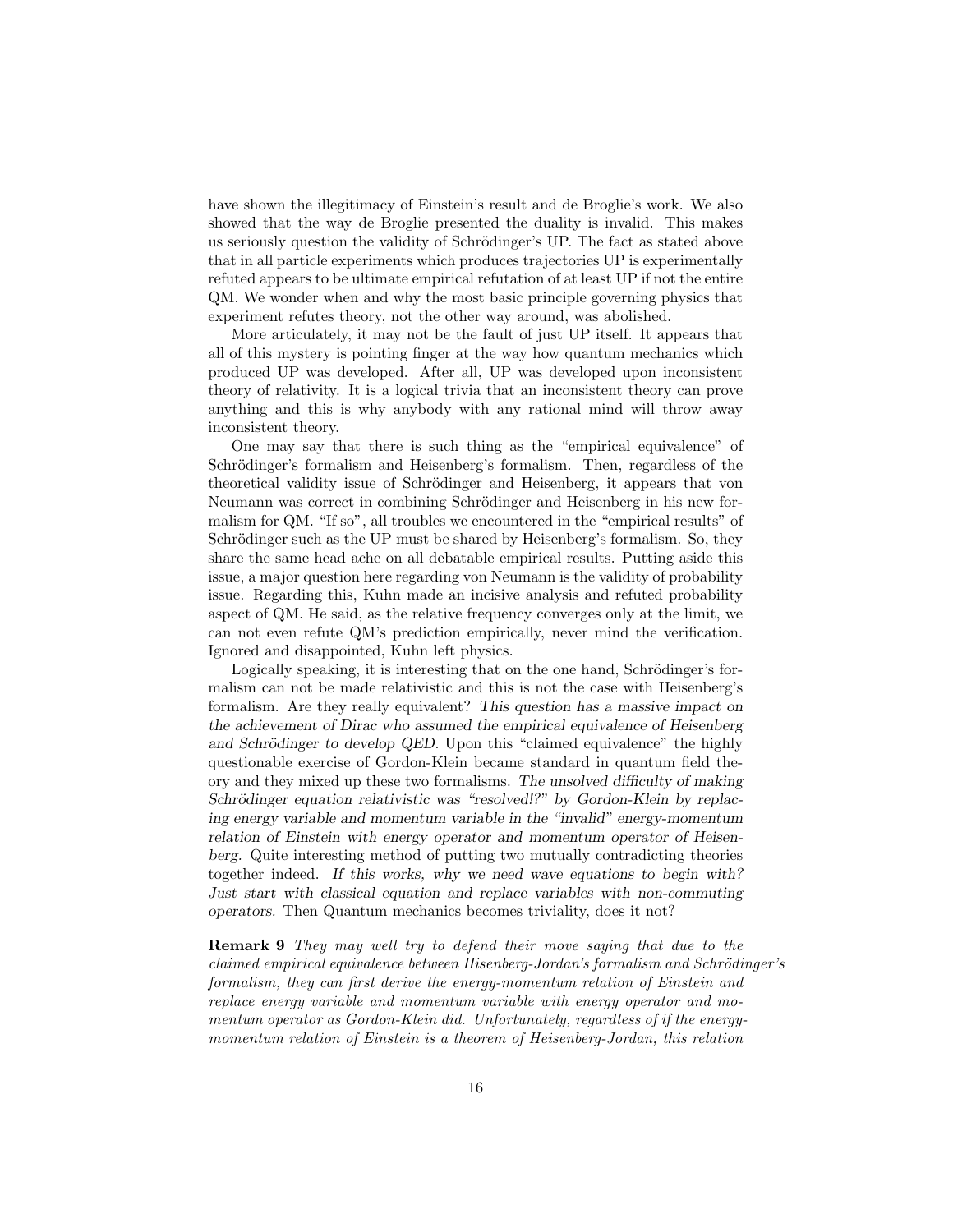is invalid as it came from the ill fated  $e = mc^2$ . Moreover, it makes no logical sense at all either. Energy is not physical quantity. It is modality and momentum is physical quantity and there is no point in having an equation which relates these two entirely unrelated quantities. Just a little bit of elementary logical training would have diverted theoretical physics from this devastating and embarrassing error.

In the 20th century, study of mathematics and logic made astounding progress and the "reasoning" theoretical physicists use almost everywhere in their theory is not up to date anymore. One cannot develop 21st century theoretical physics with 19th century mathematics and logic.

# 4 Heisenberg's quantum mechanics

As a reaction to Bohr's Quantum Mechanics of Correspondence Principle, Heisenberg [Heisenberg] came up with desirable infinite matrix representation of physical quantity and coordinate using Fourier components with which he converted Hamiltonian equation of motion into infinite matrix version of canonical equation of motion:

$$
dp/dt = [(2\pi i)/h](pH - Hp), \qquad dx/dt = [-2\pi i/h](xH - Hx).
$$

The first equation describes the quantum systems as Hamiltonian operator. The second equation describes the canonical equation of motion. With them we calculate the absolute values of the amplitude of momentum  $p$  and location  $x$ . Also we calculate the frequency of the phase of  $p$  and  $x$ . There is no mention of energy and time as observables in this theory.

Remark 10 This is consistent with the fact that energy is not a legitimate concept for two reasons as we already discussed: First energy is not a physical concept. It is a modality. Second unlike location, as we have discussed many times time has a special feature which flows forward on its own which can not be described by any mathematical or physical means. This means that time and energy are metaphysical concept and in dynamics real physical quantities are location and momentum. Unfortunately these issues are irrelevant details to be ignored for the main stream theoretical physics community. However, we must pay attention to the fact that the Hamiltonians are energy operators. The ghost of modality can not be shaken off easily. It is "tragic" reality that the theory of physics must depends upon this type of modality which has nothing to do with physical reality. However, time which is measurable is not modality and it is more fundamental and mysterious than energy. The reality we face is that without time there is no physics at all. As Feynman pointed out, modality like the force field could be removed from physics and he was correct.

Schrödinger allegedly showed "empirical equivalence" of his Quantum Mechanics and Schrödinger's Quantum Mechanics. Physicists argue that, these two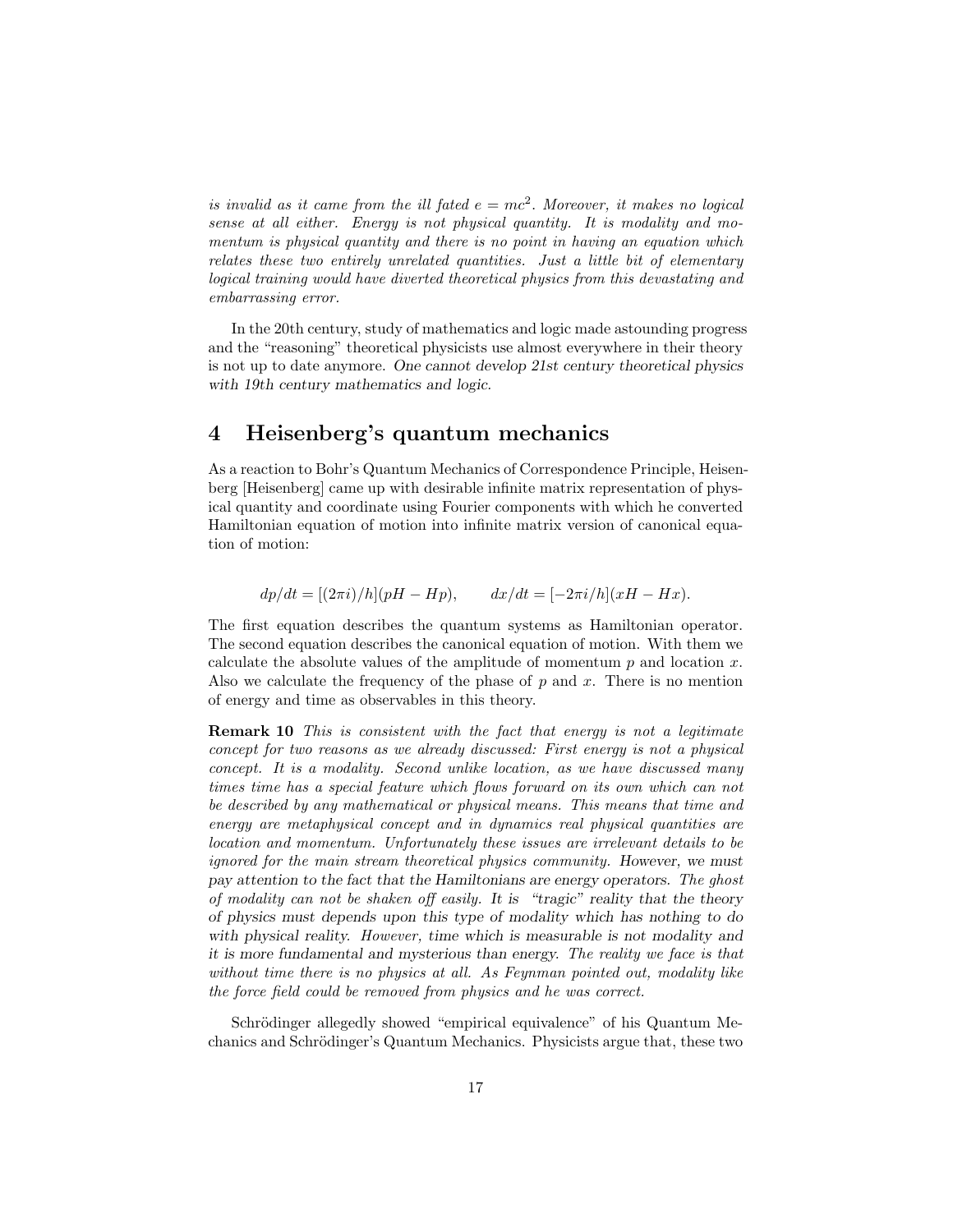major theories one coming from the Hamilton's classical equation plus Bohr's correspondence principle and the other coming from Hamiltonian classical equation plus de Broglie's relation are empirically equivalent, "airs" that some thing at least "empirically intrinsic" is achieved.

**Remark 11** Original Heisenberg's theory is relativity free while Schröginger's theory is relativistic as it is depending upon the relativistic theory of de Broglie. This makes us doubt the claimed empirical equivalence of Heisenberg and Schrödinger. Considering the reality that for physicists mathematics and logic are just languages, it is hard to believe the issue here were understood as well as they should have been.

Notwithstanding, as von Neumann pointed out, Heisenberg's Quantum Mechanics and Schrödinger's Quantum Mechanics are not quite equivalent at rather obvious level. For Heisenberg, energy is not measurable and it is measurable for Schrödinger. So, the "claimed equivalence" is limited to just the measurement of momentum and location.

Contrary, mathematicians do not understand theoretical physics or what theoretical physicists are up to and just keep distance gossiping about "how ignorant theoretical physicists are". They do not want to understand what is happening in physics and this is yet another side of the problem we are facing. It in fact appears that the empirical equivalence of Heisenberg's formalism and Schrödinger's formalism breaks down at the Uncertainty Principle. Heisenberg's UP comes from the idea of Göte who said that when we make measurement we impact the physical system and change it. He was rightly pointing out the deadly reality of empiricism. Schrödinger was talking about the intrinsic difficulty in measuring the waves coming towards us.

So, Göte-Heisenberg uncertainty has little to do with waves. On the contrary, Schrödinger's UP seems to have little to do with the impact we give to the wave when we measure it. Ontologically, the claimed empirical equivalence of Heisenberg's formalism and Schrödinger's wave mechanics have little do to with each other. The current state of the so called wave-particle duality breaks down here.

This issue is closely bound up with the issue of Dirac's quantization which apparently tries to quantize mathematical continuum. Dirac certainly knew little about set theory and the foundation of mathematical analysis which are closely bound up together to explicate the mathematical continuum.

Physicists are arrogant very directly. Mathematicians are real snobs who just laugh at theoretical physicists without understanding the real difficulty theoretical physicists are facing. We have a serious difficulty sitting right in the middle of mathematics and physics and nobody has courage to accept the problem and try to solve it.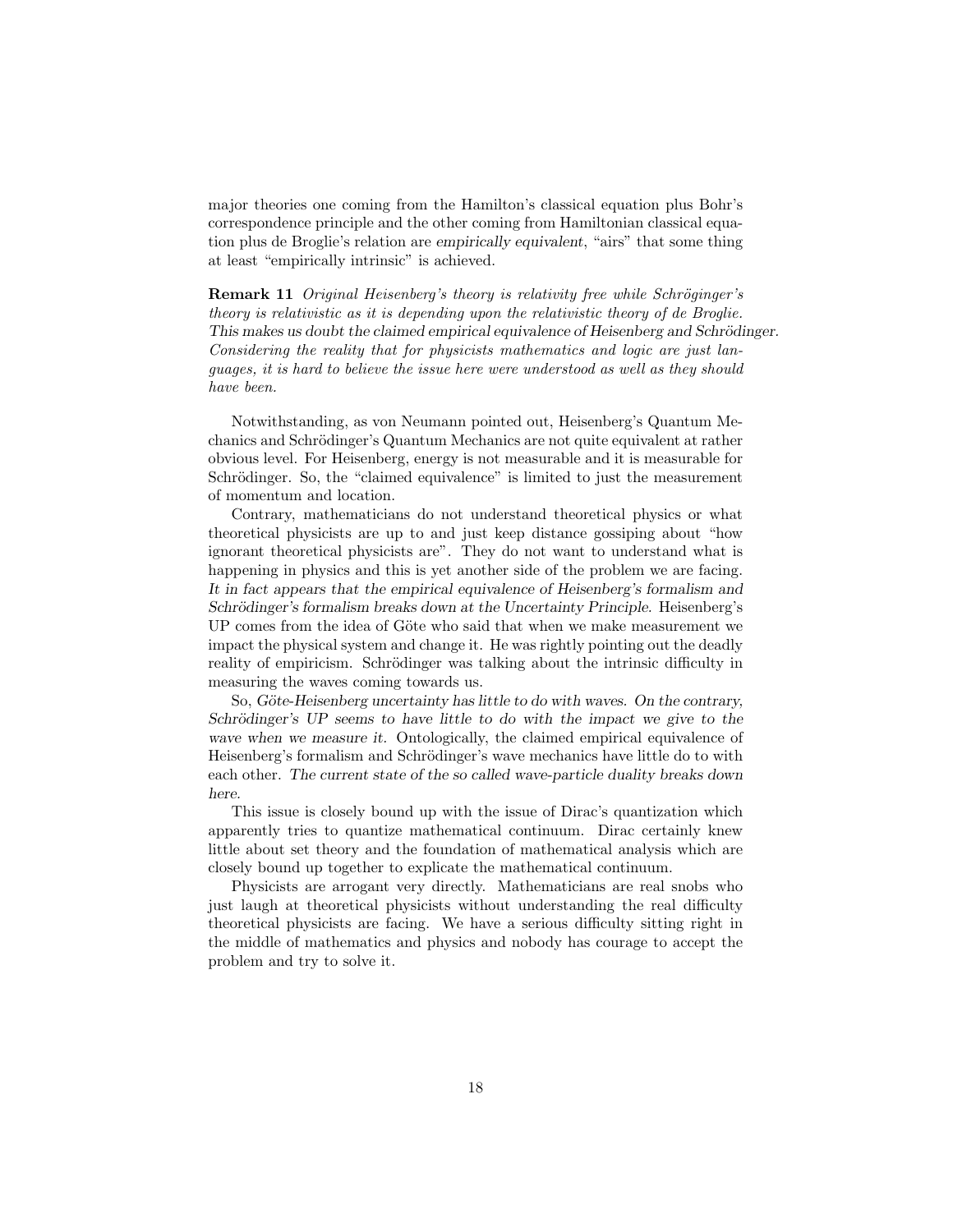# 5 Von Neumann's Formalism

As a "consequence of de Broglie relation", a particle with energy  $E$  has a wave function  $\Psi(x,t) = Ae^{i(px - \tilde{Et})/\hbar}$ . It then follows that  $i\hbar \frac{\partial \Psi}{\partial t} = E \Psi$ . This together with the Schrödinger equation above will give us

$$
(\frac{\hbar^2}{2m}\frac{\partial^2}{\partial x^2}-V)\Psi=E\Psi=i\hbar\frac{\partial}{\partial t}\Psi.
$$

So, we can consider  $E = \frac{\hbar^2}{2m}$  $\frac{\hbar^2}{2m} \frac{\partial^2}{\partial x^2} - V$  as a representation of all energy issues of this particle. It is called Hamiltonian. We denote it with  $H$ . So, Schrödinger equation can be written as

$$
i\hbar\frac{\partial}{\partial t}\Psi = H\Psi.
$$

where the Hamiltonian can represent more general energy situation of the particle.

Heisenberg and Jordan presented an alternative formulation of early Quantum Mechanics using matrix and linear operators where operators are used to represent measurements. Though they were "shown?" to be "empirically equivalent", these two groups did not agree with each other. It was von Neumann who unified Heisenberg-Jordan theory and Schrödinger theory and added Born's view of probabilistic multiplicity in measurement. His new idea was to represent measurement as Hermician operators and use the eigenvalue analysis applied in probability theory to yield the probabilistic distribution of the measured values as eigenvalues.

Axiom 1: In the absence of external influence, the quantum state  $\vec{\psi}$  changes smoothly in time  $t$  according to the Schrödinger equation

$$
i\hbar\frac{\partial}{\partial t}\vec{\psi} = \hat{H}\vec{\psi}.
$$

where  $\hat{H}$  is the Hamiltonian operator over the complex Hilbert space.

Axiom 2: An observable is a self-adjoint linear operator over the complex Hilbert space.

Axiom 3: [Projection Postulate] When we apply an observable  $\hat{A}$  to a quantum state  $\vec{\psi}$  (we call such application an observation  $(\hat{A}, \hat{\psi})$ ), then the quantum state jumps into one of its eigenvector and one of the eigenvalues of the eigenstate is observed.

Axiom 4: The following represents the probability of one of the eigenvalue a of  $\overline{A}$  observed:

$$
PR((\hat{A}, \psi) \approx a) = \langle \vec{\psi}, \hat{P}\vec{\psi} \rangle
$$

where  $\hat{P}\vec{\psi}$  is an eigenstate of A with eigenvalue a.

Remark 12 As is clear in this formulation, the standard Quantum Mechanics due to von Neumann yields the prediction on the "probabilistic distribution" of possible measurement values for each quantity to be measured. The uncertainty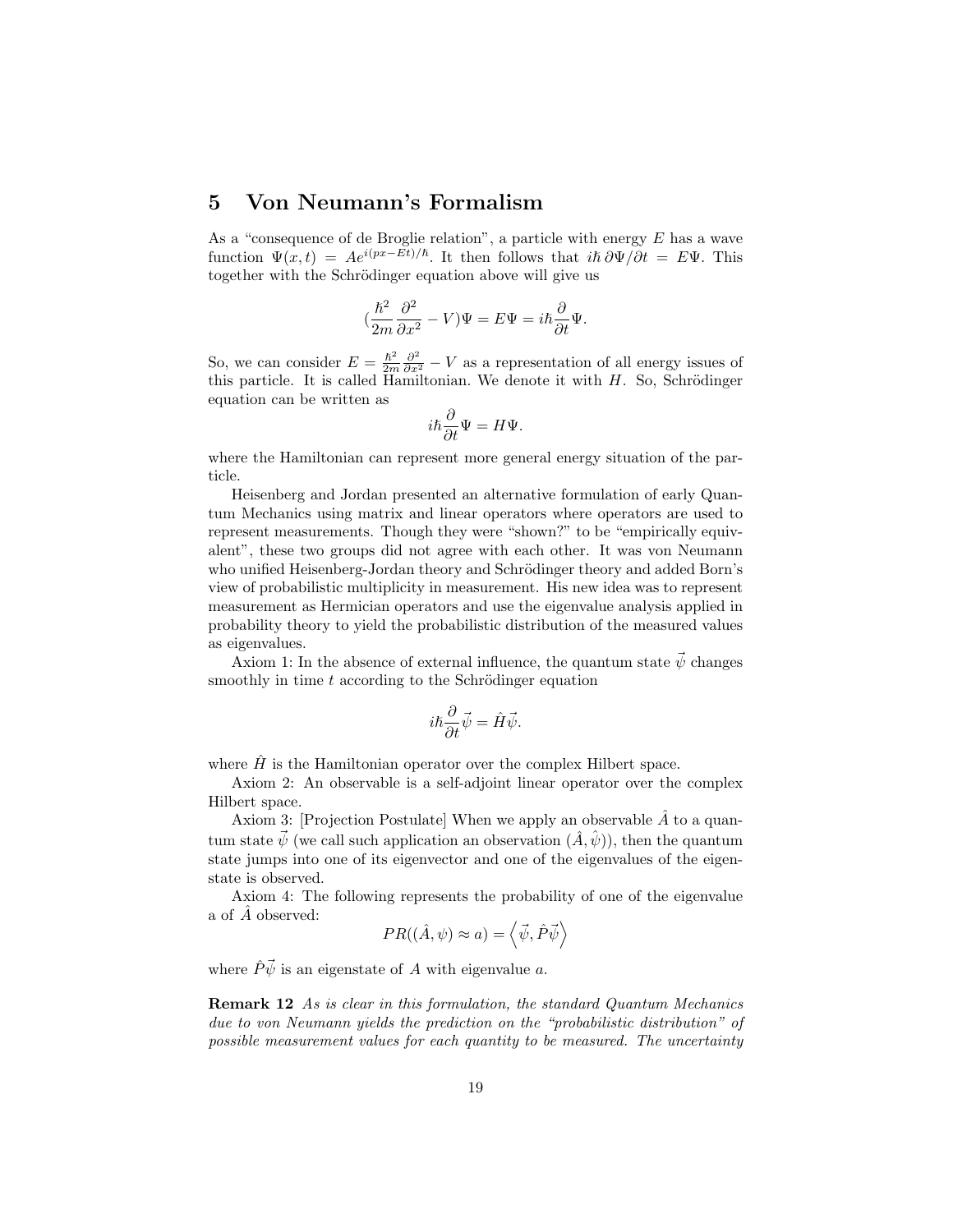problem first appeared in Schrödinger's formalism of Quantum Mechanics as a consequence of making measurement to waves. It was a well known issue of wave mechanics. This problem in von Neumann's formalism is reduced to a problem of purely mathematical nature. Axiom 4 above is a standard convention in Statistics to combine probability theory and linear algebra.

One of the major urge for developing Quantum Mechanics was the failure of old Rutherford model to explicate the discrepancy between the empirical reality and theoretical prediction of classical em theory that the orbiting electron in the hydrogen atom must fall into the positron as the continuous loss of kinetic energy by emitting em wave. The Hamiltonian energy equation for such system of electron orbiting around the positron does contradicts this empirical facts that electron never falls into the positron. It just makes little sense to claim that by considering relativistic pilot wave to the orbiting electron as Schrödinger did we can resolve this problem at all. As discussed before, Hamiltonian dynamics and pilot wave theory are mutually inconsistent as the former is classical and the latter is relativistic. It is highly irregular to think that combining two mutually inconsistent theory will yield a consistent theory.

To make the matter even worse, de Broglie relation comes from Special Theory of Relativity which is inconsistent. This clearly establishes that the von Neumann's Quantum Mechanics is inconsistent.

A criticism as serious as the consistency issue if not more is the connection of this product of a mathematician, von Neumann, to Physics. Projection Postulate has no ontological meaning. So, just like Minkowski's 4D spacetime relativity theory, this theory seems to have little relevance to Physics. This problem was pointed by philosophers and was systematically ignored by the main stream physics community.

From the von Neumann's formalism we can also derive the following "generalized uncertainty principle".

Generalized Uncertainty Principle: Let  $x$  and  $p$  be observables (measurements) such that  $[x, p] = xp - px = i\hbar$ . Then

$$
\Delta x \Delta p \geq \hbar/2
$$

where dispersions of  $x$  and  $p$  respectively.

This important result can readily be obtained from the von Neumann's axioms and Schwarz inequality of Hilbert space.

# 6 A passage to "fully grown" quantum electrodynamics

Putting aside the fatal fact that relativity theory is inconsistent, in Quantum Mechanics, Schrödinger faced a difficulty in trying to make his wave equation relativistic even thought the equation was obtained using (both classical dynamics and) relativistic de Broglie wave particle duality.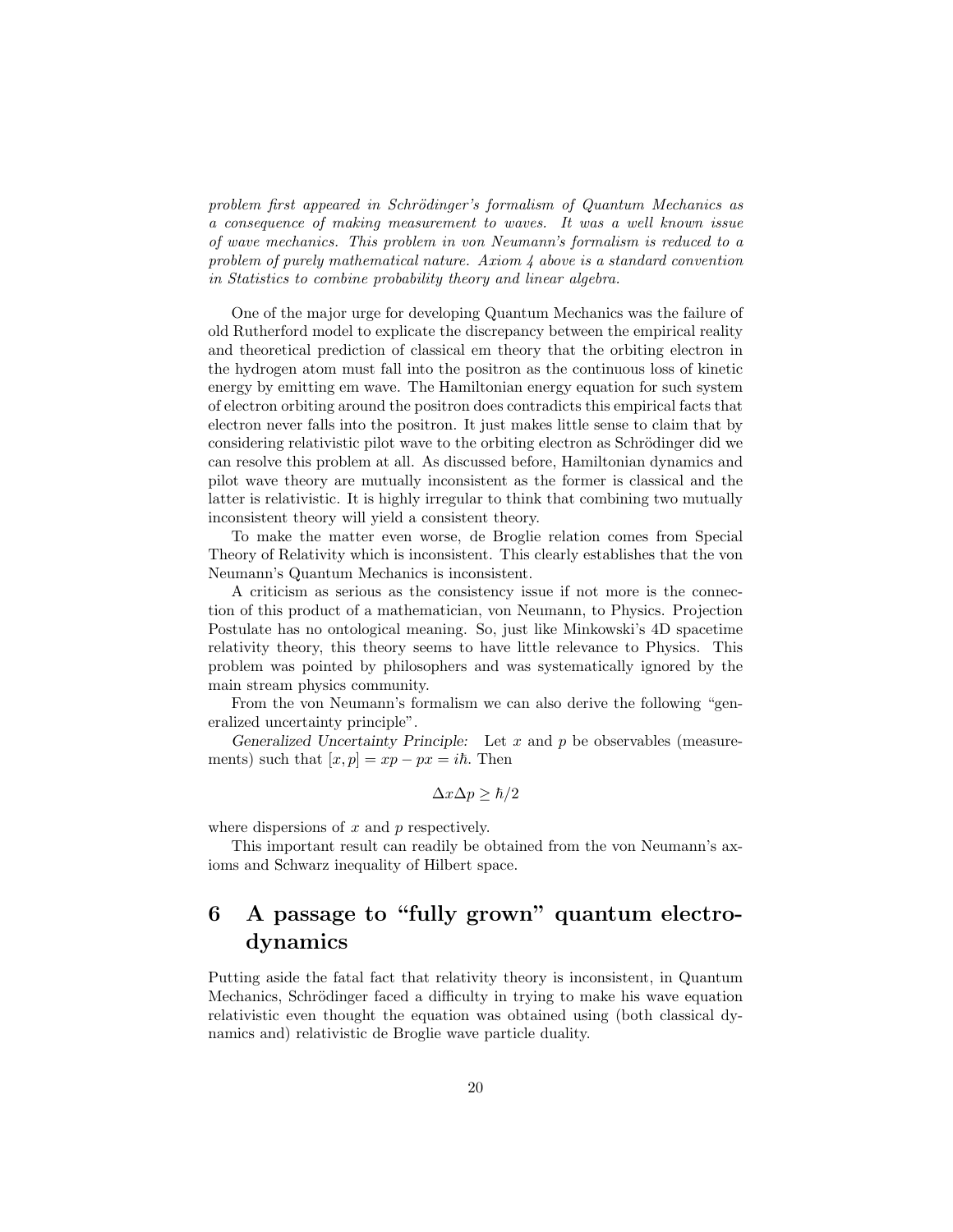### 6.1 Gordon-Klein's revolution

Gordon-Klein, instead, made a most fundamental relativistic equation of energy momentum relation  $E = \sqrt{(cp)^2 + m_0^2 v^4}$ , (which is a consequence of the ill fated  $E = mc^2$ ) quantized yielding a "quantization of relativistic dynamics". They essentially replaced all physical variables in the energy-momentum equation with corresponding self-adjoint operators of Quantum Mechanics as in the quantization of Hamiltonian equation. So, quantization was reduced to the routine of replacing classical quantities in the classical equations with "corresponding" self-adjoint operators. A leap forward indeed.

Unfortunately, Gordon-Klein's "quantization" of invalid relativistic energymomentum equation of Einstein does not offer a convincing solution to this fundamental problem that Schrödinger's wave equation is not relativistic. Replacing relativistic energy variable and relativistic momentum variable with energy operator and momentum operator in the faulty relativistic energy-momentum relation is not what we should call quantization. If Gordon-Klein's work was quantization, there was no need for Schrödinger's equation to begin with.

More over, the Gordon-Klein equation does not conserve probability, which is one major requirement imposed by the usual interpretation of quantum mechanics. Quantum mechanics interprets the square of the modulus of a wave function's amplitudes as probabilities. For that reason, Schrödinger's equation was made to make sure that the coefficients of wave functions were normalized at every point in time. This unfortunately is not the case for the Gordon-Klein equation. Needless to say, it cannot thus be seen as a valid replacement for a relativistic version of Schrödinger's equation. In order to conserve probability, a time evolution equation needs to satisfy the following condition with regards to a wave function  $\int |\psi(x, t)|^2 dx = 1$ . Furthermore, as the conservation must hold at any point in time, it has to be independent of time evolution. This is to say that the Gordon-Klein equation must satisfy the following equation as well

$$
\frac{\partial}{\partial t} \int \left| \psi(x, t)^2 \right| dx = 0.
$$

Now consider the Gordon-Klein equation

$$
\frac{1}{c^2} \frac{\hbar^2 \partial^2}{\partial t^2} \psi(x, t) = (\hbar^2 \nabla^2 - m^2 c^2) \psi(x, t).
$$

Since it involves the second derivative with respect to time, it is clear that the first derivative term in the probability conservation expression will in general not disappear. Hence, the expression will not produce the required value 0 and therefore the Gordon-Klein equation clearly does not describe the probability wave that the Schrödinger equation describes.

Notwithstanding, the most important issue is that relativity theory as per Einstein is inconsistent and there is no point in trying to make classical theories relativistic. Classical theories such as Electromagnetism theory have their own problems. Relativity theory is a wrong answer to the problem of classical electromagnetic theory.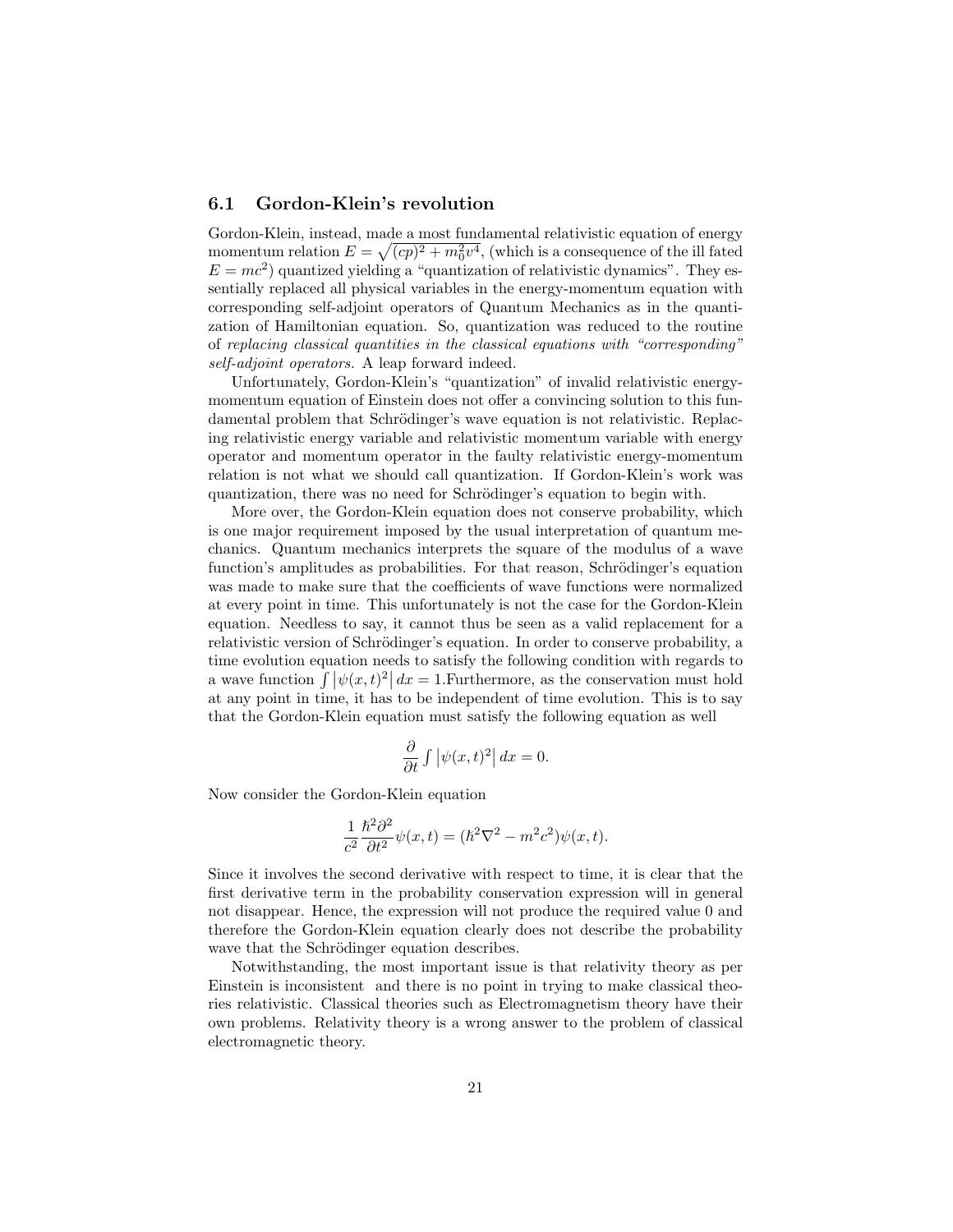# 6.2 Dirac's anti-electron

Upon this seriously flowed Gordon-Klein equation, Dirac's "relativistic quantum equation" of free electron was obtained. This lead to the famous "theoretical discovery" of anti-electron (positron). This was the start of "the most successful theory" in the history of physics, namely the Quantum Electrodynamics. From the start, Quantum Electrodynamics was off the track. Unfortunately all of this means nothing for the King of Science as mathematics is just a language for them. They have more important issues to attend.

Upon the "theoretical discovery" of anti-electron by Dirac as above, Yukawa pushed the boundary of Quantum Electrodynamics and explicated the mystery of why neutron and positron form a strong bond to form the nuclear of atoms. He explained this using a hypothetical particle called meson which positron and neutron pulls in towards themselves. The action reaction law of Newton then makes these two particles bound together. A most fundamental flow of this theory of Yukawa is that on the one hand, as a field theory, his theory violates the Action Reaction Law and yet his theory uses this law to bound neutron and positron. The tragedy is that Yukawa just like everybody else did not know or did not want to know that field theory violates the Action Reaction Law.

In the end, what is untenable here is to resolve the conflict between the field theory which violates the Action Reaction Law (or equivalently the Conservation of Momentum Law) and particle theory which operates upon this law. Does Born's probability interpretation of Schrödinger's wave equation help to smooth out this problem? Well probability seems to have the effect of making annoying problems disappear behind the haze of probability. It certainly had a strong effect on quantum mechanists, as Kuhn complained.

There is one more very fundamental problem with the work of Gordon-Klein. Putting aside the invalidity of the energy-momentum relation of Einstein as discussed above, the issue of category difference between the concept of momentum and energy is not considered in this work. Momentum is a physical reality but energy is not. It is modality. It is not clear at all how modal operator of energy can be obtained from the reality operator of momentum. This after all is a problem which Gordon-Klein inherited from Einstein.

# 6.3 "Approximation" removes another contradiction: Hegelean dialectic works

As a related problem, a violation of momentum conservation appears often in Quantum Electrodynamics. For example, it appears in the so called pair generation  $\gamma \to e^- + e^+$  where a photon of high energy ( $\gamma$  ray) vanishes producing electron and positron. Let  $v$  be the (initial) speed of positron and electron produced. Let  $m_0$  be the rest mass of electron and positron. Then as the conservation of energy and momentum conservation, we have

$$
hf = 2m_0c^2/\sqrt{1 - v^2/c^2}
$$
,  $hf/c = 2m_0v^2/\sqrt{1 - v^2/c^2}$ .

This leads to a contradiction  $v = c$ .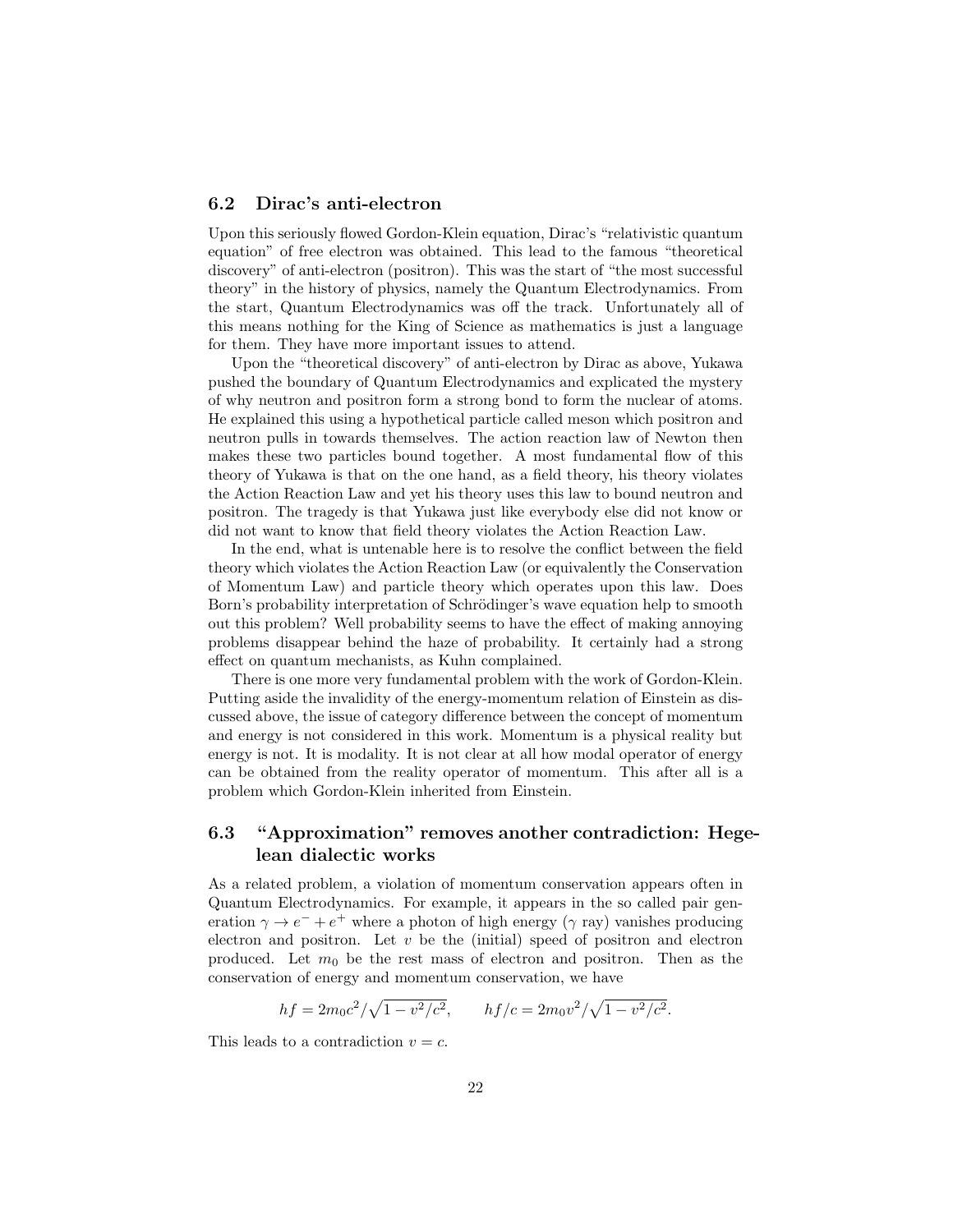Particle physicists deal with this difficulty through "approximation". When a gamma ray passes through "near by" a huge mass, this mass absorbs very small amount of energy and absorbs most of momentum involved. In this way in approximate we can "ignore" the momentum conservation and the above mentioned contradiction is "resolved". They claim that this happens when the energy of the gamma ray is more than  $2m_0c^2$ . There is no explanation on how this absorption of energy and momentum occurs.

What is irregular from the scientific common sense is that this contradiction came from the invalidity of the development of Special Theory of Relativity Dynamics. Yet physicists resolve this fatal logical/mathematical error using "approximation".

Remark 13 The true absurdity of this argument is that the momentum conservation is used. However, usage of gamma factor clearly suggests that this argument uses Einstein's STR dynamics. Putting aside the inconsistency and so invalidity of STR dynamics aside, the STR dynamics relates relativistic energy e and relativistic momentum p as

$$
e = \sqrt{(pc)^2 + (m_0 c^2)}
$$

Notwithstanding, Dirac introduced a new paradigm which connects Schrödinger's waves back to particles again. He Fourier expanded wave functions of Schrödinger and obtained many other particles associated with the original particle which was quantized by Schrödinger. Despite some questions regarding the perturbation method involved and some other basic issues regarding Quantum Mechanics in general as discussed above, he enriched the entire field mechanics of the original particle as thus expanded system of particles. This dramatically enriched the world of quantum particles and particle wave duality. What is not quite clear is how the incompatible world of waves and particles are consistency integrated in this way.

One of the major concern is regarding the usage of perturbation method for converting Schrödinger's wave equations into particles (the so called "second quantization"). This method introduced particles moving backward in time for which there is no ontological interpretation. By definition, there is no such motion as time never evolves backward. Moreover, due to the fatal failure of relativity theory, Schrödinger's wave mechanics is also invalid. This is obtained from the assumption that the fundamental flow of time evolution moves only forward.

Remark 14 Regarding time evolving backward, beyond opportunism, we expect some more explanation. If time evolves backward too, what about the speed of such evolution of time. Is it the same magnitude as the positive evolution? How does it connect to the TD in the realm of STR? Is it possible that forward time and backward time interfere with each other, even creating variety of tome evolutions including stopped time? After all the idea of backward time evolution was created from the ill fated relativity theory.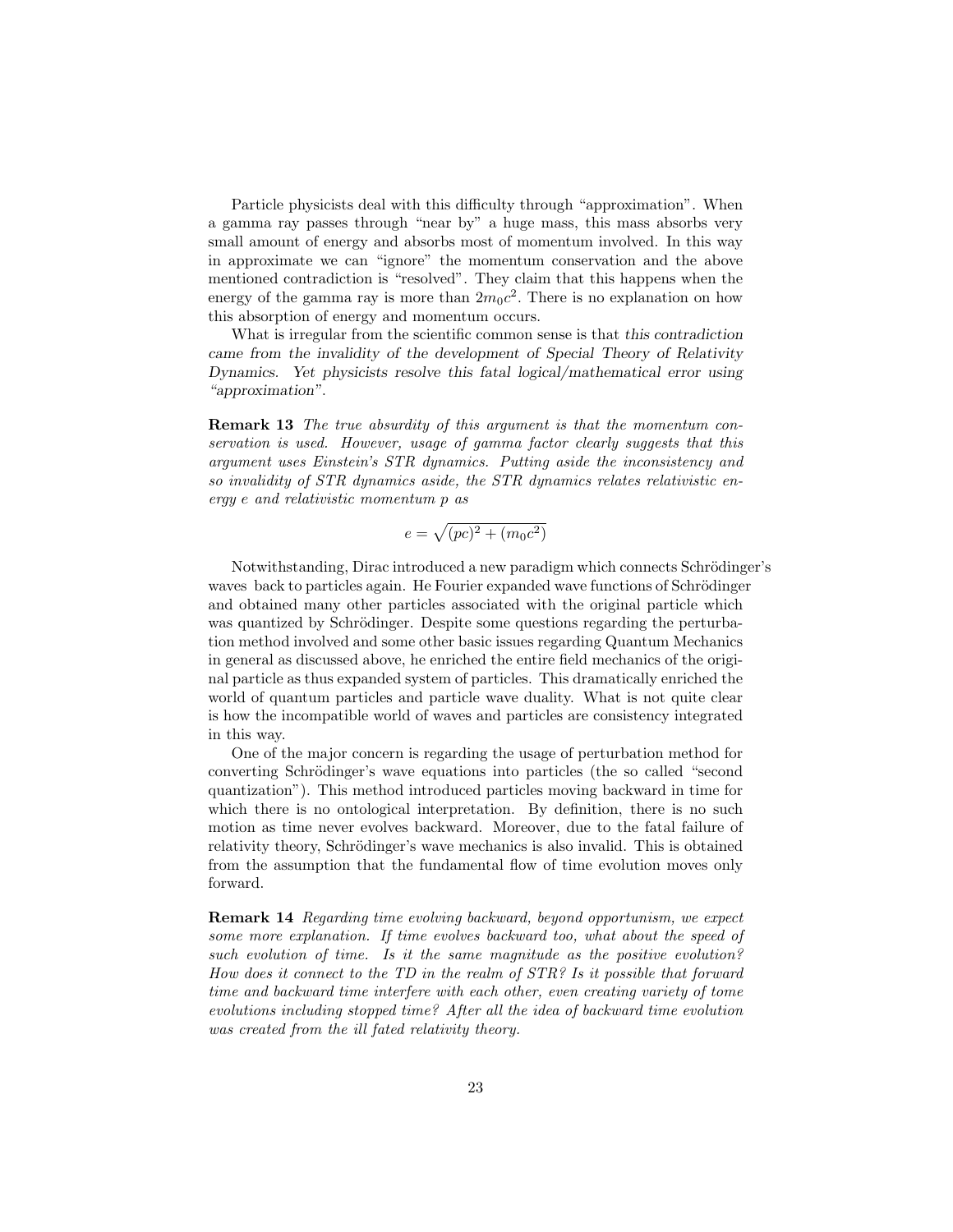# 7 Dirac's Quantum Electrodynamics

# 7.1 Harmonic oscillators

Following Gordon-Klein's short cut version of "quantization", Dirac quantized classical Hamiltonian  $H$  for harmonic oscillator, by replacing physical quantities in it with corresponding self-adjoint operators as

$$
H_{osc} = p^2/2m + m\omega^2 q^2/2m \qquad (i)
$$

where p and q are operators which satisfy the commutation  $[p, q] = i\hbar$ . Though the connection between this purely "formal" quantization and de Broglie's (or Schrödinger) quantization is not understood as well as it should be, this easier to work on quantization took over and became standard in contemporary quantum field theory

With  $p$  and  $q$ , we define the non-commuting operators

$$
a = (m\omega p + ip) / \sqrt{2\hbar m\omega} \qquad a^+ = (m\omega p - ip) / \sqrt{2\hbar m\omega} \qquad [a, a^+] = 1.
$$

Now we have

$$
H_{osc} = (1/2)\hbar\omega(a^+a + aa^+) = \hbar\omega(a^+a + 1/2).
$$

Define N as  $N = a^+a$ . It follows: (1) Eigenvalues of N are  $n = 0, 1, 2, ...$  (2) If  $|n\rangle$  is normalized then so are  $|n \pm 1\rangle$  defined as

$$
a|n\rangle = \sqrt{n}|n-1\rangle \quad a^+|n\rangle = \sqrt{n+1}|n+1\rangle.
$$

If  $|0\rangle$  is normalized, the normalized eigen vectors of N are  $|n\rangle = ((a^+)^n/\sqrt{2})$  $n!$ |0 $n =$  $0, 1, 2, \dots$  These are also eigenvectors of  $H_{osc}$  with eigenvalues  $E_n = \hbar \omega (n +$  $1/2$   $n = 0, 1, 2, ...$  The operators a and  $a^+$  are called annihilation operator and creation operator respectively under the assumption that  $|n\rangle$  represent a quantum state with  $n$  quanta.

In summary, the quantized Hamiltonian for harmonic oscillator can be expressed using creation operator  $a$  and annihilation operator  $a^+$ 

$$
H_{osc} = (1/2)\hbar\omega(a^+a + aa^+).
$$
 (ii)

Anyhow, the intention of Dirac is to represent energy (harmonic oscillator) as a countably infinite collection of "photons" with associated annihilation operator and creation operator.

Unfortunately, all of this seem to have no clear ontological meaning at all. How in the world can we say that  $(ii)$  is the quantization of the Hamiltonian operator  $(i)$ . To begin with we have no idea what quantization of an operator means in this context. Rather tedious but apparently fancy calculation and nothing more seems to be going on in this obscure argument. One of the major difficulty in following quantum mechanics is that nobody seems to know what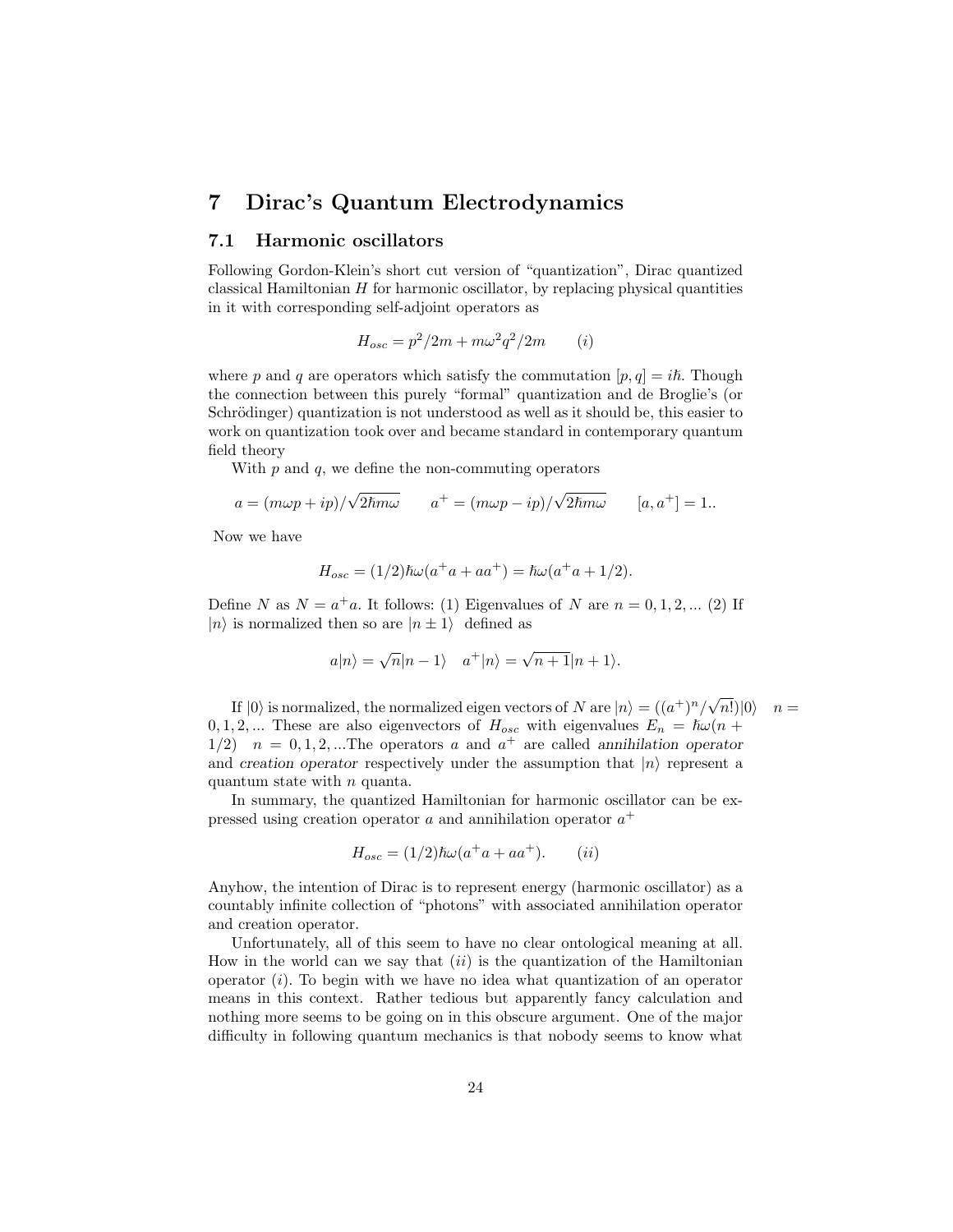they are talking about. All fancy but meaningless calculations leading into big proclamations which makes little sense in the end. We should be given clear meaning of "quantization of  $H_{osc}$ . If it was meant to be the "particle representation of the continuum operator  $H_{osc}$ ," then we do have some serious questions to ask. How is it possible to represent an operator which acts upon continuum with countably many particles? It is clear that Dirac did not understand what infinity means at all. That arrogance and ignorance to claim in public that mathematics is just a language is sticking its ugly head here too.

It has been said that the harmonic oscillator as energy created the problem of the blackbody radiation which forced Planck-Einstein develop quantum mechanics. More recent study also showed that when we represent energy with monochromatic oscillator we have no blackbody problem and thus no need for quantum mechanics. We do not know if any follow up has been made on this result.

After all the issue of energy being modality, not being physical concept is sticking its ugly head again. So, Dirac's argument to create particles called photon from imaginary entity called harmonic oscillator is fundamentally troublesome. He is trying to drive physical particles called photons out of modality called energy.

We can not see the modal nature of energy in the equation

$$
H_{osc} = p^2/2m + m\omega^2 q^2/2m
$$

can we? Energy is modality as we know. It appears quantum physicists do not care as Dirac is a "genius". Like Einstein, he was given half-god status. The simple answer is that this equation came from Gordon-Klein's equation which was obtained from replacing Einstein's false equation of energy-momentum which was obtained from the false equation  $e = mc^2$ . Einstein from this  $e = mc^2$ obtained the equation which expresses momentum in terms of the energy. Momentum is physical entity and energy is modality. In philosophy the difference between energy and momentum is called category difference.

Remark 15 There is a very strong argument against the energy-momentum relation in wave mechanics too. In wave mechanics, no matter moves in the direction of the wave motion. It is just local vibration of the wave medium which moves creating the motion of waves. So, there is no concept of momentum in wave mechanics. Many wave mechanists complain that because of the Einstein's genius they had to introduce the momentum energy relation, which is invalid, for modern wave mechanics.

**Remark 16** The reason why there is no reference to energy e in the  $H_{osc}$  is because Hamilton did not know that the kinetic energy of  $mv$  may not be  $mv^2/2$ as we discussed in 2.1 Energy, kinetic energy and the conservation of energy.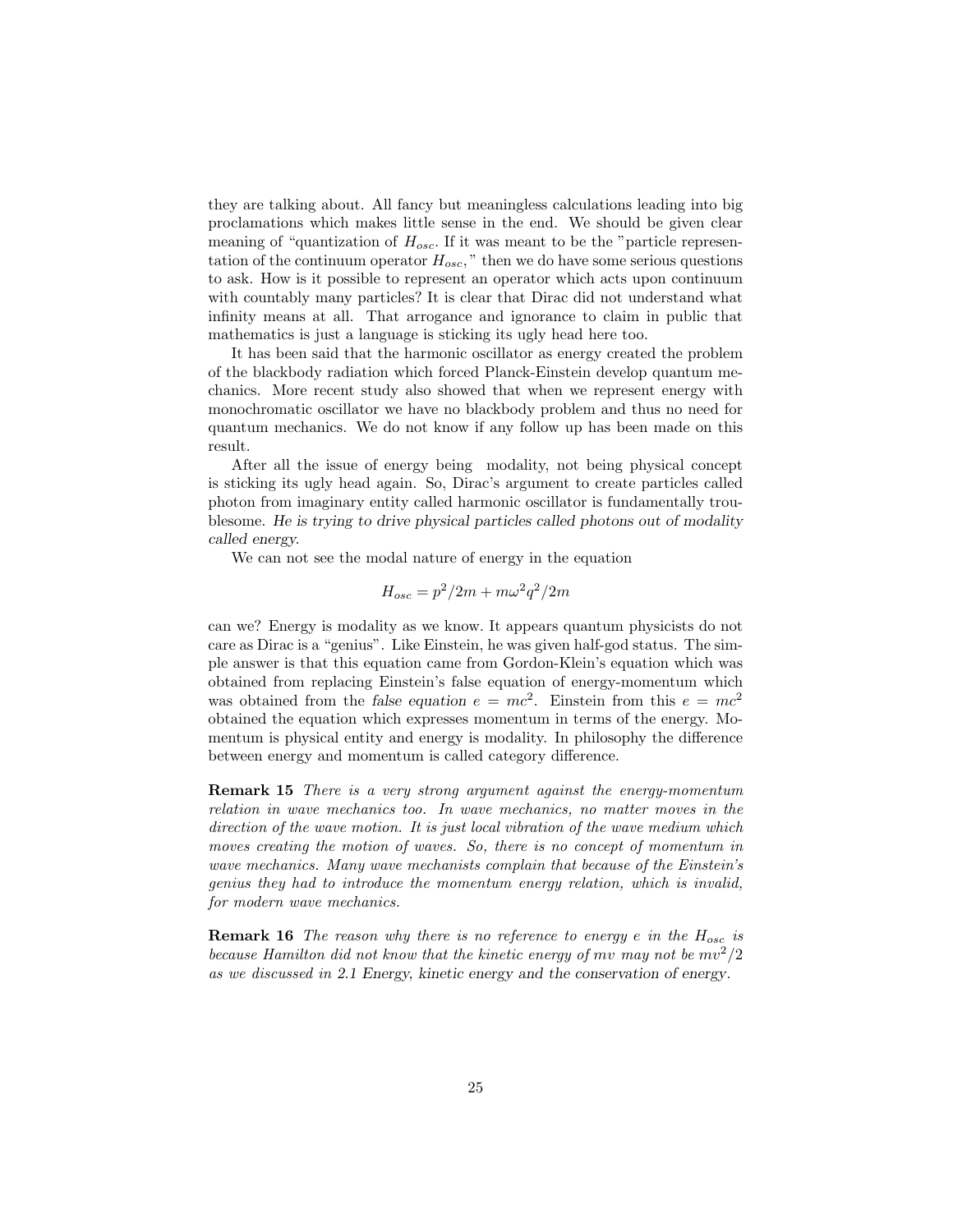# 7.2 Quantization of electromagnetic field: Dirac's aether theory

Planck quantized energy of electromagnetic waves to deal with the blackbody radiation problem. Dirac went on to quantize the electromagnetic field which is supposed to be the medium for electromagnetic waves of Maxwell. This is called the "second quantization". Unfortunately the same problem as quantizing energy in the space as discussed in the previous section immediately appeared in this attempt.

#### 7.2.1 Scalar and vector potentials

According to the classical electromagnetism theory, there are a scalar potential  $\phi$  and a vector potential **A** such that the electric field **E** and magnetic field **B** of Maxwell can be obtained as

$$
\mathbf{E} = -\frac{1}{c} \frac{\partial \mathbf{A}}{\partial t} - \mathbf{\nabla} \phi, \quad \mathbf{B} = \mathbf{\nabla} \times \mathbf{A}.
$$

If there is no source of the field, we choose gauge (Coulomb gauge) such that  $\phi = 0$ ,  $\nabla \cdot \mathbf{A} = 0$ . From these equations we can derive the Maxwell equation of electromagnetic fields. What is not quite clear is how the vector J of current comes into this argument. Current is a continuous flow of charges, is it not? Maxwell's equations includes current as in the generalized Ampere's law. Moreover, accelerating current is what creates em waves.

Anyhow we have the following "wave equation of vector potential".

$$
\nabla^2 \mathbf{A} - \frac{1}{c^2} \frac{\partial^2 \mathbf{A}}{\partial t^2} = 0. \qquad (I)
$$

This means that vector potential  $\bf{A}$  for charge free space is a wave. But as  $\bf{E}$ and  $\bf{B}$  are modality,  $\bf{A}$  is not physical reality but modality. So,  $\bf{A}$  is not a physical wave but a modal wave.

#### 7.2.2 Quantization of electromagnetic field

Following Dirac, we make a Fourier expansion of the electromagnetic field in a large cube of volume  $\Omega = L^3$  and take the Fourier coefficients as the field variables. We choose the boundary conditions to be periodic on the walls of the cube. This is

$$
A(L, y, z, t) = A(0, y, z, t), \quad A(x, L, z, t) = A(x, 0, z, t), \quad A(x, y, L, t) = A(x, y, 0, t).
$$

The Fourier series of A is given by

$$
\mathbf{A}(\mathbf{x},t) = \sum_{\substack{\mathbf{k} \\ k_z > 0}} \sum_{\sigma=1,2} \sqrt{2\pi\hbar c^2 / \Omega \omega_k} \mathbf{u}_{\mathbf{k}\sigma} (a_{\mathbf{k}\sigma}(t) e^{i\mathbf{k}\cdot\mathbf{x}} + a_{\mathbf{k}\sigma}(t) e^{-i\mathbf{k}\cdot\mathbf{x}})
$$
 (II)

where **k** is a wave vector,  $\omega_k = kc$  and  $k = \langle \mathbf{k} \cdot \mathbf{k} \rangle$ . The factor  $\sqrt{2\pi\hbar c^2/\Omega \omega_k}$  is a normalization factor.  $\mathbf{u}_{\mathbf{k}\sigma}$ ,  $\sigma = 1, 2$  are two unit orthogonal vectors.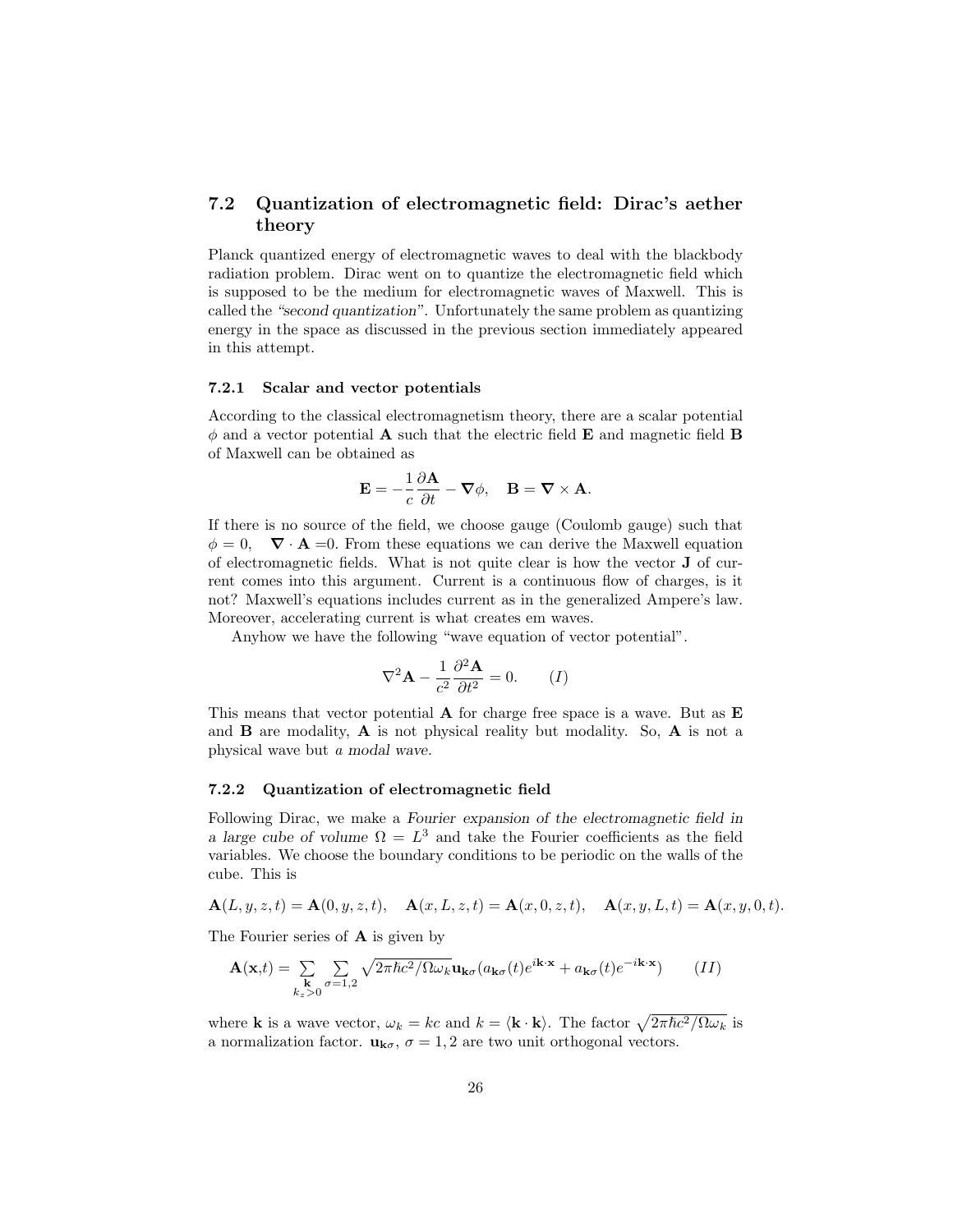From  $(II)$  and  $(I)$ , with

 $a_{\mathbf{k}\sigma}(0) = \text{if } k_z > 0 \text{ then } a_{\mathbf{k}\sigma}^{(1)}$  $_{\mathbf{k}\sigma}^{(1)}(0)$  else  $a_{-\mathbf{k}}^{(2)}$  $\mu_{-\mathbf{k}\sigma}^{(2)}(0)$ , where  $a_{\mathbf{k}\sigma}(t)e^{i\mathbf{k}\cdot\mathbf{x}} = a_{\mathbf{k}\sigma}(0)e^{-i\mathbf{k}\cdot\mathbf{x}}$ we have

$$
\mathbf{A}(\mathbf{x},t) = \sum_{\mathbf{k},\sigma} \sqrt{2\pi\hbar c^2/\Omega \omega_k} \mathbf{u}_{\mathbf{k}\sigma} [a_{\mathbf{k}\sigma}(t)e^{i\mathbf{k}\cdot\mathbf{x}} + a_{\mathbf{k}\sigma}^{(1)^*}(t)e^{-i\mathbf{k}\cdot\mathbf{x}}]
$$

This leads to  $da_{\mathbf{k}\sigma}(t)/dt = -i\omega_t a_{\mathbf{k}\sigma}$ . This equation for all wave vector **k** and  $\sigma = 1, 2$  can be considered as "the equation of change of the electromagnetic field".

Now the energy in the electromagnetic field (radiation Hamiltonian) is

$$
H_{rad} = \frac{1}{8\pi} \int_{\Omega} d^3 \mathbf{x} (E^2 + B^2) = \int_{\Omega} d^3 \mathbf{x} \left( \frac{1}{c^2} \left| \frac{\partial \mathbf{A}}{\partial t} \right|^2 + \left| \nabla \times \mathbf{A} \right|^2 \right) = \frac{1}{2} \sum_{\mathbf{k},\sigma} \hbar \omega_k (a_{\mathbf{k}\sigma} a_{\mathbf{k}\sigma}^* + a_{\mathbf{k}\sigma}^* a_{\mathbf{k}\sigma}).
$$

With this, we can consider the em field to be an infinite collection of harmonic oscillators. Now we have

$$
H_{rad} = \sum_{\mathbf{k},\sigma} \hbar \omega_k (1/2 + a_{\mathbf{k}\sigma}^* a_{\mathbf{k}\sigma}) \qquad (III)
$$

and  $\hbar\omega_k/2$  is the zero-point energy of an oscillator. Then the zero-point energy of the radiation field  $\Sigma$  $\sum_{\mathbf{k},\sigma} \hbar \omega_k/2$  is *infinite* as there are *infinitely* many oscillators.

As there are continuumly many wave vectors  $\bf{k}$ , the number of photons in the empty space is uncountably many. This does not agree with physical ontology of particles. Does this not means that photons are not particles?

This problem we have discussed is directly connected to the question of how many photons in the electromagnetic field. Photons are "supposed to be" physical particles. The problem here is that if photons are to support mathematical continuum then photons can not be physical particles. A collection of ontological particles can not form continuum. Planck-Einstein's quantization of light waves shares the same problem. As there are continuumly many wave length for electromagnetic waves there must be uncountably many photons of Planck-Einstein which is not possible as long as photons are particles.

Here, Dirac carried out the quantization of (local) electromagnetic field expressed by the vector potential A. This is to produce "quanta of electromagnetic fields" as harmonic oscillators and the total energy of such electromagnetic field as the summation (integration to be precise) of the energy of such harmonic oscillators.

Unfortunately, this result suffers from serious "category errors". Electromagnetic field is not a physical reality. It is a counter factual modality. So, the produced quanta of harmonic oscillators must not be considered as physical particle. They are just a mathematical representation of this metaphysical world of electromagnetic fields which does not exist in physical reality. How can the concept of the spacial distribution of electric force per unit charge be a physical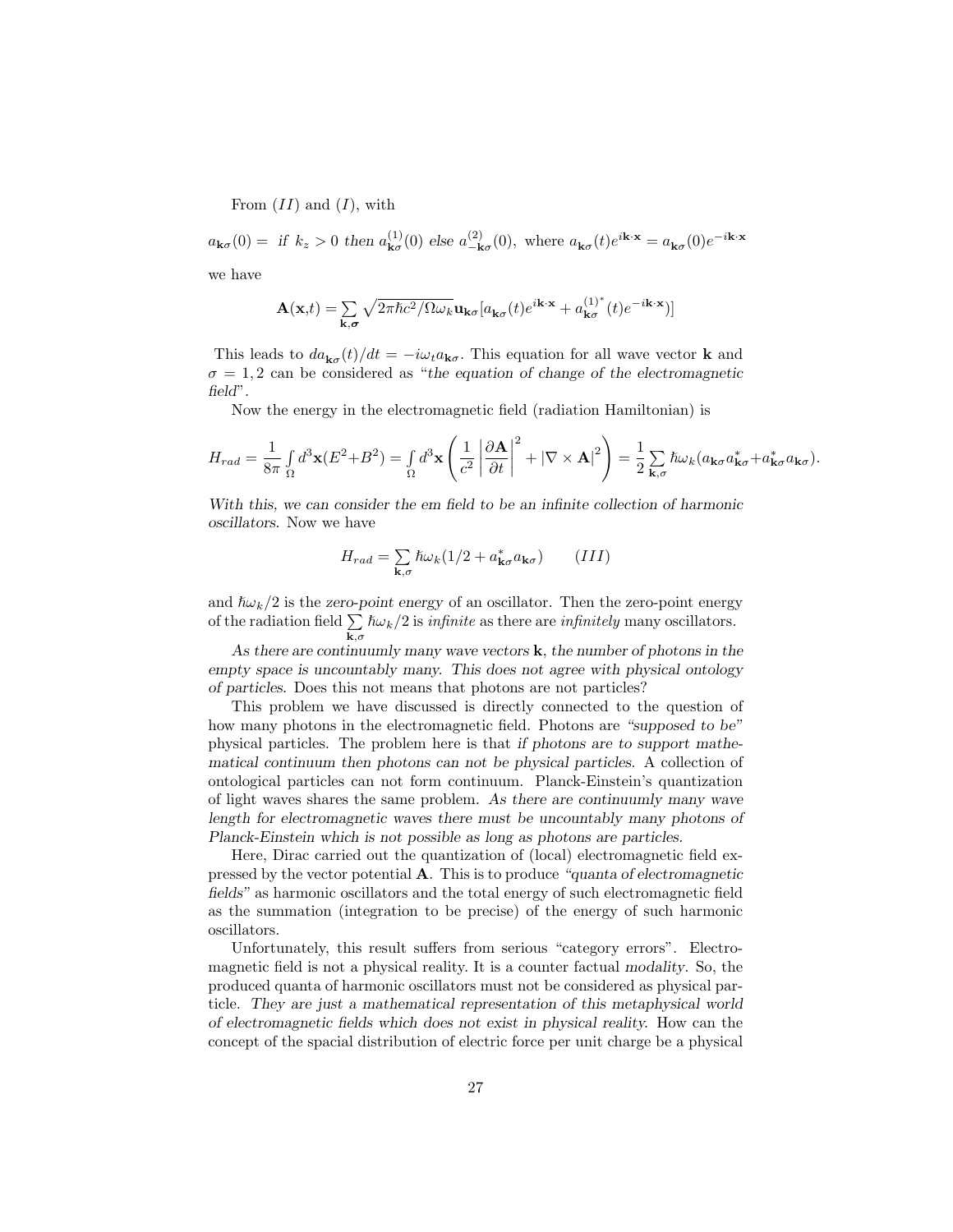reality. In Dirac's eccentric world where symbolic calculation is the only truth, "objects" defined from counter factual modality through formal symbol pushing produces physical reality of "photons" whose connection to Planck-Einstein's photons is not presented at all.

Remark 17 Putting all of this fantasy aside, a very basic question still stands still waiting for answer. Suppose we have an electric field created by just one electron. What is the total energy of the electric field? This simple question exposes the absurdity of the entire concept of electromagnetic field and Dirac's analysis upon it. This problem all comes from the failure to understand that em fields are not physical reality but modality. The contempt of philosophy inherent to the very culture of physics as anti-logicism is sticking its ugly head as the cause of this serious error in the development of the so called most successful theory of physics in history.

Remark 18 Moreover, there is yet another good reason to question Dirac's claim that photons are in essence the components wave functions which appears in the Fourier expansion of the electromagnetic field expressed by the vector potential A. This means that Dirac's photon is an "infinitary object" and this does not go quite well with the assumption that photons are "the most basic elementary particle".

Remark 19 Recent study shows that electromagnetic fields should be represented as the system of monochromatic operators instead to prevent the problem of blackbody radiation. Though this by itself will not provide a solution to the problem of particle-wave duality which is a very deep mathematical and philosophical problem, it at least seems to "explain" the blackbody radiation. After all, choosing harmonic oscillator or monochromatic oscillator for photon's mathematical representation has no ontological reasoning. So, this is a good example of how quantum theory violates the empiricism. It is tragic that physicists who claim that mathematics is just a language abuse mathematics to deal with inconvenient empirical issues like this.

The most fundamental issue is that *it is not the case that we empirically* detected particles called photons and then we found a mathematical representation of them. Photons a la Dirac are nothing but the bizarre creation of rather incoherent mathematical construction of Fourier expansions. Dirac decided that they are physical particles called "photons" without considering their connection to yet another kind of photons presented by Planck who refused to consider his photons particles.

#### 7.2.3 Annihilation operator and creation operator

Again, following the steps of Gordon-Klein, Dirac further "quantized" the above presented quantization of the classical radiative field by replacing the classical quantities  $a_{\mathbf{k}\sigma}$  and  $a_{\mathbf{k}\sigma}^*$  with self-adjoint operators. We may write  $a_{\sigma}(\mathbf{k})$  and  $a^*_{\sigma}(\mathbf{k})$  for  $a_{\mathbf{k}\sigma}$  and  $a^*_{\mathbf{k}\sigma}$ . We just consider  $a_{\sigma}(\mathbf{k})$  and  $a^*_{\sigma}(\mathbf{k})$  quantum operators.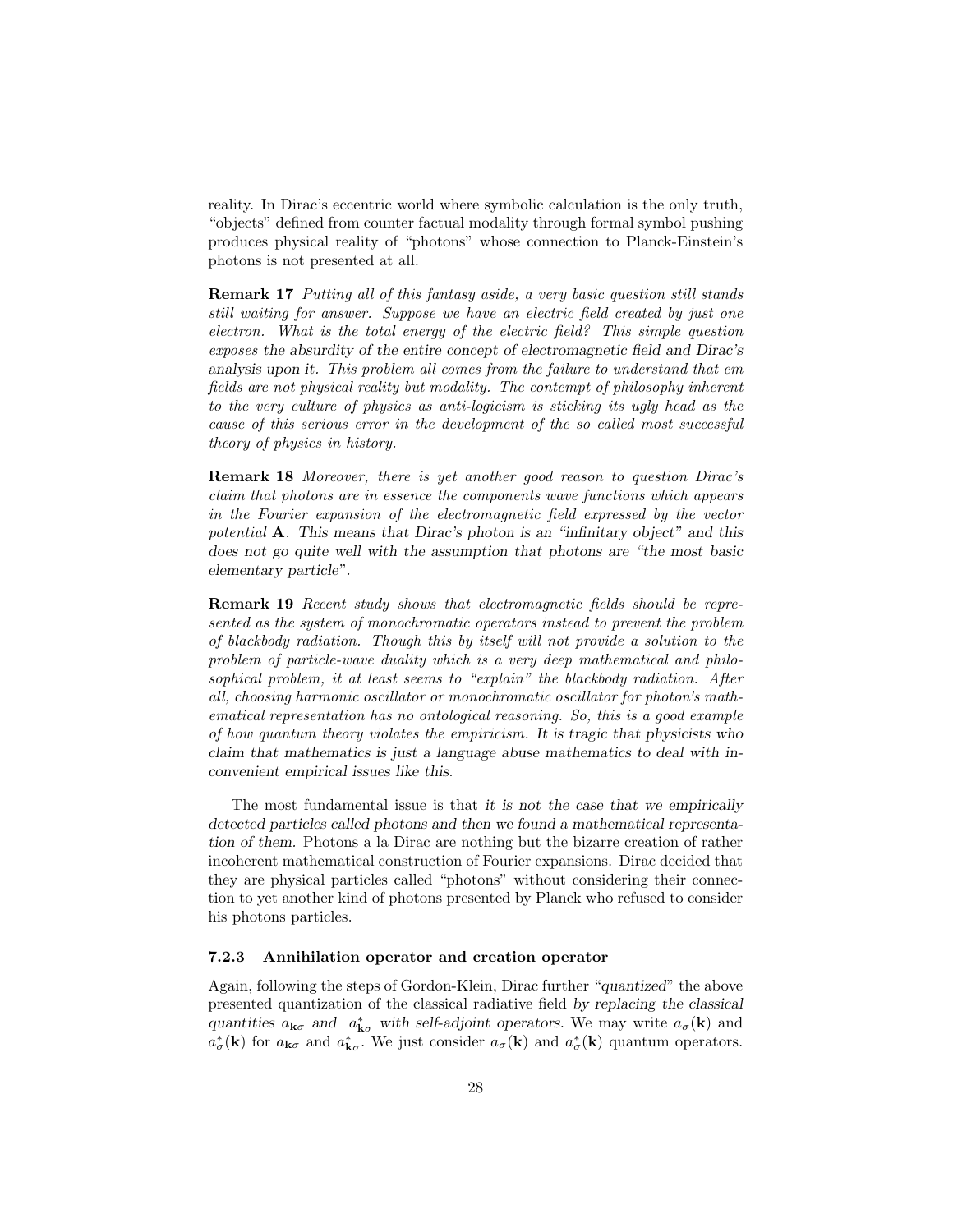We assume that the operators refereeing to different oscillators commute, that is  $[a_{\sigma}(\mathbf{k}), a_{\sigma}^*(\mathbf{k}')] = \delta_{\mathbf{k},\mathbf{k}'}\delta_{\sigma\sigma'}$ .

Remark 20 The malpractice of mechanically replacing classical variables with self-adjoint operators and call it quantization, as started by Gordon-Klein is sticking its ugly head again. It was an ad patch up job by them to "resolve" the difficulty of Schrödinger's wave equation not relativistic despite that it used relativity theory in the form of de Broglie relation.

The operator  $N_{\sigma}(\mathbf{k}) = a_{\sigma}^{*}(\mathbf{k}), a_{\sigma}(\mathbf{k})$  then has eigenvalues  $n_{\sigma}(\mathbf{k}), n = 0, 1, 2, ...$ and eigenvectors defined as

$$
a_{\sigma}(\mathbf{k})|n_{\sigma}(\mathbf{k})\rangle = \sqrt{n_{\sigma}(\mathbf{k})}|n_{\sigma}(\mathbf{k})-1\rangle, \quad a_{\sigma}^{*}(\mathbf{k})|n_{\sigma}(\mathbf{k})\rangle = \sqrt{n_{\sigma}(\mathbf{k})}|n_{\sigma}(\mathbf{k})+1\rangle.
$$

Indeed,

$$
|n_{\sigma}(\mathbf{k})\rangle=[[a^*_{\sigma}(\mathbf{k})]^{n_{\sigma}(\mathbf{k})}/\sqrt{n_{\sigma}(\mathbf{k})!}]|0\rangle.
$$

The eigenvector of the radiation Hamiltonian given as equation  $(III)$  is a tensor product of such states, i.e.,

$$
|\cdots n_{\sigma}(\mathbf{k})\cdots\rangle = \prod_{\mathbf{k},\sigma} |n_{\sigma}(\mathbf{k})\rangle \qquad (IV)
$$

with the energy eigenvalues

$$
E = \sum_{\mathbf{k},\sigma} \hbar \omega_k (n_\sigma(\mathbf{k}) + 1/2). \qquad (V)
$$

The interpretation of these equations is a straight forward generalization from one harmonic oscillator to a superposition of independent oscillators, one for each radiation mode  $(\mathbf{k}, \sigma)$ .  $a_{\sigma}(\mathbf{k})$  operating on the state  $(IV)$  will render occupational numbers unchanged. Indeed, we have

$$
|a_{\sigma}(\mathbf{k})|\cdots n_{\sigma}(\mathbf{k})\cdots\rangle = \sqrt{n_{\sigma}(\mathbf{k})}|\cdots n_{\sigma}(\mathbf{k})-1\cdots\rangle \qquad (VI).
$$

Correspondingly, the energy  $(V)$  is reduced by  $\hbar\omega_k = hc|\mathbf{k}|$ .

We interpret  $a_{\sigma}(\mathbf{k})$  an "annihilation operator" which annihilates one photon in the model  $({\bf k}, \sigma)$ , i.e. with momentum  $\hbar {\bf k}$ , energy  $\hbar \omega_k$  and linear polarization vector  $\mathbf{u}_{\mathbf{k}\sigma}$ . Similarly,  $a^*_{\sigma}(\mathbf{k})$  is interpreted as a "creation operator" of such a photon. We have

$$
|a_{\sigma}(\mathbf{k})| \cdots n_{\sigma}(\mathbf{k}) \cdots \rangle = \sqrt{n_{\sigma}(\mathbf{k})} | \cdots n_{\sigma}(\mathbf{k}) + 1 \cdots \rangle \qquad (VII).
$$

The state of the lowest energy of the radiation field is the "vacuum state"  $|0\rangle$  in which all occupational numbers  $n_{\sigma}(\mathbf{k})$  are zero. In lieu of  $(V)$ , this state has energy  $\frac{1}{2} \sum$  $\sum_{\mathbf{k},\sigma}\hslash\omega_k$ .

Quantum field theory works only for the systems for which the zero-point energy of the radiative field cancels. According to Dirac, for "many cases", this infinite energy of vacuum cancels out when physically meaningful quantities are calculated. So, we "assume"  $H_{rad} = \sum$  $\sum_{\mathbf{k},\sigma} \hbar \omega_k a_{\mathbf{k}\sigma}^* a_{\mathbf{k}\sigma}$ . A big question here is what

are "physically meaningful quantities". A serious most question is what about energy? As we discussed in Section 1, the concept of energy is invalid.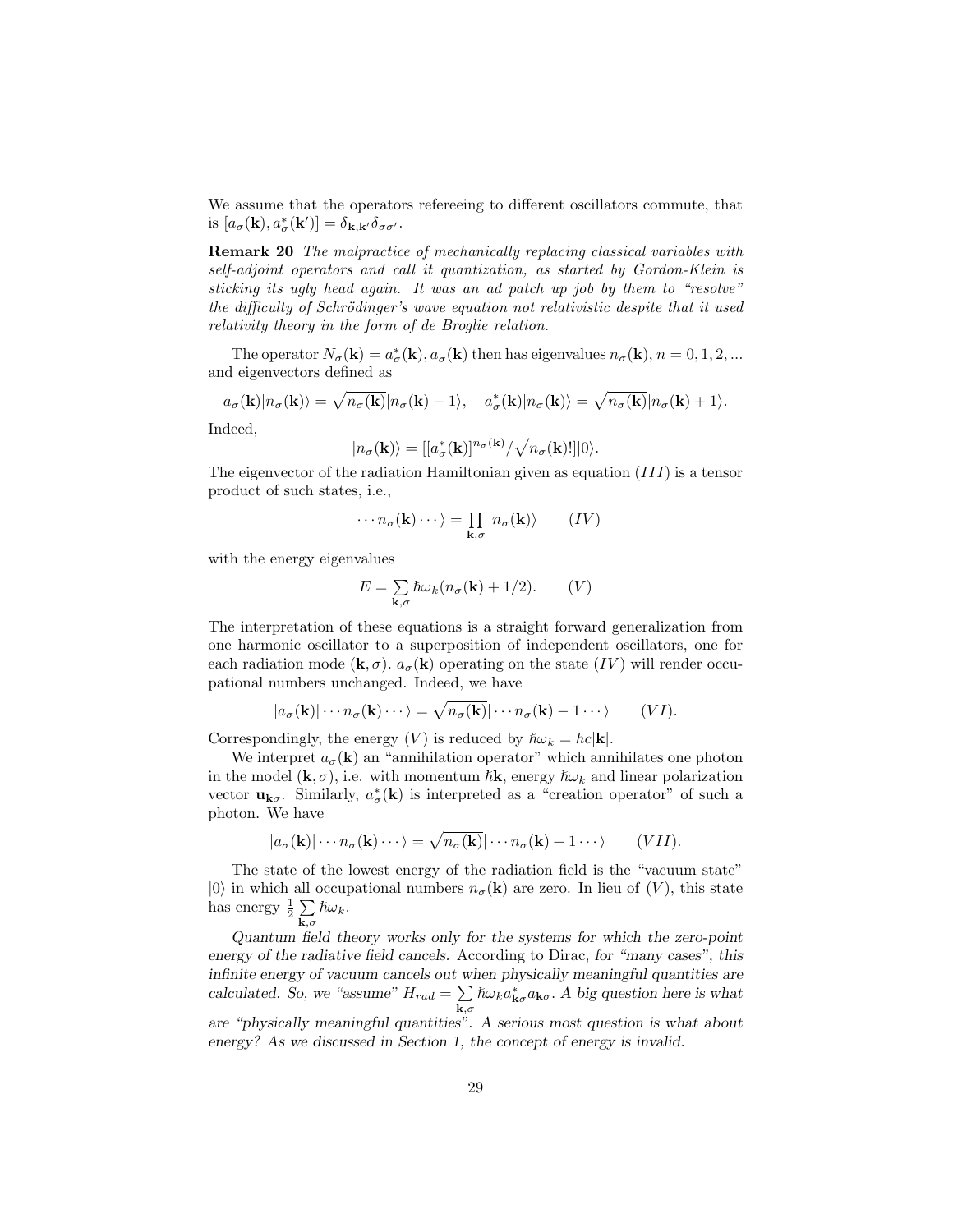Remark 21 Later, quantum field physicists took this problem seriously and Tomonaga-Schwinger presented a more general less ad hoc answer to this divergence problem which they called "renormalisation problem". Still this is far from a complete solution and all they did was to replace "many cases" by "all known cases". Mathematical point of view suggests that all of this implies that the fundamental idea of quantization a la Dirac is problematic and unattainable.

The eigenvalues of this operator  $H_{rad}$  are  $E = \sum$  $\sum_{\mathbf{k},\sigma} \hbar \omega_k n_{\sigma}(\mathbf{k})$ . The momentum operator is  $\mathbf{P} = \sum$  $\mathbf{k},\sigma$  $\hbar \mathbf{k}(a^*_{\mathbf{k}\sigma} a_{\mathbf{k}\sigma}) = \sum_{\mathbf{k},\sigma} \hbar \mathbf{k}(N_{\sigma}(\mathbf{k}))$  and its eigenvalues are P  $\sum_{\mathbf{k},\sigma}\hbar\mathbf{k}(n_{\sigma}(\mathbf{k})).$ 

In conclusion, the following picture of the electromagnetic field emerges: It consists of photons each of which has energy  $\hbar\omega_k$  and momentum  $\hbar k : n_{\mathbf{k}\sigma}$  is the number of photons with momentum  $\hbar$ **k**. The polarization is given by the vector  $\mathbf{u}_{\mathbf{k}\sigma}$ . Annihilation operator  $a_{\mathbf{k}\sigma}$  decreases the number of photons with the momentum  $\hbar$ **k** by one and the creation operator  $a^*_{\mathbf{k}\sigma}$  increases the number of photon with the momentum  $\hbar$ **k** by one.

#### 7.2.4 The speed of Dirac's photons?

After all of this impressive applied mathematics, a simple common sense question remains to be answered. Why Dirac's photons have anything to do with Planck-Einstein's photons? Why Dirac's photons move with speed c? Why the rest mass of Dirac's photon is zero. To be more forceful, we wonder what about the inconsistency of the Planck-Einstein's photon theory. Does this not imply that this "impressive" work of Dirac is just a game in applied mathematics?

Going back to the question of the speed of Dirac's photons, this question arises from the lack of connections between Planck-Einstein's photons and Dirac's photons. Planck-Einstein's photons did not come from Fourier analysis at all while Dirac's photons are given birth through Fourier analysis of harmonic oscillators. Putting aside this intrinsic problem, we still have a serious mathematical problem. Fourier analysis was not pure mathematics but engineering mathematics and still pure mathematicians have some serious doubt about this expansion. The convergence issue of this expansion is still substandard compared with other series expansions of mathematical analysis. Moreover, the uniqueness of the expansion for the converging cases is negative. To find out this sad conclusion, George Cantor developed set theory which turned out to be inconsistent as he himself discovered. This disappointing conclusion makes the application of this expansion impossible for any serious applications. In the obscurity of applied mathematics, this transformation has some kind of "role". But it also is a fact that for many engineering applications, this expansion tends to give the approximation they need for practical purposes. But if this expansion is acceptable in theoretical physics is a different story.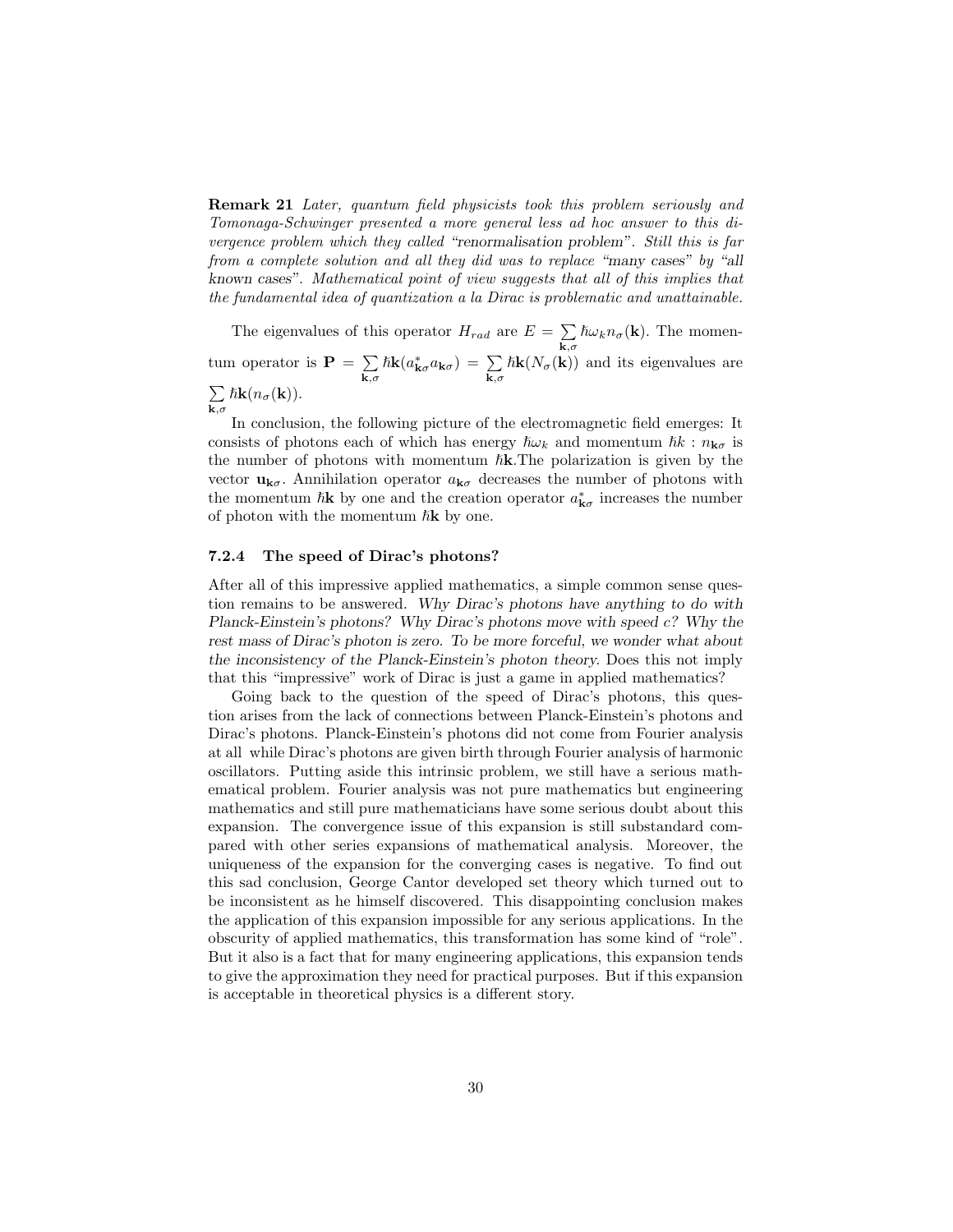# 7.3 Dirac's "quantization" of Schrödinger's wave equation (the second quantization)

Without knowing any of these issues with his quantization of electromagnetic fields, Dirac went on to apply the idea of quantizing Maxwell's em wave equations to the Schrödinger's wave equations. If this was Dirac's final answer to the frustrating problem of the failure to make Schrödinger's wave equation relativistic is not quite clear.

It is quite clear that such project requires conceptual understanding which is a little deeper than Dirac expected. Maxwell's wave equations and Maxwell's em field equations are different things. The former is a consequence of the latter which are modality; therefore em waves are not reality but modality.

Dirac quantized L-bounded em field and from this he came up with the quantization of em waves as a system of harmonic oscillators. Unfortunately we can not platy the same game here for Schrödinger's wave equations because there is no such thing as the field theory which supports all Schrödinger's waves. So, he ended up with quantizing Schrödinger's wave equation directly.

Moreover, Schrödinger's wave equation came from the special theory of relativity of Einstein through the highly questionable de Broglie relation applied to the classical Hamilton's equation of motion. As we know, Schrödinger's wave equation failed to be relativistic. So, the validity of the quantization of such highly controversial equation is highly questionable and this makes the relevance of the quanta of Dirac for Schrödinger's wave equations highly questionable at best.

Nevertheless, in what follows, we will discuss how Dirac's second quantization went.

Consider Schrödinger's equation

$$
-(\hslash/i)(\partial\Psi/\partial t) = -\hslash^2/2m\nabla^2\Psi + V(\mathbf{x})\Psi
$$

for a particle in a potential  $V(\mathbf{x})$ . Let  $\Psi_n$  and  $E_n$  be the eigenvectors and eigenvalues of the operator  $(-\hbar^2/2m)\nabla^2 + V(\mathbf{x})$ . This is to say

$$
\left(-\hbar^2/2m\right)\nabla^2 + V(\mathbf{x})\right)\Psi_n = E_n\Psi_n.
$$

The "Fourier expansion" of the wave function is,

$$
\Psi(\mathbf{x},t)=\sum_n b_n(t)\Psi_n(\mathbf{x}).
$$

Substituting this to the Schrödinger's equation yields

$$
(db_n)/dt = (-1/h)E_n b_n.
$$

The expected value of energy is

$$
H = \int d^3x \Psi^*(\mathbf{x}, t) \left[ (-\hbar^2/2m)\nabla^2 + V(\mathbf{x}) \right] \Psi(\mathbf{x}, t).
$$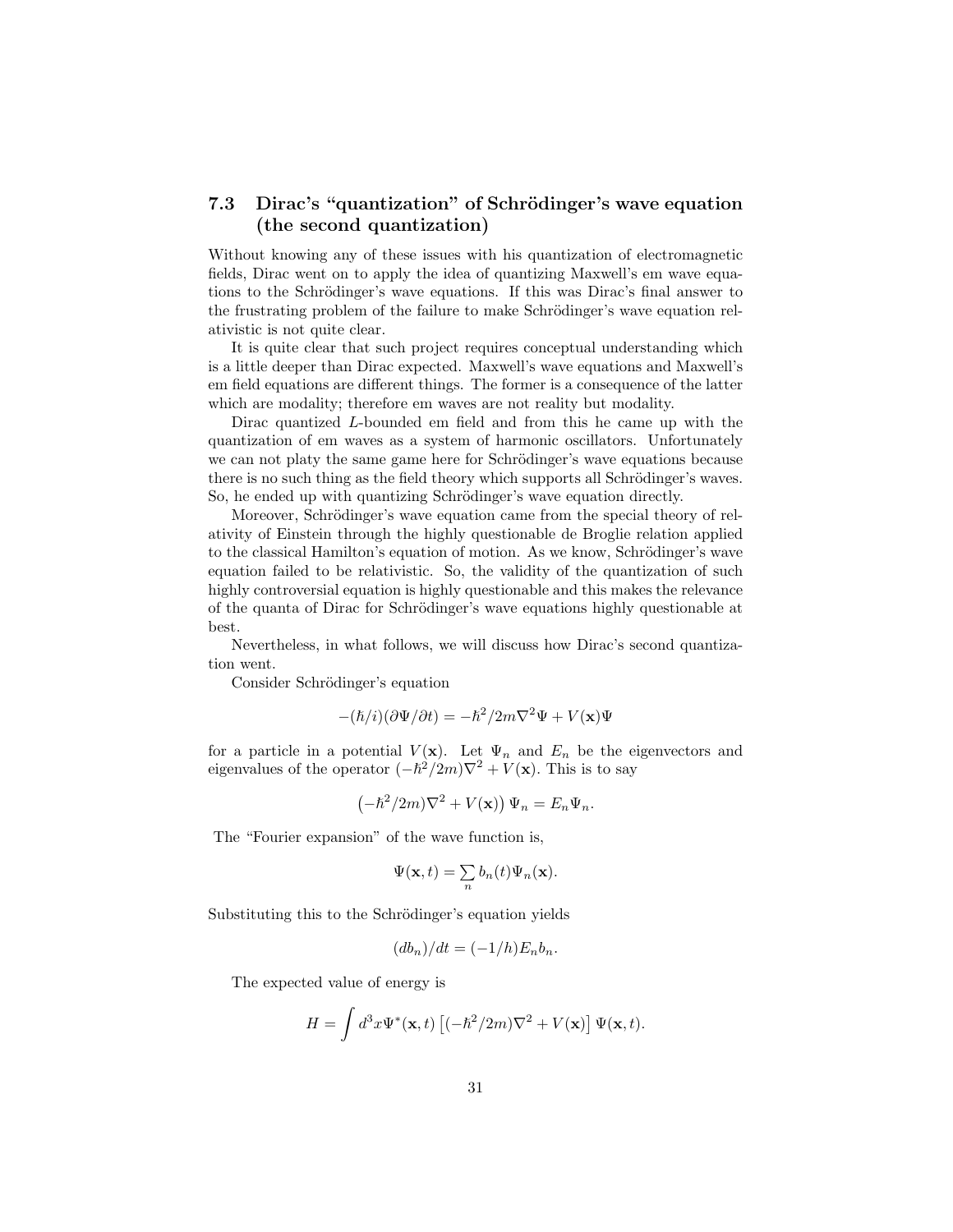Putting all of these equations together and the orthogonality of  $\Psi_n$  we have

$$
H = \sum_{n} E_n b_n^* b_n.
$$

This is the Hamiltonian for a collection of harmonic oscillators with frequencies  $E_n/\hbar$ . If we consider  $b_n$  as an operator then  $b_n^*$  can be considered as the adjoint of  $b_n$ , in, symbols  $b_n^+$  Under the commuting relations

$$
[b_n, b_{n'}] = [b_n^+, b_{n'}^+] = 0, \qquad [b_n, b_n^+] = 0
$$

from Heisenberg's equation

$$
-\hslash (db_n/dt)/i = [b_n, H]
$$

we can derive Fourier version of the Schrödinger equation as planned.

In this way, a Schrödinger's wave equation which is obtained from Hamiltonian is represented by an infinite system of "oscillating particles", as Dirac planned.

Remark 22 Clearly, Dirac is using the claimed "empirical equivalence" between Heisenberg-Jordan's quantum mechanics and Schrödinger's quantum mechanics here. Putting aside the validity of this claimed equivalence, it is a highly irregular mathematical and logical exercise to mix up two different theories under empirical equivalence in general. This concern is material especially because the empirical equivalence here is of probabilistic nature.

Remark 23 The real problem here is that as Kuhn pointed out, the relative frequency converges only at limit and so probabilistic prediction is not empirical at all as we can not repeat the same experiment infinitely many times. The lack of disciplined thinking is sticking its ugly head again here.

The operators  $b_n^+b_n$  have the eigenvalues  $N_n = 0, 1, 2, \dots$ , indicating that any natural number of particles may occupy the eigenstate  $\Psi_n$ . The eigenvalue of H then is  $E = \sum E_n N_n$ . This theory obeys Bose-Einstein statistics and these n particles are called Bosons.

This theory excludes particles which obey Fermi-Dirac statistics. These particles are called Fermions. A minor change of the theory above will derive a theory of Fermions, we keep Hamiltonians as  $H = \sum$  $\sum_{n} E_n b_n^* b_n$ . We expect the Heisenberg equation of motion to yield  $db_n/dt = -E_n b_n/\hbar$ . The only change involved is the commuting relations

$$
[b_n, b_{n'}] = [b_n^+, b_{n'}^+] = 0, \qquad [b_n, b_n^+] = 0
$$

to the commuting relations

$$
[b_n, b_{n'}]_+ = [b_n^+, b_{n'}^+]_+ = 0, \qquad [b_n, b_n^+]_+ = \delta_{n,n'}
$$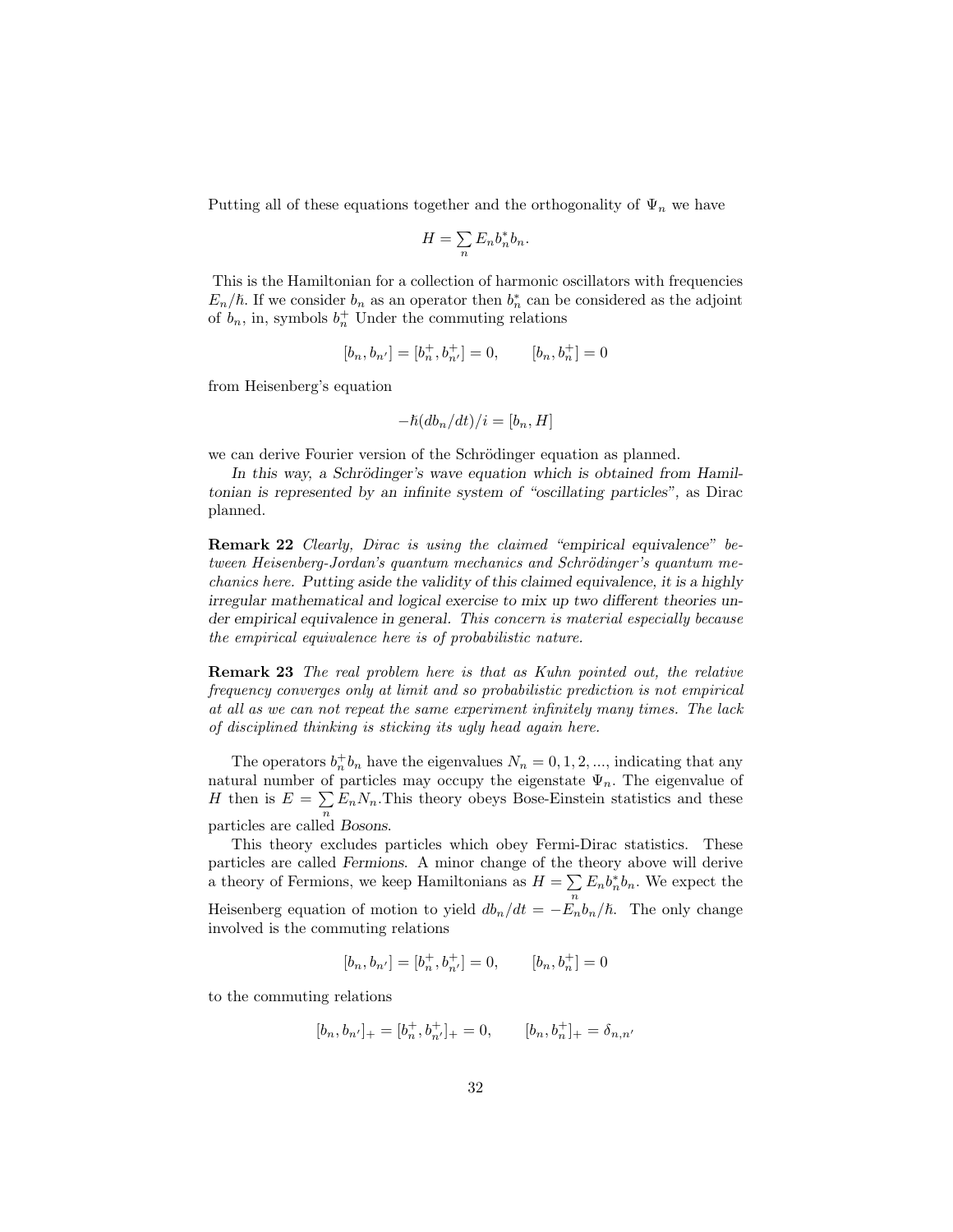where  $[A, B]_+ = AB + BA$ . Now we have

$$
(-\hbar/i)(db_n)/dt = [b_n, H] = \sum_m E_m \{b_n b_m^+ b_m - b_m^+ b_m b_n\} = \sum_m E_m \delta_{nm} b_m = E_n b_n.
$$

So, we have obtained Heisenberg equation of motion. Note that

$$
(b_n^+b_n)b_n^+b_n = b_n^+(1 - b_n^+b_n)b_n = b_n^+b_n - b_n^+b_nb_n^+b_n = b_n^+b_n.
$$

If  $\lambda$  is an eigenvalue of  $b_n^+ b_n$  then

$$
b_n^+b_n|\lambda\rangle=\lambda|\lambda\rangle\qquad b_n^+b_nb_n^+|\lambda\rangle=\lambda^2|\lambda\rangle=\lambda|\lambda\rangle.
$$

Thus  $\lambda^2 = \lambda$ . This is to say  $\lambda = 1$  or  $\lambda = 0$ . This means that *at most one particle* can occupy the eigenstate  $\Psi_n$ . We may write  $|n\rangle$  to denote this eigenstate. This theory obeys Fermi-Dirac statistics.

To express all of this on  $\lambda$ , we may write  $b_n^+ b_n |N_n\rangle = N_n |N_n\rangle$  where  $N_n =$ 0, 1. Now we have

$$
b_n^+b_nb_n^+|N_n\rangle=b_n^+(1-b_nb_n^+)|N_n\rangle=(1-N_n)b_n^+|N_n\rangle.
$$

This implies that  $b_n^+|N_n\rangle$  is an eigenvector of  $b_n^+b_n$  with the eigenvalue  $1-N_n$ . It can only differ from  $|1-N_n\rangle$  only by a constant. We write  $b_n^+|N_n\rangle = C_n|1-N_n\rangle$ . The constant  $C_n$  can be evaluated by taking the inner product of  $b_n^+|N_n\rangle$  with itself.

$$
\langle b_n^+|N_n\rangle, b_n^+|N_n\rangle\rangle = (1-N_n) = C_n^*C_n.
$$

Thus we have  $C_n = \theta_n \sqrt{1 - N_n}$  where  $\theta_n$  is a phase factor of modulus unity. This leads to

$$
b_n^+|N_n\rangle = \theta_n \sqrt{1 - N_n}|1 - N_n\rangle \qquad b_n|N_n\rangle = \theta_n \sqrt{N_n}|1 - N_n\rangle.
$$

In summary we have

1. For bosons:

$$
b_n|\cdots,N_n,\cdots\rangle=\sqrt{N_n}|\cdots,N_n-1,\cdots\rangle b_n^+|\cdots,N_n,\cdots\rangle=\sqrt{N_n}|\cdots,N_n+1,\cdots\rangle
$$

2. For Fermions:

$$
b_n|\cdots,N_n,\cdots\rangle=\theta_n\sqrt{N_n}|\cdots,1-N_n,\cdots\rangle\qquad b_n^+|\cdots,N_n,\cdots\rangle=\theta_n\sqrt{1-N_n}|\cdots,1-N_n,\cdots\rangle
$$

where  $N_n = 0, 1$ . In both cases,  $b_n$  is annihilation operator and  $b_n^+$  is a creation operator.

One more question remains to be answered. Why Dirac started with second quantizing Schrödinger's wave equations? Why he did not start directly with Hamiltonian equations? Was it because Hamiltonian equations are just classical equations of energies while Schrödinger's wave equations are "relativistic"? If so, it is odd because Schrödinger was panicking because he could not make his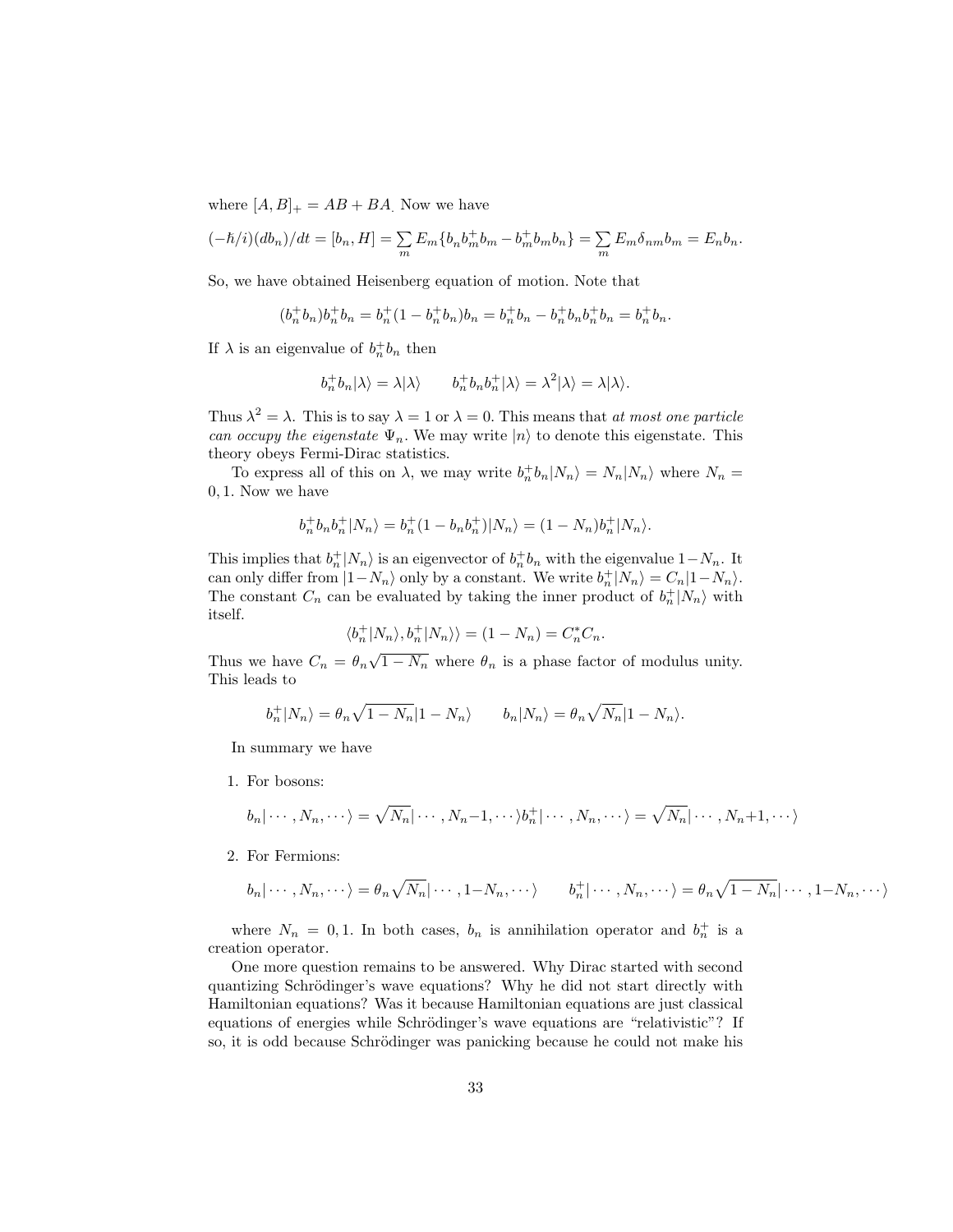wave equations fully relativistic despite that he used STR (in the form of de Broglie relation) to convert Hamiltonian equations to his wave equations

Dirac wanted to quantize "energy fields in general" in a similar way to what he did to electromagnetic fields so that the same theoretical frame applies to energies in general expressed as Hamiltonians. In this project, he treated waves as fields (mediums), as there is no general fields equations to general energy. This is a major difference between quantization of em energy and Hamilton energy.

After all, as we have been discussing, the concept of energy is a modal concept and it is not defined properly. We, in fact know, very little about what energy is.

# 7.4 Interactions of quantum particles

We can add the Hamiltonians for several free particle fields and introduce appropriate interaction terms to study interacting particle fields. The most common such interaction is that of photons with charged particles. We use the theory of second quantization to represent a charged particle field by the following Hamiltonian:

$$
\int d^3x \Psi^+(\mathbf{x},t) \left[ (-\hbar^2/2m)\nabla^2 + V \right] \Psi(\mathbf{x},t).
$$

The quantized electromagnetic field is represented by the following radiation (photon) Hamiltonian:

$$
\int d^3x \frac{1}{8\pi} (E^2 + B^2).
$$

The interaction of these two fields will be obtained by adding these two Hamiltonians and prescribing the following replacement:

$$
\frac{\hslash}{i}\nabla \Longrightarrow \frac{\hslash}{i}\nabla - \frac{e}{c}\mathbf{A}(\mathbf{x}).
$$

This leads to

$$
H = \int d^3 \mathbf{x} \Psi^+(\mathbf{x},t) \left[ (-\hbar^2/2m) \left| (\hbar/i) \nabla - (e/c) \mathbf{A}(\mathbf{x}) \right|^2 + V \right] \Psi(\mathbf{x},t) + \int d^3 x (E^2 + B^2) / 8\pi = H_P + H_{rad} + H_I
$$

where

$$
\int d^3x \Psi^+(\mathbf{x},t) \left[ -(-\hbar^2/2m)\nabla^2 + V \right] \Psi(\mathbf{x},t) = \sum_n E_n b_n^+ b_n
$$

which is the particle Hamiltonian,

$$
H_{rad} = (1/8\pi) \int d^3\mathbf{x} (E^2 + B^2) = \sum_{k,\sigma} \hbar \omega_k a_{\mathbf{k},\sigma}^+ a_{\mathbf{k},\sigma}
$$

is the radiation field Hamiltonian, and

$$
H_I = \int d^3x \Psi^+(\mathbf{x},t) \left[ -(\hbar^2 /imc)\mathbf{A}\cdot\nabla^2 + (e^2/2mc^2)A \right] \Psi(\mathbf{x},t)
$$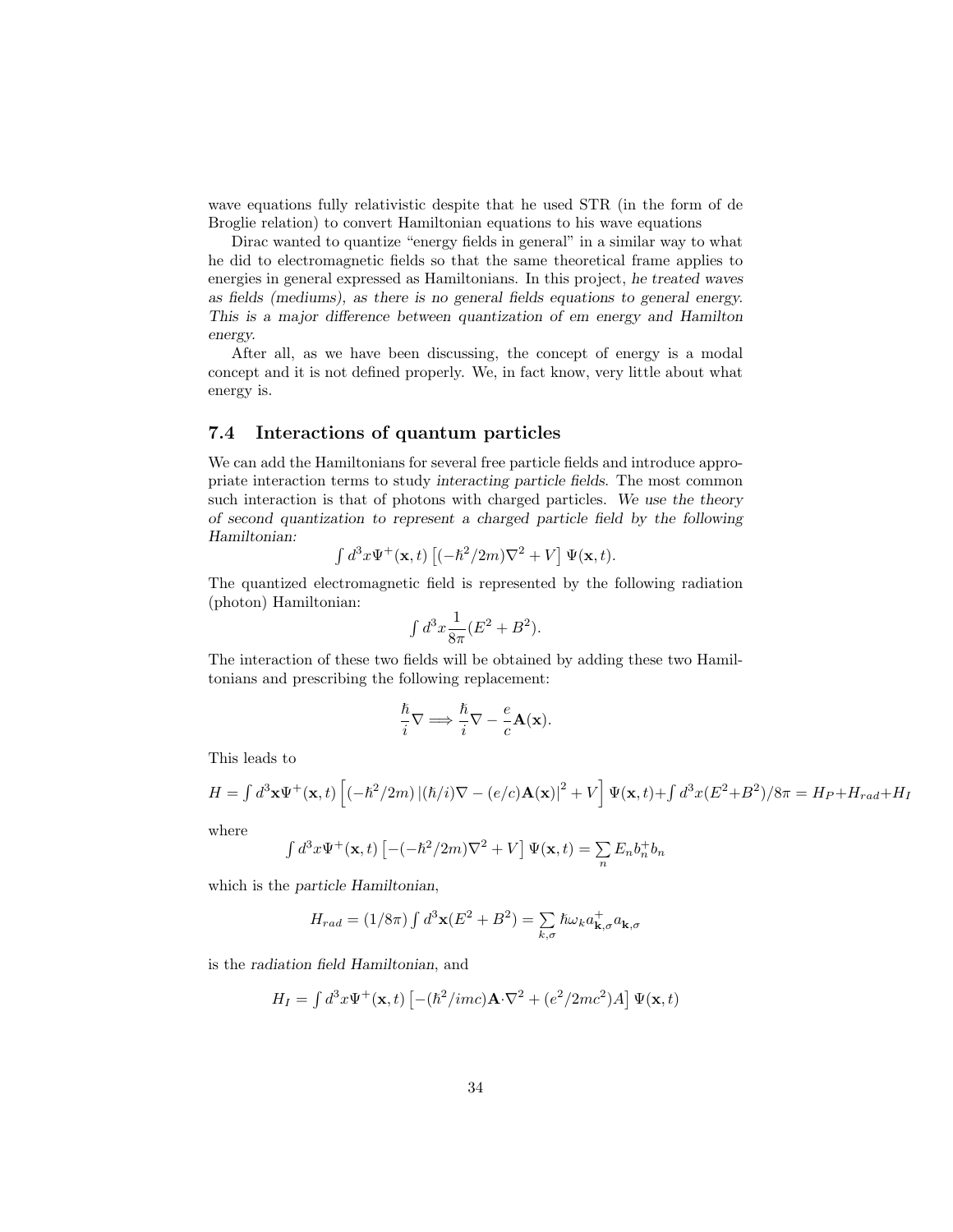is the interaction Hamiltonian. We can divide  $H_I$  into a part  $H'$  proportional to A and a part A' proportional to  $A^2$  such that  $H_I = H' + H$ ". Expanding A and  $\Psi$  in terms of  $a_{\mathbf{k},\sigma}$  and  $b_n$  gives

$$
H' = \sum_{\mathbf{k},\sigma} \sum_{n} \sum_{n'} \left[ M(\mathbf{k}, \sigma, n, n') b_n^+ b_{n'} a_{\mathbf{k},\sigma} + M(-\mathbf{k}, \sigma, n, n') b_n^+ b_{n'} a_{\mathbf{k},\sigma}^+ \right]
$$

and

$$
H'' = \sum_{\mathbf{k}_1, \sigma_1} \sum_{\mathbf{k}_2, \sigma_2} \sum_{n} \sum_{n'} M(\mathbf{k}_1, \sigma, \mathbf{k}_2, \sigma_2, n, n') a_{\mathbf{k}_1, \sigma_1} a_{\mathbf{k}_2, \sigma_2} + M(\mathbf{k}_1, \sigma_1, -\mathbf{k}_2, \sigma_2, n, n') a_{\mathbf{k}_1, \sigma_1} a_{\mathbf{k}_2, \sigma_2}^+
$$
  
+  $M(-\mathbf{k}_1, \sigma_1, \mathbf{k}_2, \sigma_2, n, n') a_{\mathbf{k}_1, \sigma_1}^+ a_{\mathbf{k}_2, \sigma_2}^+ + M(-\mathbf{k}_1, \sigma_1, -\mathbf{k}_2, \sigma_2, n, n') a_{\mathbf{k}_1, \sigma_1}^+ a_{\mathbf{k}_2, \sigma_2}^+$ 

where

$$
M(\mathbf{k}, \sigma, n, n') = \sqrt{2\pi\hbar c^2/\Omega\omega_k} \int d^3 \mathbf{x} \Psi_n^* \left[ -e\hbar e^{i\mathbf{k}\cdot\mathbf{x}}/imc\mathbf{u}_{k,\sigma} \cdot \nabla \right] \Psi_n
$$

and

$$
\begin{array}{lll} &&M(\mathbf{k}_1,\sigma,\mathbf{k}_2,\sigma_2,n,n')\\&=&\sqrt{2\pi\hbar c^2/\Omega\omega_k}\sqrt{1/\omega_{\mathbf{k}_1}\omega_{\mathbf{k}_2}}\int d^3\mathbf{x}\Psi_n^*\left[(-e\hbar/2mc^2)e^{i\mathbf{k}\cdot\mathbf{x}}\mathbf{u}_{\mathbf{k}_1,\sigma_1}\cdot\mathbf{u}_{\mathbf{k}_2,\sigma_2}e^{i(\mathbf{k}_1+\mathbf{k}_2)\cdot\mathbf{x}}\right]\Psi_n.\end{array}
$$

The part of the Hamiltonian  $H_p + H_{rad}$  can be considered the unperturbed part with eigenvectors and eigenvalues .

$$
|\cdots N_n \cdots \rangle_p |\cdots n_{\mathbf{k},\sigma} \cdots \rangle_{rad}, \sum_n E_n N_n + \sum_{\mathbf{k},\sigma} \hbar \omega_{\mathbf{k}} n_{\mathbf{k}\sigma}
$$

respectively.

The interaction Hamiltonian  $H_I$  induces transitions between these states as follows:

- 1. the term  $b_n^+b_{n'}a_{\mathbf{k},\sigma}$  in  $H'$ : (1) annihilates a photon of momentum  $\hbar \mathbf{k}$ and polarization  $\sigma$ , (2) annihilates a particle in state  $|n'\rangle$ , (3) creates a particle in state  $|n\rangle$ .
- 2. the term  $b_n^+ b_{n'} a_{\mathbf{k},\sigma}$  in  $H'$ : (1) creates a particle in state  $|n\rangle$ , (2) annihilates a particle in state  $|n'\rangle$ , (3) annihilates a photon of momentum  $\hbar$ **k** and polarization  $\sigma$ .
- 3. the term  $b_n^+b_{n'}a_{\mathbf{k},\sigma}$  in  $H''$ : (1) creates a particle in state  $|n'\rangle$ , (2) annihilates a particle in state  $|n\rangle$ , (3) annihilates a photon of momentum  $\hbar \mathbf{k}_1$  and polarization  $\sigma_1$ , (4) annihilates a photon of momentum  $\hbar \mathbf{k}_2$  and polarization  $\sigma_2$ .
- 4. the term  $b_n^+b_{n'}Ma_{\mathbf{k}_1,\sigma_1}a_{\mathbf{k}_2,\sigma_2}^+$  in  $H''$ : (1) creates a particle in state  $|n\rangle$ , (2) annihilates a particle in state  $|n'\rangle$ , (3) annihilates a photon of momentum  $\hbar \mathbf{k}_1$  and polarization  $\sigma_1$ , (4) create a photon of momentum  $\hbar \mathbf{k}_2$ and polarization  $\sigma_2$ .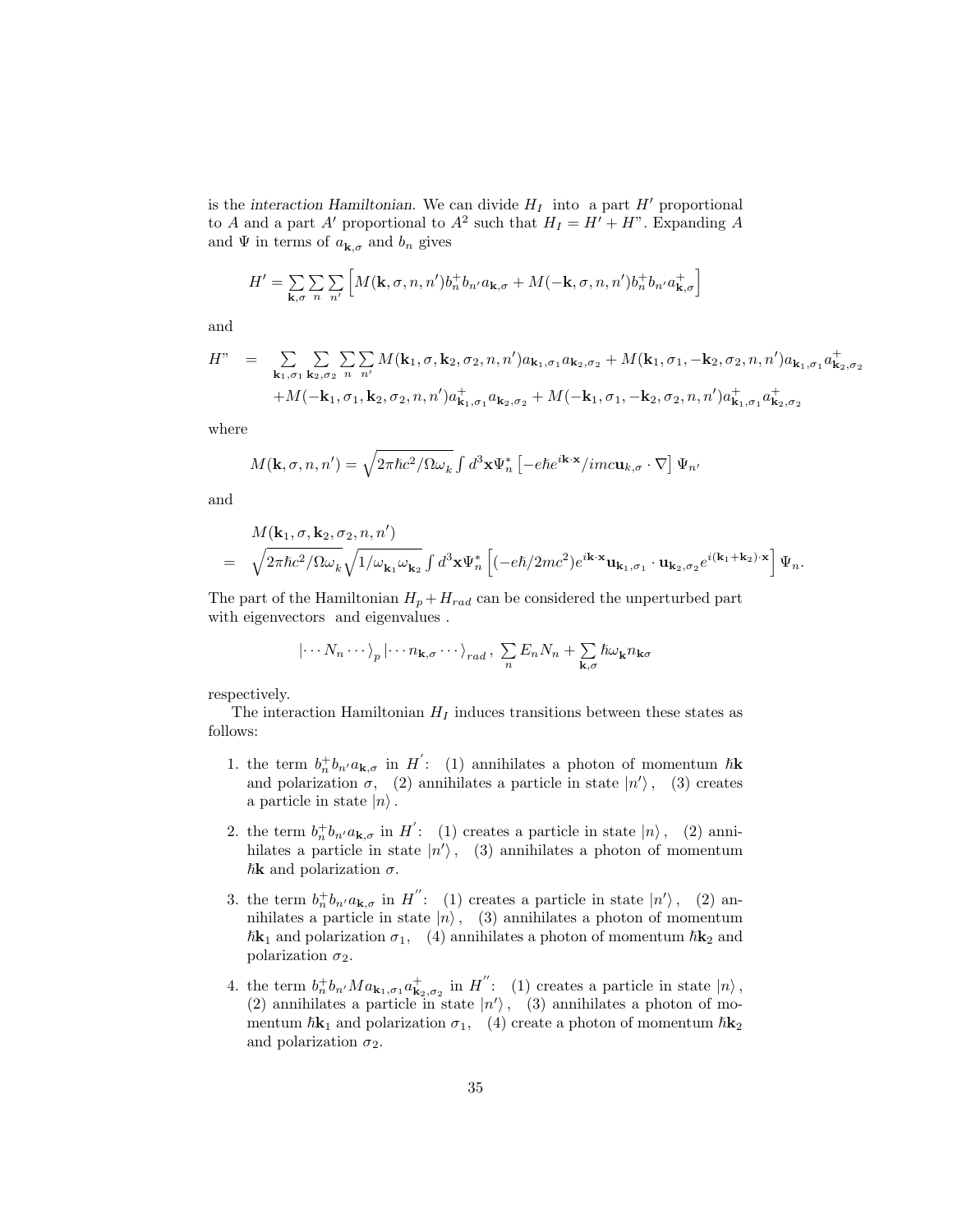- 5. the term  $b_n^+b_{n'}Ma^+_{\mathbf{k}_1,\sigma_1}a_{\mathbf{k}_2,\sigma_2}$  in  $H''$ : (1) creates a particle in state  $|n\rangle$ , (2) annihilates a particle in state  $|n'\rangle$ , (3) create a photon of momentum  $\hbar \mathbf{k}_1$  and polarization  $\sigma_1$ , (4) annihilates a photon of momentum  $\hbar \mathbf{k}_2$  and polarization  $\sigma_2$ .
- 6. the term  $b_n^+b_{n'}Ma^+_{\mathbf{k}_1,\sigma_1}a_{\mathbf{k}_2,\sigma_2}$  in  $H^{''}:$  (1) creates a particle in state  $|n\rangle$ ,(2) annihilates a particle in state  $|n'\rangle$ , (3) create a photon of momentum  $\hbar \mathbf{k}_1$ and polarization  $\sigma_1$ , (4) create a photon of momentum  $\hbar \mathbf{k}_2$  and polarization  $\sigma_2$ .

### 7.5 Renormalization

#### 7.5.1 Renormalization in fluid dynamics

Stokes, the 19th century fluid mechanist introduced the renormalized mass m for a mass  $m_0$  moving in a fluid with speed v as  $m = m' + m_0$ . This m' is a constant determined by the geometry of the system expressed by the boundary condition of the system and the density of the fluid. With this he decided that the kinetic energy of this body is  $K = mv^2/2$ . The extra mass m' is nothing but the manifestation of kinetic energy of the fluid pushed by the moving body. This development is an interesting violation of the principles behind particle dynamics and fluid dynamics which are completely different theories, which conceptually contradict each other. In particle dynamics, as Newton set it, there is no geometric dimension to particles. They are all point masses. If so, there must be no resistance from the fluid when such point mass moves and the entire concept of reorganized mass is meaningless. Anyhow, fluid dynamics is not physics. It is utilitarian engineering which appeared as a branch of engineering. So, the concept of renormalized mass makes no theoretical sense. But this is how the world of applied science is and it is the duty of pure theoreticians to pay due attention to this kind of intrinsic change of paradigm.

#### 7.5.2 Renormalization in classical electrodynamics

Thomson observed an analogy between the motion of a solid body through an incompressible fluid and motion of a body through its own electromagnetic field (or through aether). Through this analogy, he introduced the notion of electromagnetic mass of a charge. There were two reasons behind this concept.

1. If a charge which also is a mass moved through the aether which is a "fluid", according to the fluid dynamics, it should acquire an additional mass as per Thomson.

2. According to the Maxwell's theory, a moving charge creates a magnetic field which possesses energy coming from the force which accelerates the charge from speed 0 to v. This extra energy manifests as an additional inertia possessed by the charge, which we observe as the additional mass, which is called electromagnetic mass denoted by  $m'$ .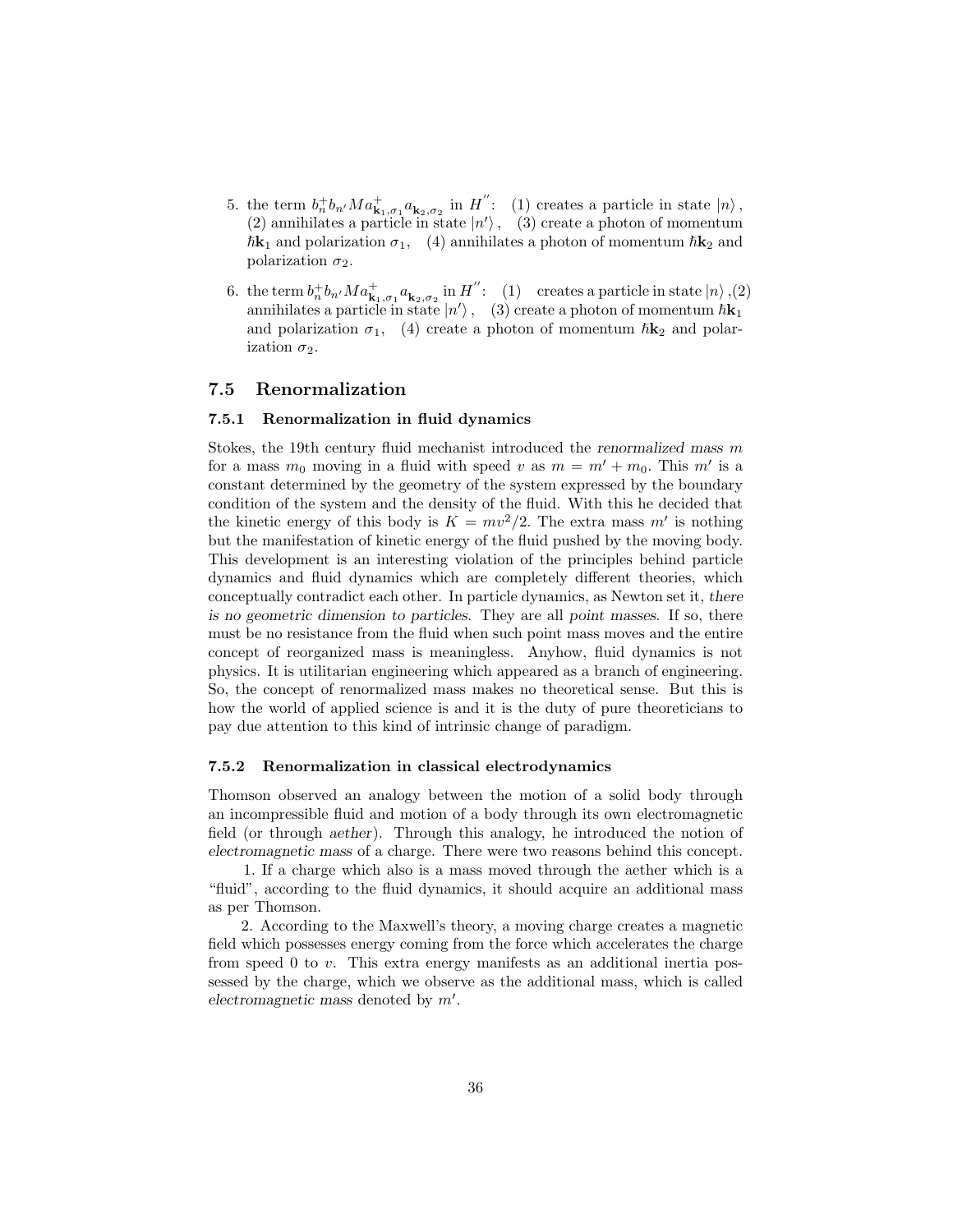For a spherical charge of radius  $r$  and charge  $e$ , Thomson calculated the kinetic energy as

$$
K = (m + 4\mu e^2 / 15r) v^2 / 2
$$

where  $\mu$  is the electric permittivity of the medium and  $v$  is the speed of the body. The electromagnetic mass is  $4\mu e^2/15r$ . In vacuum where  $\mu = \mu_0 = 1/\epsilon_0 c^2$ where  $\epsilon_0$  is the electric permittivity, for a uniformly charged sphere of radius r, the electromagnetic mass is

$$
m' = 2e^2/3rc^2.
$$

Clearly all of this is based upon the assumption of aether which is a material manifestation of electromagnetic field which we now know is counter factual modality which Thomson did not understand.

This idea of Thomson was further developed by his successor Lorentz who over wrote Thomson on the most fundamental understanding of aether. Thomson believed the Newtonian "materiality" of aether but for Lorentz despite that aether exerts force upon charges, the charges do not exerts force upon the aether. In this way, Lorentz's aether violates the third law. Despite his rejection of Einstein's anti-Newtonian physics, namely relativity theory, Lorentz also rebelled against Newton's classical view. His aether was anti-Newtonian aether.

Remark 24 We pointed out a closely related issue in many places that the concept of electromagnetic field (or any force field more generally) violates the third law. Force field exerts force upon physical body but not the other way around. Indeed this is why Newton rejected the concept of any force field in the end.

To Lorentz, an "electron" is a finite distribution of charge with finite boundaries. So, all-pervasive aether and electromagnetic field must be inside charges. This view leads to an outstanding distinction between external fields and internal fields. The external field is created by the external sources and the self field is created by the interaction between the internal charge distribution and the aether. The way how this interaction manifests depends upon the motion of electrons through the stationary aether. If there is no outside charge, the electron must move exactly like a point charge with a constant speed. This excludes spin of such electrons.

Upon this development and the conservation law, Lorentz obtained the force an electron experiences when moving through the aether (or field) as

$$
F = (2e^2/3rc^2)(d^3x/dt^3)
$$

under the assumption that the distribution of the charge is spherically symmetric. Interestingly Thomson's theory and Loorentz's theory agree on the electromagnetic mass of a spherical charge which is

$$
m' = (2e^2/3rc^2).
$$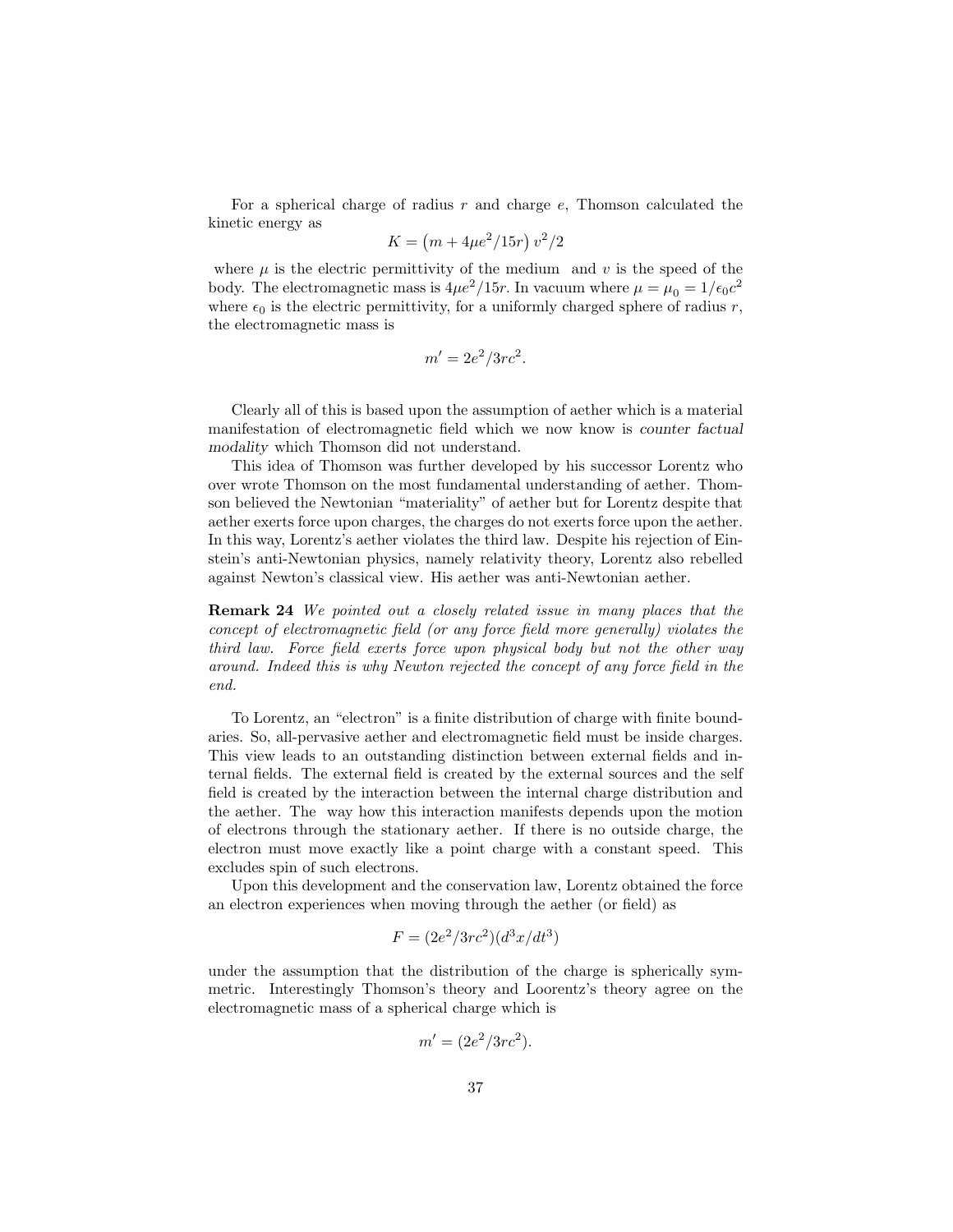However we must admit that this argument of Lorentz is invalid as it ignores the necessity to reduce a charge to a point charge to consider the electromagnetic force an electron experiences in the aether. It appears to be a difficult task to put one feet on pragmatism and the other on idealism.

#### 7.5.3 Kramer's renormalization

Kramer's criticism on the standard quantum electrodynamics was that they start with the un-renormalized Hamiltonians and try to remove the problem of divergent terms by absorbing them into later introduced renormalized mass or renormalized charge. He criticized this practice as a "band aid solution". He stressed that we must quantize the correct classical picture. He pointed out that as Thomson and Lorentz already dealt with the renormalization of mass, we should quantize their theory rather. In this sense he strongly criticized Dirac's quantization of un-renormalized (not having electromagnetic mass) Maxwell's electrodynamics.

According to Kramer, the basic equation in the spirit of Lorentz is

$$
m_0(d^2x/dt^2) = \mathbf{K} + \mathbf{F}_{ext} + \mathbf{F}_{self}
$$

where  $m_0$  is the material (mechanical) mass,  $F_{ext}$  is the external force,  $F_{self}$  is the self-force and  $K$  is the non-electromagnetic force. According to the Lorentz theory,

$$
\mathbf{F}_{self} = -\frac{2}{3c^2} \frac{d^2x}{dt^2} \iint d^3x d^3x' \frac{\rho(x)\rho(x')}{|x-x'|} + \frac{2e^2}{3rc^2} \frac{d^3x}{dt^3} + g\frac{re^2}{c^4} \frac{d^4x}{dt^4} + \cdots
$$

where r is the radius of the charge distribution  $\rho(x)$ . The term

$$
-\frac{2}{3c^2}\int\int d^3xd^3x'\frac{\rho(x)\rho(x')}{|x-x'|}
$$

is the electrostatic self-energy of the charge distribution  $\rho(x)$  and it is the electromagnetic mass  $m'$ . This term diverges as  $r \to 0$ . Now we have the experimental mass  $m_{\text{exp}} = m_0 + m'$ , and we have

$$
(m_{\exp} - m')\frac{d^2x}{dt^2} = \mathbf{K} + \mathbf{F}_{ext} - m'\frac{d^2x}{dt^2} + \frac{2}{3c^2}\frac{d^3x}{dt^3} + g\frac{re^2}{c^4}\frac{d^4x}{dt^4} + \cdots
$$

Therefore,

$$
m_{\exp}\frac{d^2x}{dt^2} = \mathbf{K} + \mathbf{F}_{ext} + \frac{2}{3c^2}\frac{d^3x}{dt^3} + g\frac{re^2}{c^4}\frac{d^4x}{dt^4} + \cdots = \mathbf{K} + e\left(\mathbf{E}_{ext} + \frac{[\mathbf{v} \times \mathbf{B}_{ext}]}{c}\right) + \frac{2e^2}{3c^2}\frac{d^2x}{dt^2}.
$$

For Kramer, this was a perfect solution as it contains directly observable experimental mass and observable external field.

His plan was to quantize this equation to construct a satisfactory quantum electrodynamics. Of course in his equation above,  $m_{\text{exp}}$  contains  $m'$ , the model dependent divergent electromagnetic mass.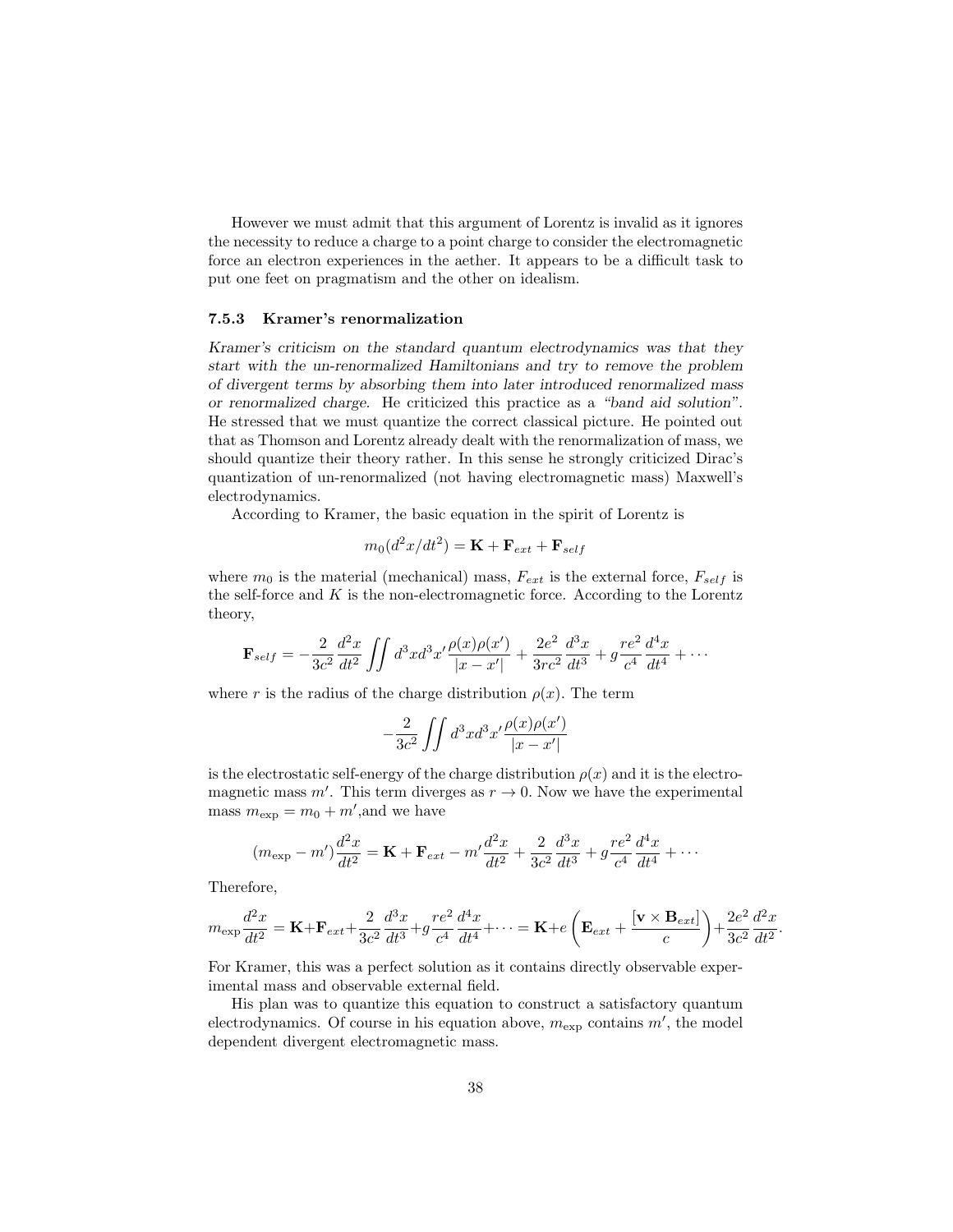However he observed that this problematic divergence is somehow contained. It indeed is hidden in the experimental mass "which we always observe finite". Unfortunately this is yet another example of highly debatable issue of covering up the deficiency of theory using empiricism. We discussed this issue in subsection 5.4 Empirically most verified theory? and elsewhere.

After all, Kramer's program included the following elements:

 $(1)$  Construction of a Hamiltonian for classical spherical charge of radius r interacting with a given external electromagnetic field.

(2) Separation of electromagnetic field into a self-field and an external field.

(3) Separation of electromagnetic mass and mechanical mass.

(4) The elimination of the structure-dependent terms through a series of canonical transformations as absorption into empirical parameters without such terms appearing as dynamic variables.

(5) On the structure-independent formulation, in principle, limit  $r \to 0$ should converge.

(6) The second quantization of a structure-independent formulation should gives us a satisfactory quantum theory of radiation.

Kramer's program was never completed. However, one of the most important and interesting contribution of Kramer was the concept of cut off. In the Fourier decomposition of the electromagnetic field, only Fourier components which have the wave length  $\lambda > r$  were considered. This technically offers a dramatically simplified "mathematical treatment" of diverging terms. However it is at the cost the point charge assumption which is essential for all dynamics. This can be considered as a pragmatic convention which violates both theoretical physics and mathematics. Theoretical physics is not engineering. It is interesting that theoretical physics diverged from pure mathematical science in parallel to the development of em theory. This theory thrived because of its direct connection to electrical engineering.

Electrodynamics is the first unacceptable combining of particle physics and continuum physics. It is notable that fluid dynamics steps out of the boundary of what we call "theoretical physics" started by Newton who for totally legitimate reason rejected the concept of continuum force field. This discipline considered continuum matter, called fluid called "aether", and tried to apply the concept of force and motion upon it (the continuum matter). The end product is logically and conceptually incoherent "engineering science" which "works" in engineering only. However, at least fluid dynamic is conceptually coherent in its avoiding of particles.

The above mentioned peculiarity of classical electrodynamics leads us to understand why electrodynamics, either classical or quantum produced so much confusion. The historic fact that Thomson adopted his renormalization problem for classical electrodynamics from Stokes's original renormalization problem in classical fluid dynamics clearly supports this view. It now is clear the reason why electrodynamics classical or quantum had hard time is due to this mixing up of continuum and particles. Particle dynamics and fluid dynamics do not work together well as pure mathematical science due to the disjointness of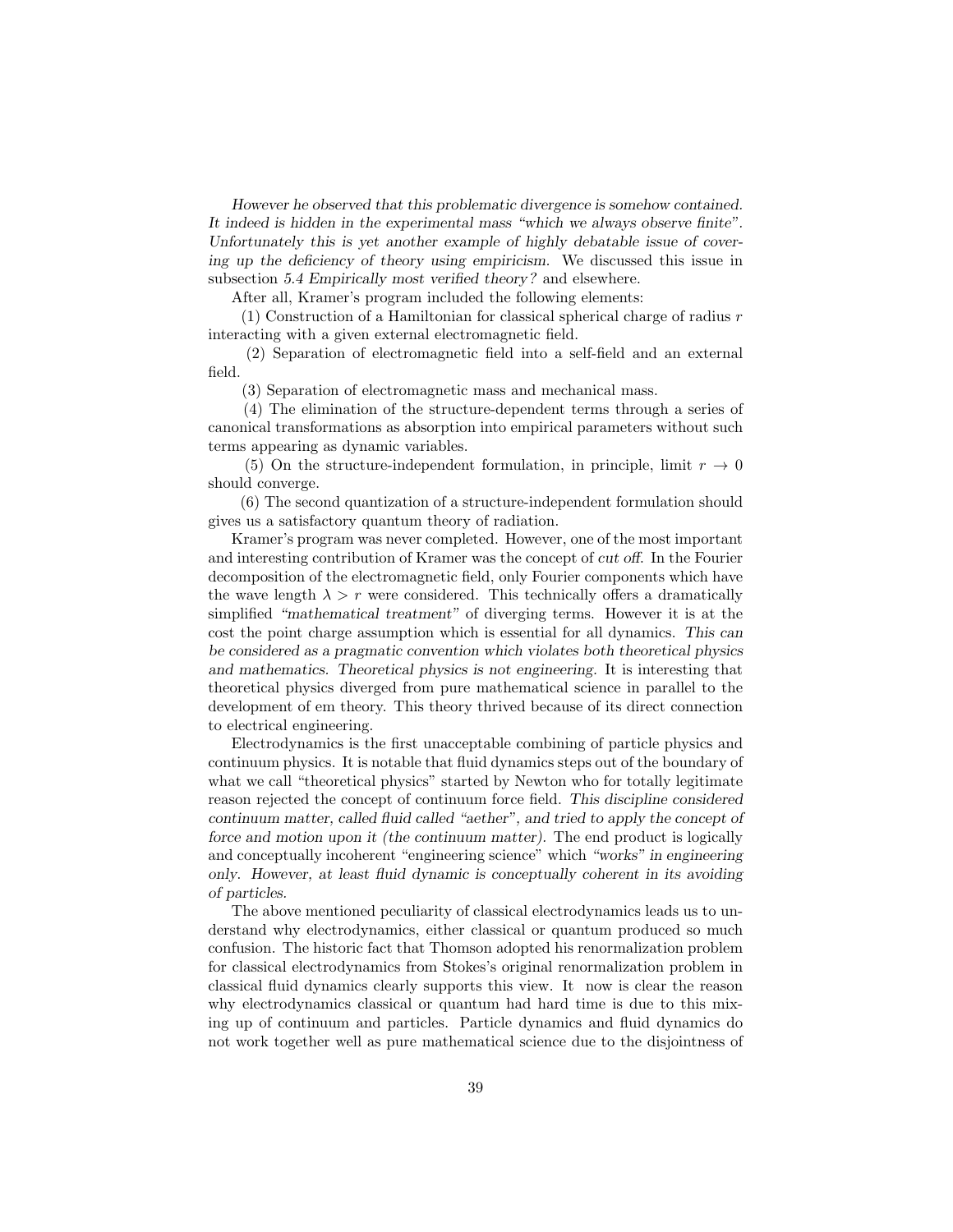"continuum fluid" and "discrete particles". Certainly there is no point matter in fluid dynamics. Stokes's renormalized mass appears not inside a point mass but inside a mass which has geometric continuum shape and geometric dimension. It is the summation of all effects the massive body gets from the fluid and it appears inside the massive body. Original Coulomb electromagnetism theory, following the philosophy of Newton, considered only point charges. In short, particle physics and continuum physics are entirely different categories as Newton and Coulomb rightly warned.

Remark 25 There is one more important factor to be discussed regarding the peculiarity of electrodynamics. Despite that this theory started with almost identical beginning of Newtonian dynamics, it under the strong influence of Heaviside and Hertz upon Maxwell was twisted into the theory of force field, namely electromagnetic field, which is a serious category error, as force field is not a physical reality but it is a counter-factual modality. The spacial distribution of force per a unit charge is not a physical reality. It is impossible physically to place unit charge everywhere in the space.

Moreover, if we want to bring in continuum physical bodies, we must mathematically reconcile such constructs and particles. This most important issue of physics was totally ignored as it was too much of mathematical work for "theoretical physicists". Particle systems, no matter how much packed, are not even dense. So they are not continuum as we can always find a gap in between two particles in physical reality. Real continuum is dense which means that in between two particles, we can always find another particle. The continuum of original "continuum physics", however, is real continuum. This is why we can not integrate "particle physics" and "continuum physics". The other way of saying is simply that geometric points in 3D space and physical point particles are "not the same thing" at all. It is unfortunate that no theoretical physicists seem to understand this and no mathematicians bother to discuss the issue.

Remark 26 On mathematicians side, this is a challenging problem as it shows that the mathematics of continuum as we have now is not usable for theoretical physics. Mathematicians do not see it in this way as it also means that mathematics has to change to work with physics. Application of mathematics is now reduced to something like information science and probability theory. The most vital part of mathematics disappeared from the research front. The four colour conjecture and the Fermat last theorem became the biggest achievement simply means mathematics has degenerated to popular science. Nobody in mathematics seem to have courage to stand up and say enough is enough. In physics, movement for change to better has been going on and now gaining strong momentum. There is no more forests left in mathematics We are just looking at trees. We are just looking for already fallen autumn tree leaves. Is there any mathematics which can unite the particle physics and continuum physics. Theoretical physicists have challenged and get stuck. No mathematician pays attention to this important problem. The goal of mathematics is not just solving famous open problems as Perelman said.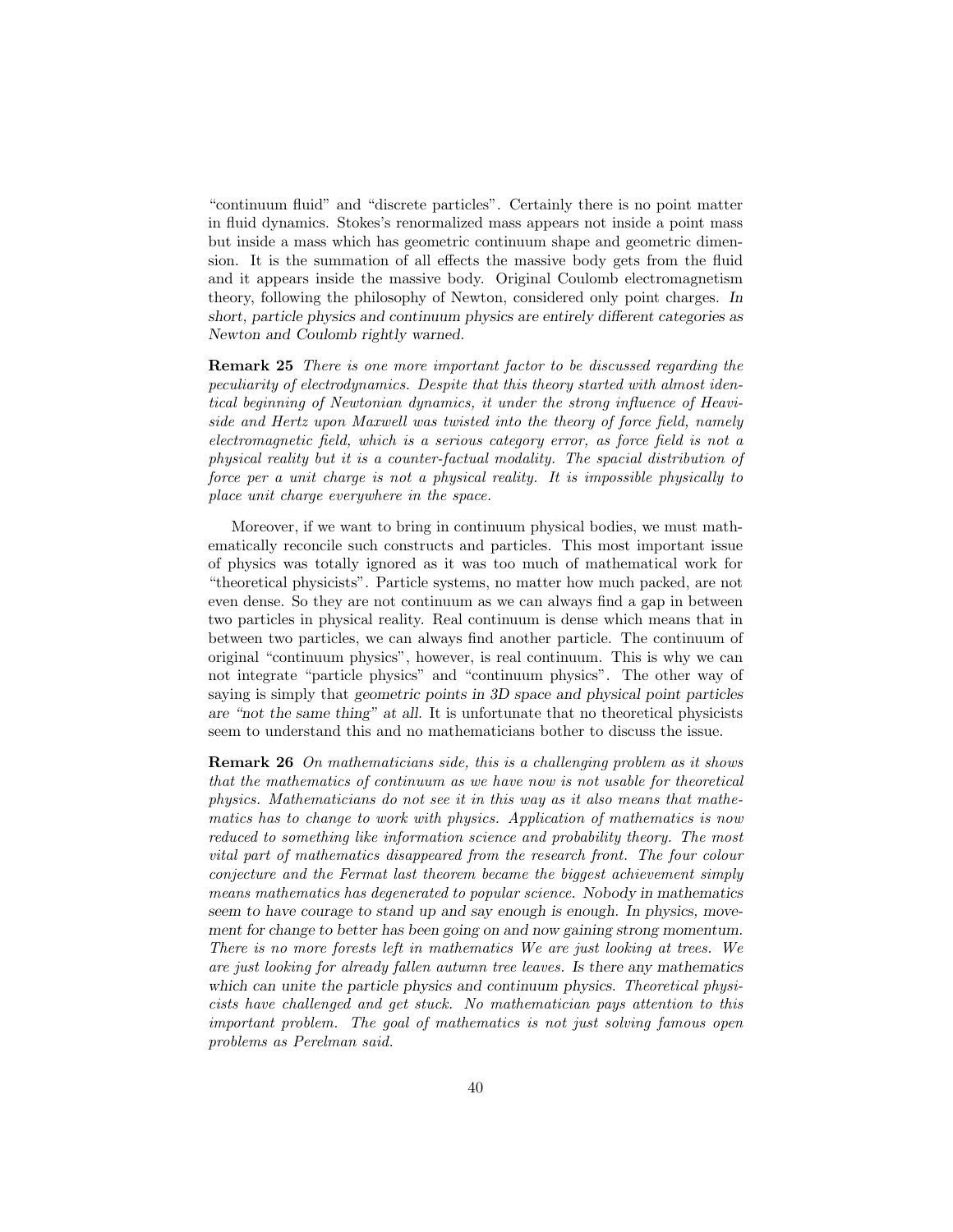#### 7.5.4 Tomonaga-Schwinger renormalization

In relativistic theory which starts with relativistic wave equations, the negative energy states are not available for constructing a wave packet to represent a positive energy electrons as they are full. It is as if the electron has a finite size approximately equal to its Compton length. This limit on the size of the electron wave packet makes the divergence of self-energy logarithmic instead of linear. For logarithmically divergent integrals, we can separate diverging components from meaningful converging components. Tomonaga used this fact to resolve the issue of diverging terms in QED. All of this indicates that Dirac's formalism misses something of "physical importance". Beyond this apparent success of Tomonaga-Schwinger, it might be more desirable to build a formalism which looks after this important issue from the start. Band aid solution does not lead very far.

Consider  $f(x) = \int_1^{\infty} dy/(x + y)$ . As y gets large, the integral becomes like  $1/y$  and approaches to zero. However, not fast enough to keep the integral from diverging logarithmically. So,  $f(x)$  is divergent at all x. In QED, the variables x and y represent energy variables the integral represents one of the sums over virtual states to be considered. Now

$$
\bar{f}(x) = f(x) - f(0) = \int dy [1/(x+y) - 1/y] = \int dy [(y-x-y)/y(x+y)] = -x \int_1^{\infty} dy/y(x+y).
$$

Despite the divergence of  $f(x)$  and  $f(0)$ , the difference  $\bar{f}(x)$  converges. This is to say that the diverging integral  $f(x)$  can be separated into two parts  $f(x) =$  $A + f(x)$  where A is the infinite constant  $f(0)$ . It is the converging part  $f(x)$ which carries physical meaning.

In QED, we also have linearly diverging integrals. In what follows, we will show that such divergence can also be separated into diverging parts and converging parts. Consider  $g(x) = \int y dy/(x + y)$ . The integrand is a constant as  $y \to \infty$ . Thus the integral is linearly divergent. Now

$$
g(x)-g(0) = \int ydy[1/(x+y)-1/y] = -x \int ydy/(x+y) = -x \int dy/(x+y) = -xf(x) = -x[A+\bar{f}(x)].
$$

Though Ax diverges,  $x\bar{f}(x)$  is converges. Therefore

$$
g(x) = g(0) - Ax - x\bar{f}(x) = g(0) - A\bar{f}x + \bar{g}(x) = B - Ax + \bar{g}(x)
$$

where B is divergent and integrals  $q(0)$  and  $\bar{q}(x) = -x \bar{f}(x)$  is convergent. We have separated the physically meaningful convergent term  $\bar{q}(x)$  from divergent integral  $q(x)$ .

As the only divergence "we meet" in QED are either logarithmic or linear, these prototypes we presented above serves as a general scheme to isolate the divergent components to extract meaningful information from the theory.

In what follows we present an interesting and "moving" history of active and positive interaction between different approaches which is unique in the history of theoretical physics.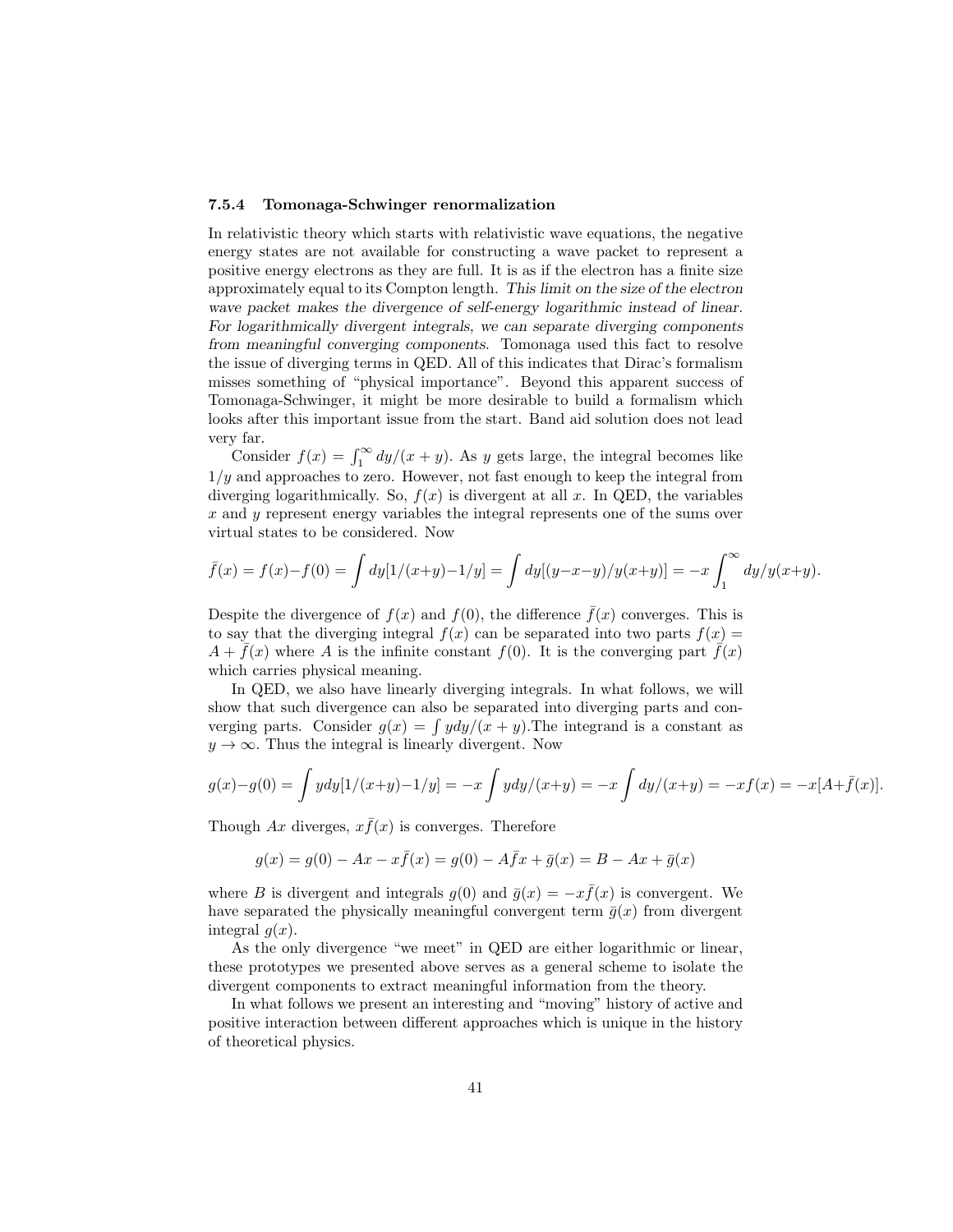(1) Under the influence of Heisenberg, Tomonaga studied the effect of a field upon its own source which is the first explicit attempt to address the issue of the violation of the third law by the introduction of force field. Despite its positive side, this created a vicious circle which was inevitable. To be precise, we still have no clear answer to this dilemma. This is a deep philosophical issue which can not be resolved by equational calculus of QED. Unfortunately for QED experts the issue is far too philosophical and they pay no attention at all, which is one of the major cause of the crisis physics is in. This issue was revisited later by Feynman who discussed a similar concern with Wheeler.

(2) Anyhow in this context, Tomonaga adopted Sakata's proposal that a conjectured field, namely "C-meson field", might interact with the electron which created the quantum field and produce a negative infinite electron mass to cancel the positive infinite mass produced by the electromagnetic field. To push this idea, Tomonaga developed a theory for a completely covariant QED based upon "super-many-time theory" and turned to Dancoff's theory of the elastic scattering which indicated the logarithmic divergence of energy in Dirac's relativistic theory with spinners. This theory of Tomonaga was a generalization of Dirac-Fock-Podolowsky's "many time theory" which treated space time theory of each particle in an interacting system separately, contrary to the formalism based upon Hamiltonian theory.

1. Tomonaga described electrons and photons as quantum fields with infinite number of degrees of freedom, he had to assume a time for each space point.

2. Tomonaga then found an error in Dancoff's calculation on Dirac's electron. The then showed that the result was not infinite, it is finite. Thus there is no need for C-meson field. Which was a good relief for physics indeed.

3. Further study processes in QED such as elastic scattering lead Tomonaga to the conclusion that all diverging integrals in QED can be removed by covariant subtraction.

#### 7.5.5 Feynmann's renormalization

The general result of Tomonaga did not deter Feynman from attempting a new and more ontologically desirable renormalization theory using Kramer's suggestions.

Feynman when he was a graduate student of Wheeler expressed his view that the cause of the infinite energy of electron could be removed simply by reformulating classical electrodynamics so that the field produced by the electron did not interact with the electron itself. He was proposing to convert electrodynamics as a theory of delayed action at a distance, going back to the good old time of Gauss and Weber.

However, he did not come to the realization that the concept of electromagnetic field is not a physical reality but a counter factual modality and this is the real cause of the confusion spread all over theoretical physics, Feynman rightly pointed finger at the role of force field which caused the divergence problem of the QED despite the short fall that the concept of force field is not in the do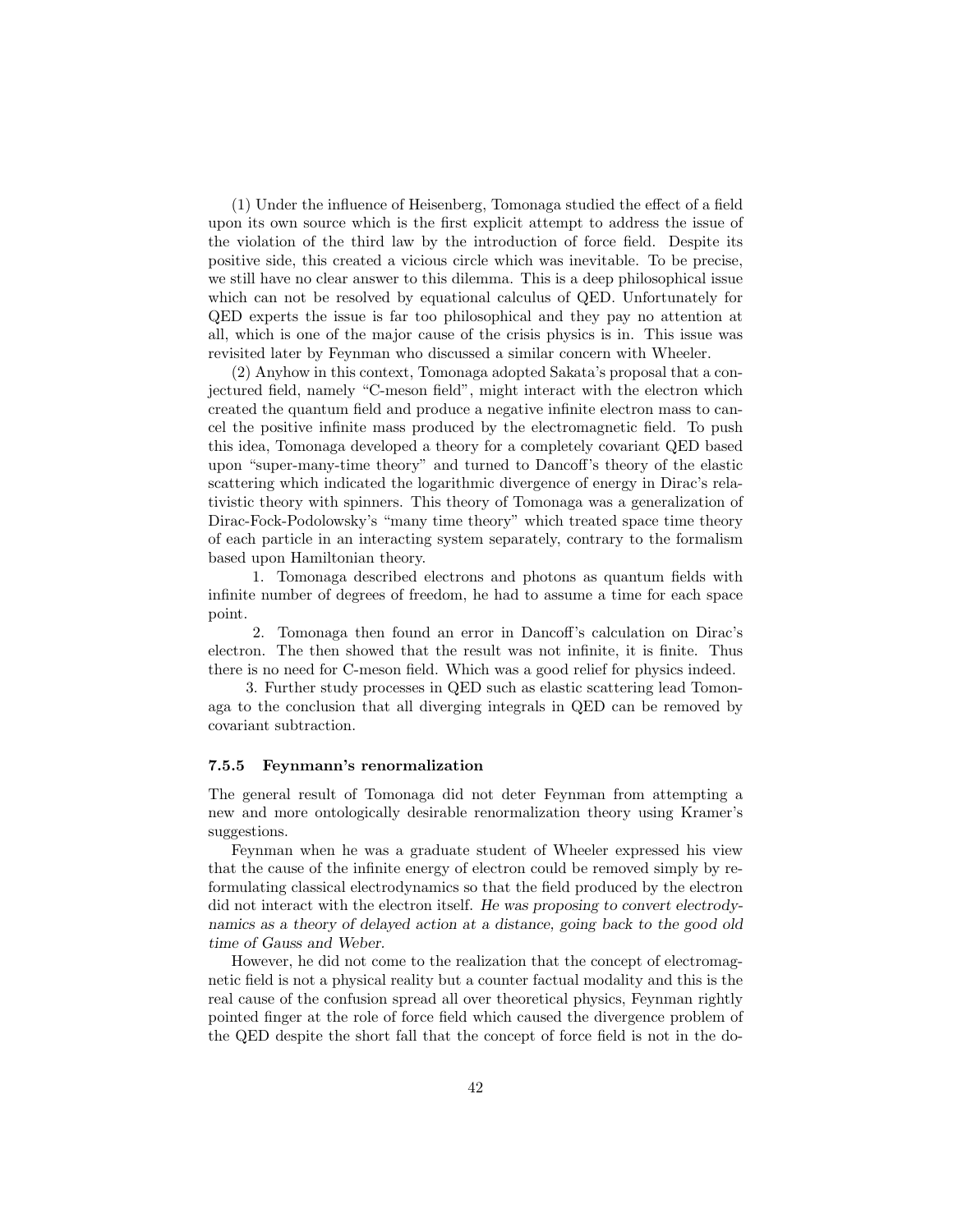main of physical reality. This view was already articulated by Newton 200 years before Feynman who rejected the usage of gravitational force field opposing the view of Leibniz.

It appears that the response from Wheeler to Feynman was a misleading one typical of contemporary theoretical physics of the time. First he pointed out that without self-interaction, there would be no radiative reaction so that a radiating charge could not loose energy or momentum. He also suggested that this could be resolved, at least in classical setting, by replacing the interaction which is normally delayed because of the finite speed of light, by an interaction which was half advanced and half retarded.

Clearly Wheeler did not know what he was talking about. If the interaction is delayed because of the finiteness of the speed of light, then how is it possible that a charge spread its electric effect all over the infinite space as the field theory tells us. It is this kind of total lack of understanding, compensated by the mindless symbolic calculation which destroyed theoretical physics.

Putting momentum aside, we have shown that the concept of energy is illdefined. Moreover, it is a modality as it is defined as the "potential" to do work. When it comes to momentum, it is not clear how the absence of self- interaction will loose momentum. To begin with, classical mometum conservation law is assumed only for colliding masses with constant speed motion. It appears that the classical dynamics has been twisted into something else through a mountain of opportunistic conventions introduced to original theory which rejected them. We are saying that the real problem lies in the sad reality that the classical theories turned into logically inconsistent theories and the pinnacle of it was the electrodynamics. It is a miracle if the quantization of such inconsistent theories can produce a desirable theory.

In his attempt to create a quantum version of the above mentioned idea, Feynman realized that it was needed to keep track of particles having their own time variables. Therefore, he replaced the standard Hamiltonian method by the Lagrangian time-space integral. This developed into the path integral method. In classical theory, time and space are not physical entities. They are metaphysical entities. Physics is expressed upon these "untouchable" (by physics) metaphysical entities. Feynman certainly made the same categorical error as Einstein in violating this sacred status of the category of time. As we know, Einstein made time altered by speed while speed is defined in terms of time. It is a philosophical and logical trivia that once we violate this category hierarchy, we immediately encounter contradictions. Certainly, Feynman's theory ended up with the paradox of a matter moving backward in time "as its anti-matter".

What is more outstanding is that this "revolutionary result" was produced through the remarkably "revolutionary" process of "quantization by replacing classical variables with quantum operators" as Gordon-Klein started.

The next phase of Feynman was to go back to the old idea of delayed action at a distance as per Newton and Coulomb, with a "relativistic twist". He tried to redefine the classical electromagnetic interaction using the relativistic version of principle of the least action. This resulted in a relativistically invariant modification of electromagnetism theory which did not use the infinite self-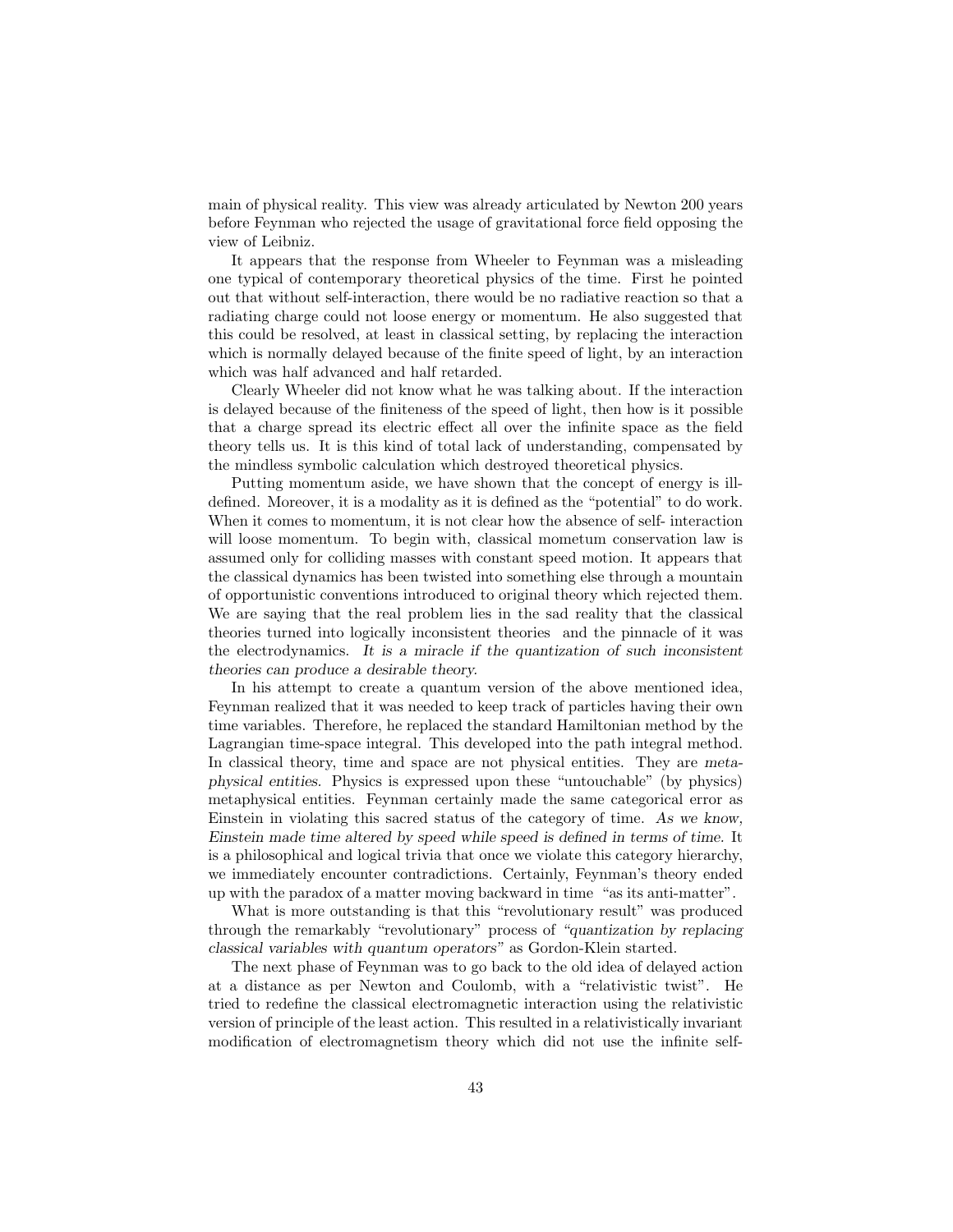For this project, he used a relativistic version of the cut off introduced by Kramer. As Feynman's theory is momentum based, he used "momentum cut off" instead. With the cut off set arbitrary large but finite number, dealing with infinity was excluded. For Feynman, cut off meant the separation of the lower momentum knowable world and the higher momentum unknowable world. For Kramer cut off meant the separation of the observable external world and unobservable internal world. This strange view of Kramer all came from the ill fated introduction of charges which are not point charges in violation of the most basic assumption of electrodynamics.

All of this nicety is qualified by the condition that the relativity theory is consistent. We have shown that this theory is hopelessly inconsistent destroying all modern theories which relied upon it. Certainly relativistic version of Feynman's quantum mechanics is all invalid.

Putting aside the validity issue, in the relativistic version of Feynman's theory, the "momentum based" qualification means nothing. It is because of the infamous momentum-energy equation of Einstein.

#### 7.5.6 Dyson's unification

To sum up the whole development of the renoramlzation in QED, Dyson showed that Feynman's result is obtainable from Tomonaga-Schwinger formulation of QED. He proved that the renormalization of mass and charge will guarantee the finiteness QED corrections to any finite order of perturbation theory though it would not guarantee the convergence of the infinite series. His view was that renormalization is essentially associated with averaging out the large fluctuation of quantum fields which is equivalent to blurring exact point model of quantum field.

With this result of Dyson, the realistic aspects of Feynman's cutoff approach became obsolete. By taking the cut off to infinity, all high energy processes are taken cared of and all of their effects upon low energy oppresses are absorbed by redefining the parameters as Tomonaga did. We can no longer consider cutoff as the threshold energy at which the theory stops being valid and unknown new theories are required. Taking the cutoff to the infinity implies that the theory is valid at any energy level. Ironically this implies that renormalization is not needed at all.

After decades of neglect, the realistic aspect of cut off was attended again with the devastating conclusion that the taking cut off to infinity reduces the role of cut off to Tomonaga-Schwinger's formalistic method to deal with the infinity.

mass.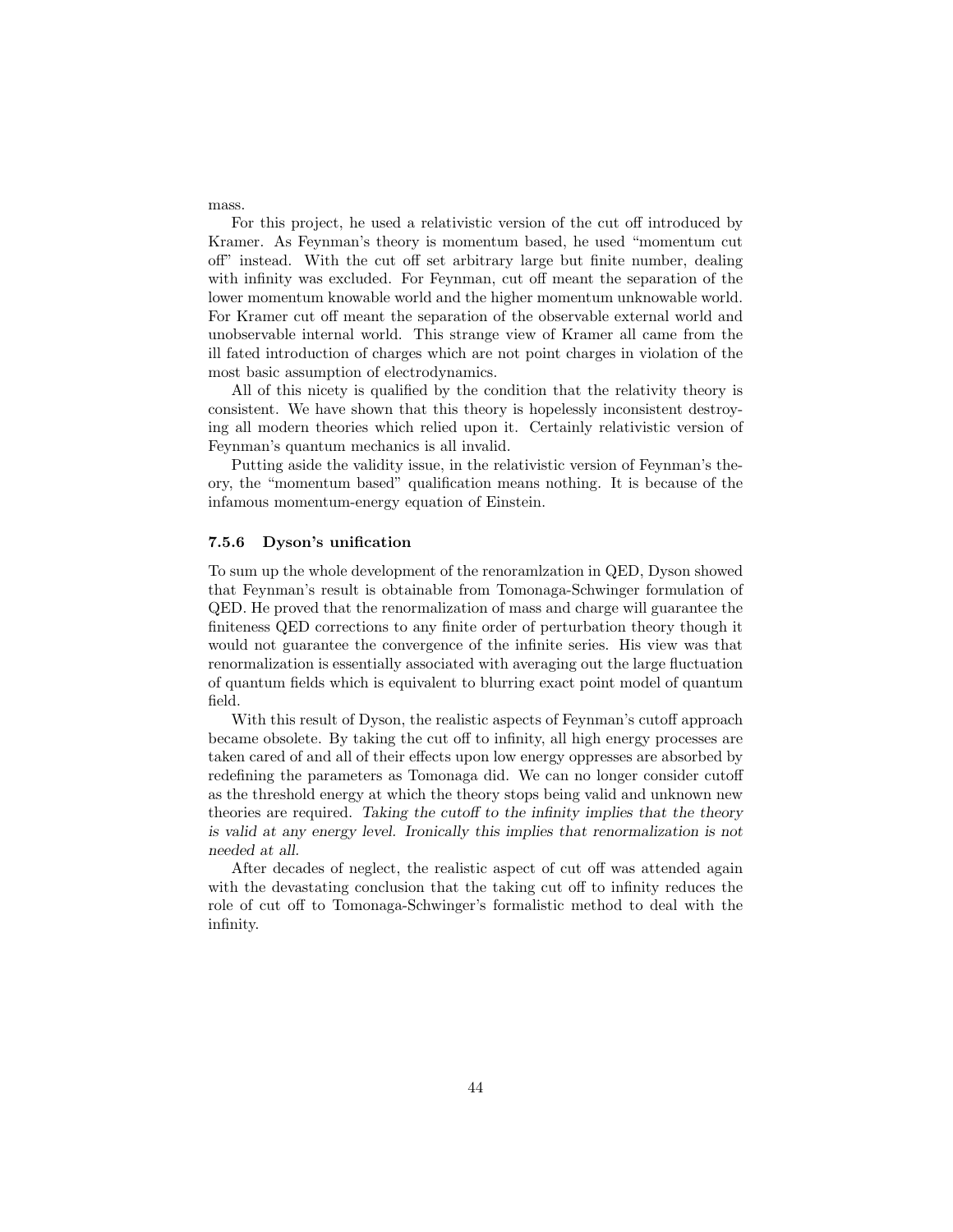# 8 Quantum gravity theory: history

### 8.1 Classical field theory

Gravitational wave theory was started as an analogy to the em wave theory of Maxwell. The researchers in neither of the fields realize that a gravitational (or electric) force field which is a spacial distribution of gravitational force (or electric force) force per unit mass (or charge) is not a physical entity. It is a (counter factual) modality not a physical reality. They wrongly take it as physical entity like water for water waves, which is a physical reality. It is astounding that mathematicians and logicians have to inform the king of empiricism, physicists.

The King status of physics made the discipline isolated and unaware of the further development of other equally substantial fields such as mathematics and philosophy. For example in "The secret of Gravitational Waves/American Scientists" March-April, 2018, Rothman wrote

 $\cdots$  a [force] field is a continuously varying plane of action through which disturbances propagate, eliminating the conceptual knot of action at a distance. Today no one doubts the reality of [force] fields, anyone who has sprinkled iron filings on a piece of paper above a bar magnet has perceived a field pretty directly. Back then, the existence of [force] field was less obvious."

May be so it was back then in physics but in logic and philosophy researchers are well aware of the ancient Aristotelian-Augustian modal logic which was further developed by Vatican theologians to try to prove the necessity of God. Modal logic is a study of logic in which we study the logic of necessity and possibility. Now it is a most advanced branch of logic. Logicians clearly understand that what physicists call force field is nothing but a special case of what we call "counter factual modality" as we discussed above. Rothman's description of force field as a physical reality clearly proves that he has not sufficient background in the modal logic to understand the modality of force field. We can not physically distribute "force per unit charge (or mass)" all over the continuum space, can we? We can not even directly "see" force exerted at a position in a space. How can we see the force field?

It also is quite clear that just like most other physicists, he does not understand what is continuum and how physical continuum is different from mathematical continuum. Mathematical continuum is dense. In between two points, there are infinitely many other points. Moreover, mathematical continuum is closed under limit. It means that for each sequence of elements, there is an element which is the "limit of the sequence". This structure can never be realized by using what physicists call particles! As long as one keeps the arrogant attitude of claiming that mathematics is just a language for physics, the person will never understand mathematical continuum correctly. How can one use a theory which they do not understand as their language? Mathematics is not "calculating". It is for deep understanding which is essential for theoretical physics. His understanding of physical also is questionable. When we place charges on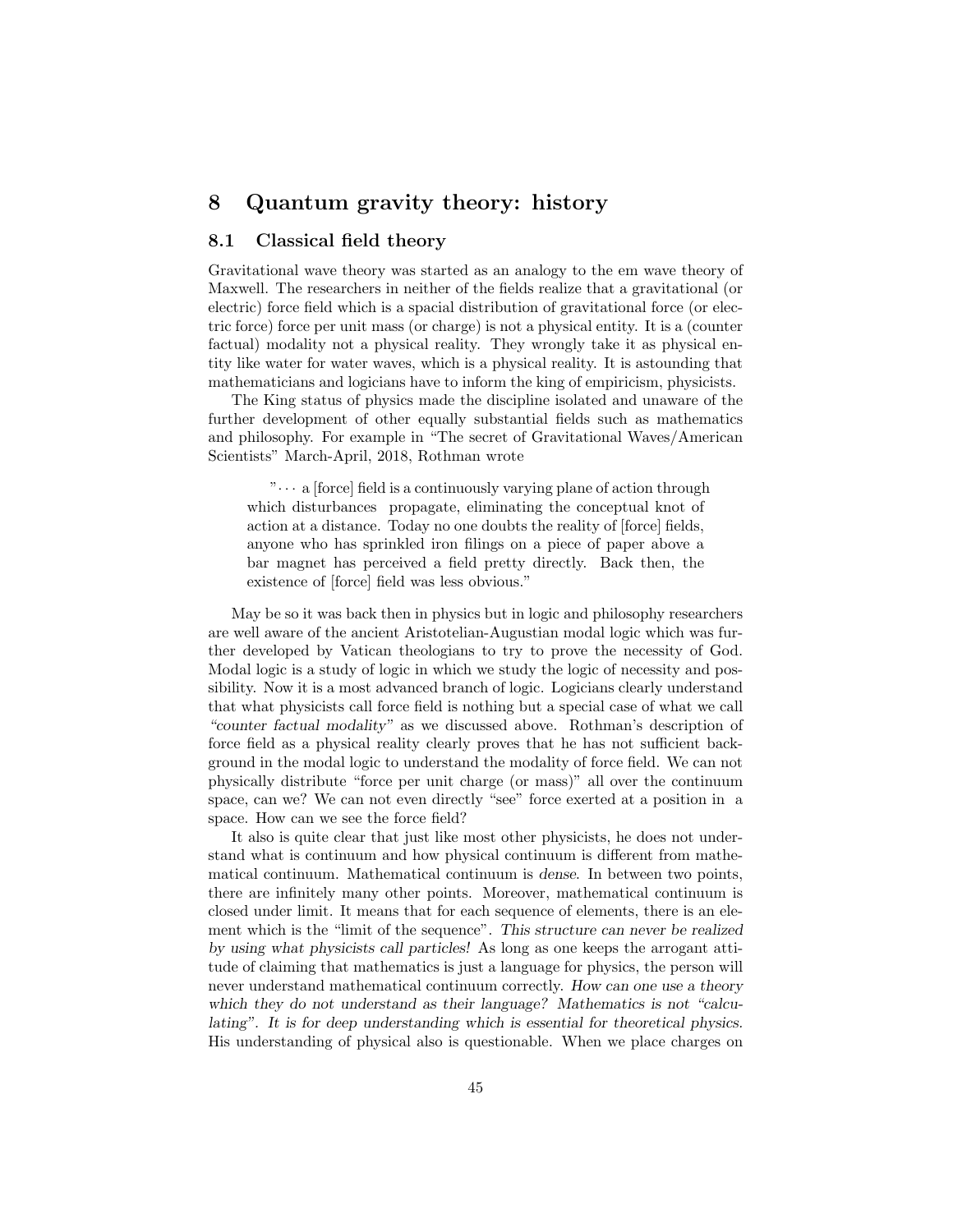every point of the field space, this certainly changes the field itself. So, we can not observe the field structure in the way he describes.

Just like the Michelson-Morley experiment, typical "rush to fancy conclusions" culture is pulling the legs of theoretical physics. The so called em waves and gravitational waves are "transmission" of the "variation of the physical status" of charge or mass at a distance. As there is no physical medium which propagate such "waves" they are not waves. Philosophically, it is much more desirable to consider just the action (change) at a distance than hypothetical spatial change due to the local change.

It appears that Feynman is one of very few modern physicists who understood this. He rejected force field in his QED. However, what is disappointing is that he failed to recognize that then the so called em waves are not waves. All of this is the consequence of the lack of adequate training in analytical thinking.

As a natural consequence of not understanding what em waves and gravitational waves are correctly, they appear to have some difficulty in explaining why em waves get "absorbed" as it travels through matters and yet gravitational waves do not. It is interesting to learn that for them this triviality is a big issue which apparently makes the gravitational wave theory an "extremely challenging" final frontier. Of course this kind of myth is a big boost for the popular science enterprise of theoretical physics (cosmology)

There is no physical medium for gravity, is there? According to the empiricists, they have medium through which electromagnetic force and em waves travel. As empiricists, they are not interested in why the parameters  $\varepsilon$  and  $\mu$ for such mediums. They say that these numbers are obtained from experiments one for each medium they used. It was Russell who warned physicists that empiricism is a vicious circle at best. To experimentally verify a theory, we use the theory to be verified to make the apparatus for the experiment.

This is the reason why empiricism failed. It appears that they are not concerned with that what they call the em medium is nothing but a massive sea of charged particles, yes that view material scientists (engineers) developed following the very old Greek philosophy of atomism. This is why the em waves are affected by the "medium". The trick here is that these tiny particles are strong enough in charges to affect the so called em waves.

Certainly the same thing happens to the gravitational forces (gravitons). But due to the  $G$ , for tiny mass of particle consisting what we call mass, this effect of gravity upon the gravitational wave (graviton) is negligible. This is why the gravity wave dose not get "absorbed" by the "massive body".

The problem is that as Newton made it clear that if we want to maintain our sanity we reduce mass and charge to point object to avoid this problem. Then we have no head ache of the interference between mass (charge) and gravitational (electromagnetic) waves. All of this is to say, that in correct dynamics, there is noting but point masses or point charges. According to the theory, there is no such thing as objects (bodies) through which em waves or gravitational waves travel. Opportunistic and undisciplined mixing up of different categories, typical of the heritage of physics coming from empiricism is sticking its ugly head again.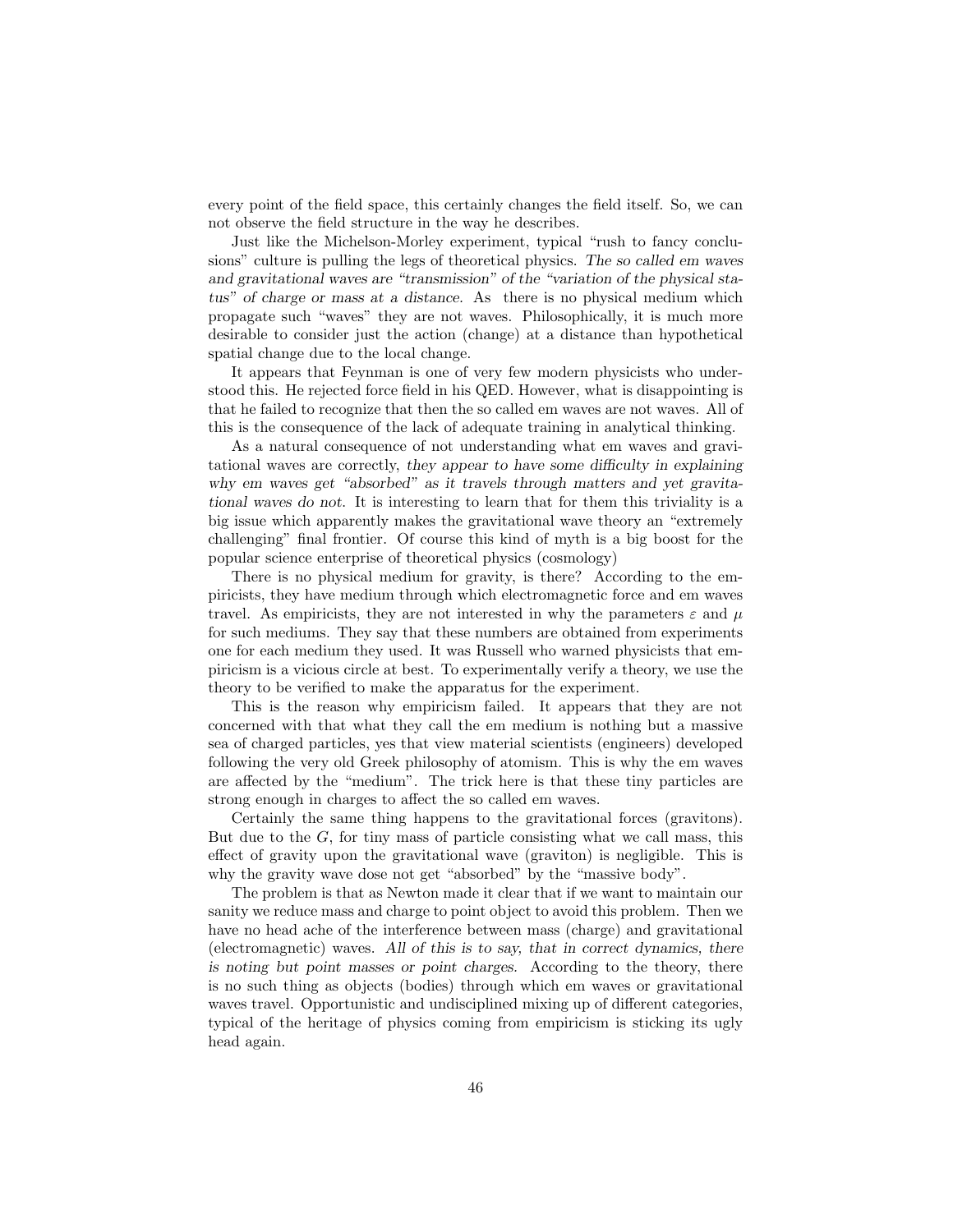What has been discussed here is a short but incisive issues and solutions to the early stage gravitational wave theory initiated by Heaviside and further developed by prominent researchers such as Poincaré and Einstein. Though very short, we summed up the issues (and confusions) in the "discussions" by these early pioneers of the field. One of the main problems is that theoretical physicists still have serious difficulty in understanding the difference between physical reality and modality.

## 8.2 Early works on gravitational waves

Heaviside, using analogy between Newton's law of gravity and Coulomb's law of electromagnetic force suggested the possibility of gravitational waves.

Poincaré, due to the Lorentz transformation in classical electromagnetism theory of Maxwell, which came from the ill fated MM experiment which also is a result of Maxwell's em theory, at least in the context of electromagnetism theory, one can not consider a body which moves faster than c. Due to the "algebraic analogy" between Coulomb's law and Newton's law, Poincaré proposed that the acceleration of a mass should produce gravitational waves as that of a charge produces electromagnetic wave.

One interesting question is what if we close our eyes to the invalidity of STR dynamics of Einstein which considered acceleration in the frame of STR which is limited only kinematics for an obvious reason (the violation of the Principle of Relativity) and studied the gravitational waves in STR dynamics. For some reason, Einstein did not work on this problem. As we will discuss in the next section, he went straight into the gravitational wave theory within GTR. It is plausible that he did not see needs for the gravitational wave theory within the context of STR dynamics as he was developing General Theory of Relativity which is supposed to be a relativistic theory of generalized gravitational field.

# 8.3 General relativistic gravitational wave theory

Einstein who published General Theory of Relativity in 1915 pointed out that the analogy between Coulomb and Newton breaks down at the dipole, unlike magnetic dipole, there is no gravitational dipole. After all, he explored the idea and came up with the proposal of three different kinds of gravitational waves; namely longitudinal-longitudinal, transverse-longitudinal, and transverse-transverse.

Eddington showed that the first two types of waves of Einstein can propagate at any speed by choosing appropriate coordinate system. He also showed that the third type of Einstein always propagate with speed  $c$  regardless of the choice of the coordinate system. Considering the first two types of waves, the physicality of the third case became questionable.

Einstein and Rosen discovered that in full generality of GTR, solutions of gravitational wave equations have singularity. Robertson argued that such singularity comes from the element of the theory which has no relevance to physicality.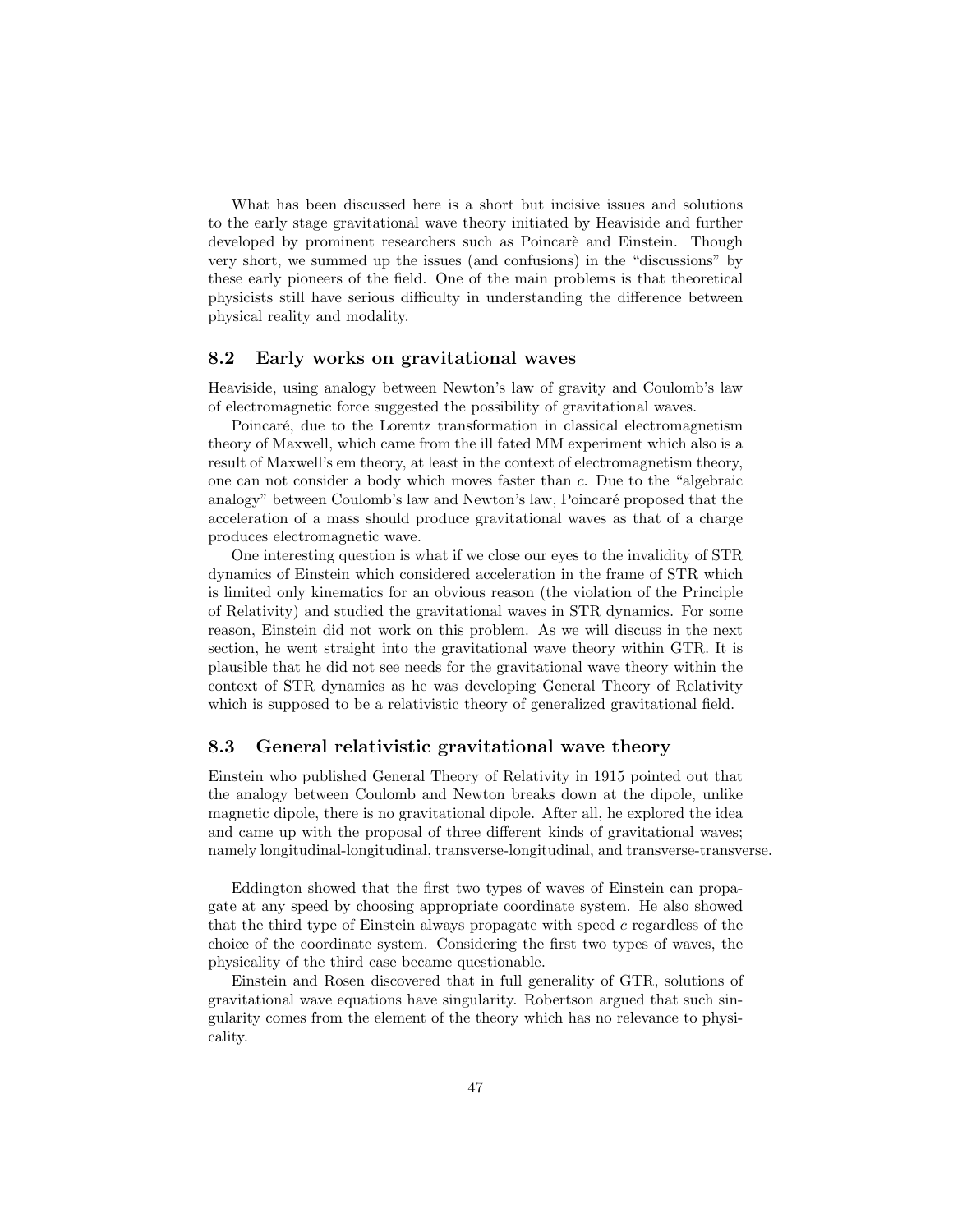In 1956, Pirani pointed out that all of these confusions associated with the Relativistic Gravitational Wave Theory coming from the choice of coordinate systems can be resolved by reformulating the gravitational waves in terms of manifestly observable Riemann curvature tensor.

Next year, Feynman presented a thought experiment which suggests that the gravitational wave carries energy by generating heat using gravitational waves.

# 8.4 Experimental results

Here is a short history of the experimental results on gravitational wave research.

- 1. In 1969 and 1970, Weber built the world first gravitational wave detector and detected gravitational waves from the Milky Way's, "Galactic Centre". This result predicted that the life of our galaxy is to be much shorter its inferred age.
- 2. In 1974, Hulse-Taylor discovered the first binary pulsar. Their pulsar showed a gradual decay of the orbital period which agreed with the momentum and energy loss in the gravitational radiation as predicted by the GTR.
- 3. Despite the apparent setback of Weber's usage of gravitational wave detector, further development were done on this line. In the 1970's Forward-Weiss made the first notable detector which was followed by the construction of CEO600, LIGO and Virgo.
- 4. In 2015, LIGO made the first detection of gravitational waves. It was inferred that the signal, dubbed GW150914, coming from the merger of two black holes with masses  $36^{+5}_{-4}M\odot$  and  $29^{+4}_{-4}M\odot$  resulting in a  $62^{+4}_{-4}M\odot$ black hole. They concluded that the detected gravitational wave carried roughly three solar masses or about  $5 \times 10^{47}$  joules.

# 9 Quantum gravity theory: General review

Beyond the impressive development theoretically and experimentally, there are still some issues to be discussed.

# 9.1 Gravitational waves of Heaviside-Poincare

In Maxwell's em field theory, the two em wave equations were obtained simultaneously as follows:

$$
\frac{\partial}{\partial t}\nabla \times \mathbf{H} = -\frac{1}{c^2} \frac{\partial^2 \mathbf{H}}{\partial t^2} = -c \nabla \times \nabla \times \mathbf{E} \frac{\partial^2 \mathbf{E}}{\partial t^2} \Longrightarrow \nabla^2 \mathbf{E} = \frac{1}{c^2} \frac{\partial^2 \mathbf{E}}{\partial t^2}
$$

Similarly we have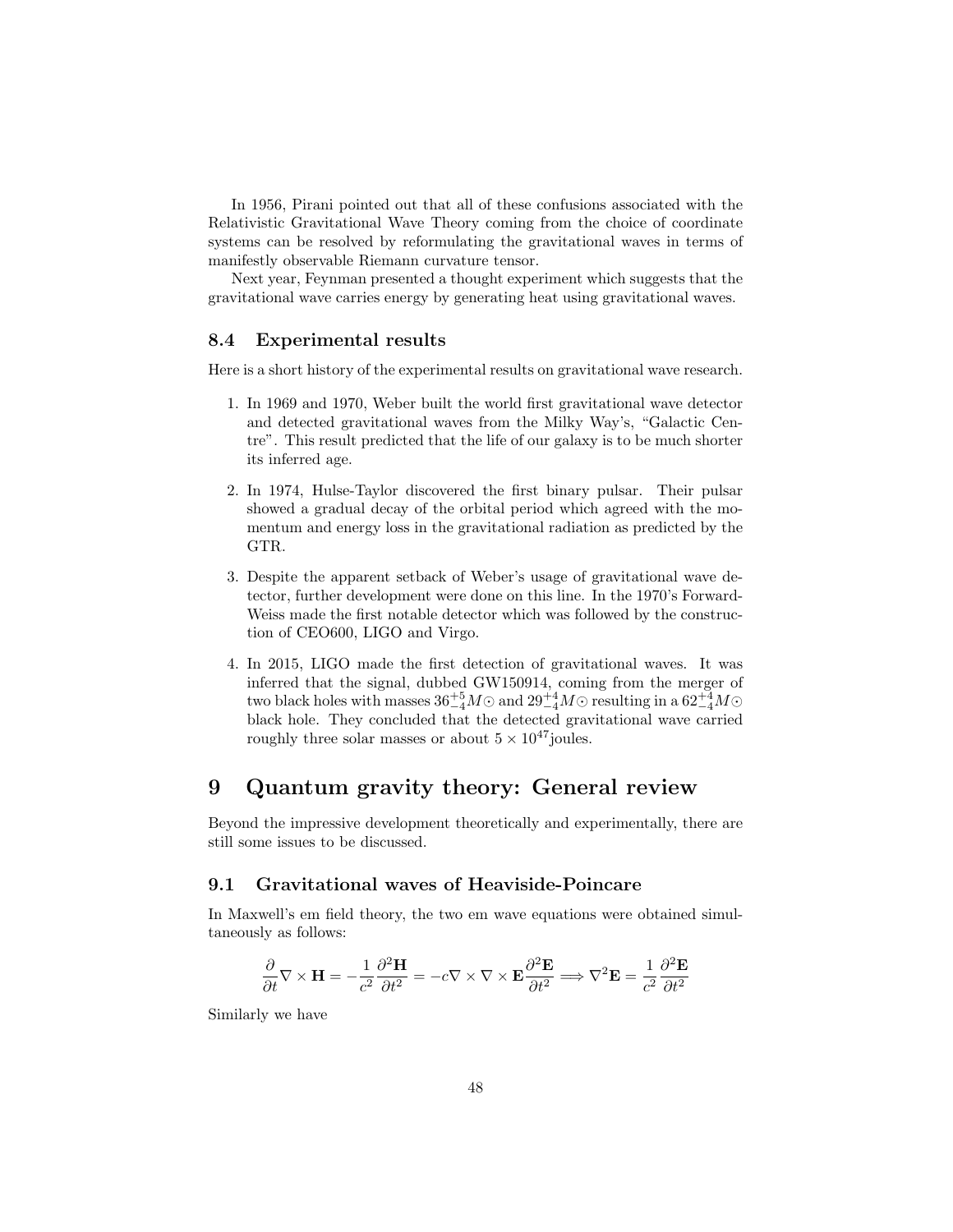$$
\nabla^2 \mathbf{H} = \frac{1}{c^2} \frac{\partial^2 \mathbf{H}}{\partial t^2}.
$$

In Maxwell's em theory, the interaction between  $E$  and  $H$  came from the current vector J as the generalized Ampere Law:

$$
\nabla \times \mathbf{H} = \frac{1}{c} \frac{\partial \mathbf{E}}{\partial t} + \frac{4\pi}{c} \mathbf{J}.
$$

Maxwell's em wave equation is derived under the assumption  $J = 0$ . This equation shows that the speed of em wave in vacuum is c. What is puzzling is that the speed of em wave according to this theory is  $c$  only when the wave is created in vacuum without current.

Maxwell later showed that accelerating charges generate electromagnetic waves. However such charges create current J and then there is no reason to think that the em waves created in this way moves with speed c. So there is something bizarre about Maxwell's theory of em waves.

Remark 27 Radio engineers say that when we have a closed circuit, it generates an em wave whose frequency is one cycle of the current.

In case of the gravitational waves, we do not see the "claimed analogy" to em waves. There is only one gravitational field **G**. It seems that the only analogy comes from the acceleration creating waves. But this analogy is weak as we have no such thing as the continuum flow (current) of masses in dynamics. Moreover the speed c comes not from the nature of the mass but from the ill-fated Lorentz transformation which causes contradictions.

Remark 28 If we develop STR version of Gravitational Wave Theory, there are at least two issues to be considered. First, In principle STR rejects gravitation as it is acceleration and thus causes the violation of the Principle of Relativity, which relativists uphold or ignore opportunistically. Second, considering the close tie between  $STR$  and  $Poincr\acute{e}$ 's em field theory, it is well expected that the STR version of Gravitational Wave Theory will encounter similar difficulties to the difficulties  $Poincaré's$  theory encountered.

### 9.2 Feynman's QED and gravitational wave theory

Considering that Feynman went back to action at a distance electrodynamics to formulate quantum electrodynamics, it is surprising that nobody in gravitational wave theory considered the possibility of action at a distance gravitational wave theory. This might well open up a door to the right theory of gravitational waves and its quantization.

# 9.3 Gravitational wave theory based on general relativity theory

There are many issues to be discussed. Here we will list some of them. In our paper "Logical Analysis of Relativity Theory" Abstract presented for "Physics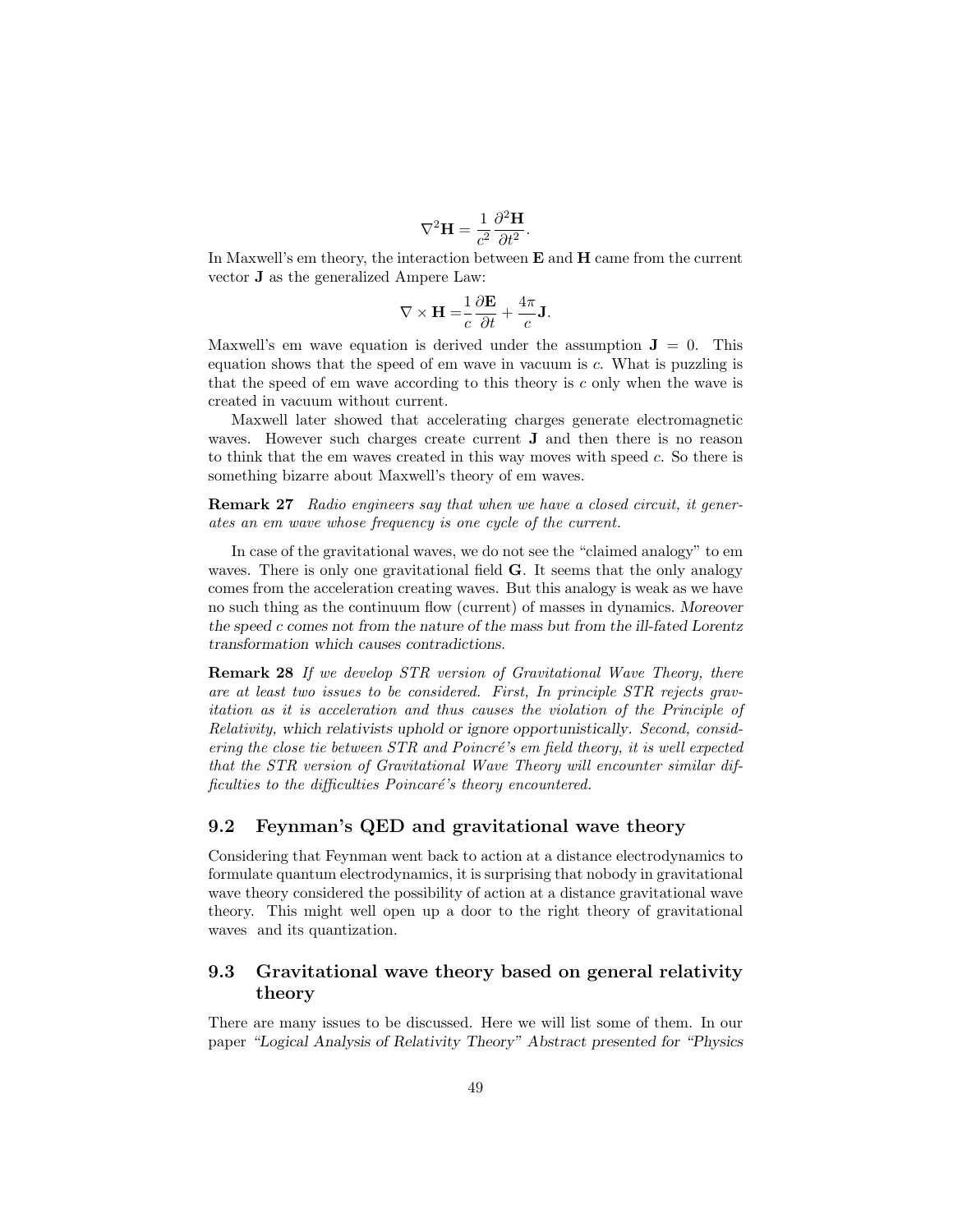Beyond Relativity 2019", Praha, we presented a thorough analysis of the above mentioned idea of Einstein. Here we will present a short version of it.

1. According to the special theory of relativity, relativistic addition of speeds is not  $v \oplus v'$  classical addition. So, how can the addition of acceleration be the same as classical addition.

2. This inertial force is also closely bound up with the issue of "fictitious force" on a mass inside an orbiting object. Fictitious force means a "force in fiction", not reality. The reason why we have a problem with the fictitious force for an orbiting spaceship is because orbiting spaceship is under centripetal acceleration. It is not an inertial frame. The "creation" of "fictitious force" called centrifugal force does not make the orbiting spaceship becomes an inertial reference frame.

Even more fundamental issue here is considering the spaceship (or train). In the theory of dynamics as Newton made it clear, theoretically there is no such thing as a spaceship (or train). All physical bodies must be reduced to point mass as Newton rightly said. So, there is no such thing as a mass  $m$  inside a space ship for this reason.

The most fundamental reason why Newton correctly reduced all moving mass to point masses is simple. It is for purely mathematical and conceptual reason. Newton correctly observed that the best we can do is to consider a physical body as a point object with size of geometric point. Without this assumption, how can we define motion mathematically?

Moreover, for dynamics, we have yet another important reason to reduce a mass to a point mass; it is because force is a vector, a pointed entity. So, the only entity to which we can exert a force is a point object (mass).

There are more issues to be discussed regarding the "gravitational field" Einstein introduced to a space which is under acceleration. The concept of force field, in general, violates the action reaction law, in turn violate the Principle of Relativity. Moreover, the gravitational field Einstein introduced to an accelerating space is a force field which has no source for the gravitational forces spreading all over the space. This is yet another violation of the Third Law in a different sense.

# 10 Relativistic gravitational waves revisited

After showing that the entire project of GTR carried out by Einstein and Göttingen University is fundamentally flawed, let us go back to the modern day gravitational wave theory which is based upon the concept of gravity which this ill fated GTR offers.

# 10.1 Singularity problem

Einstein and Rosen discovered that in full generality of GTR, solutions of gravitational wave equations have singularity. Robertson argued that such singularity comes from the element of the theory which has no relevance to physicality. This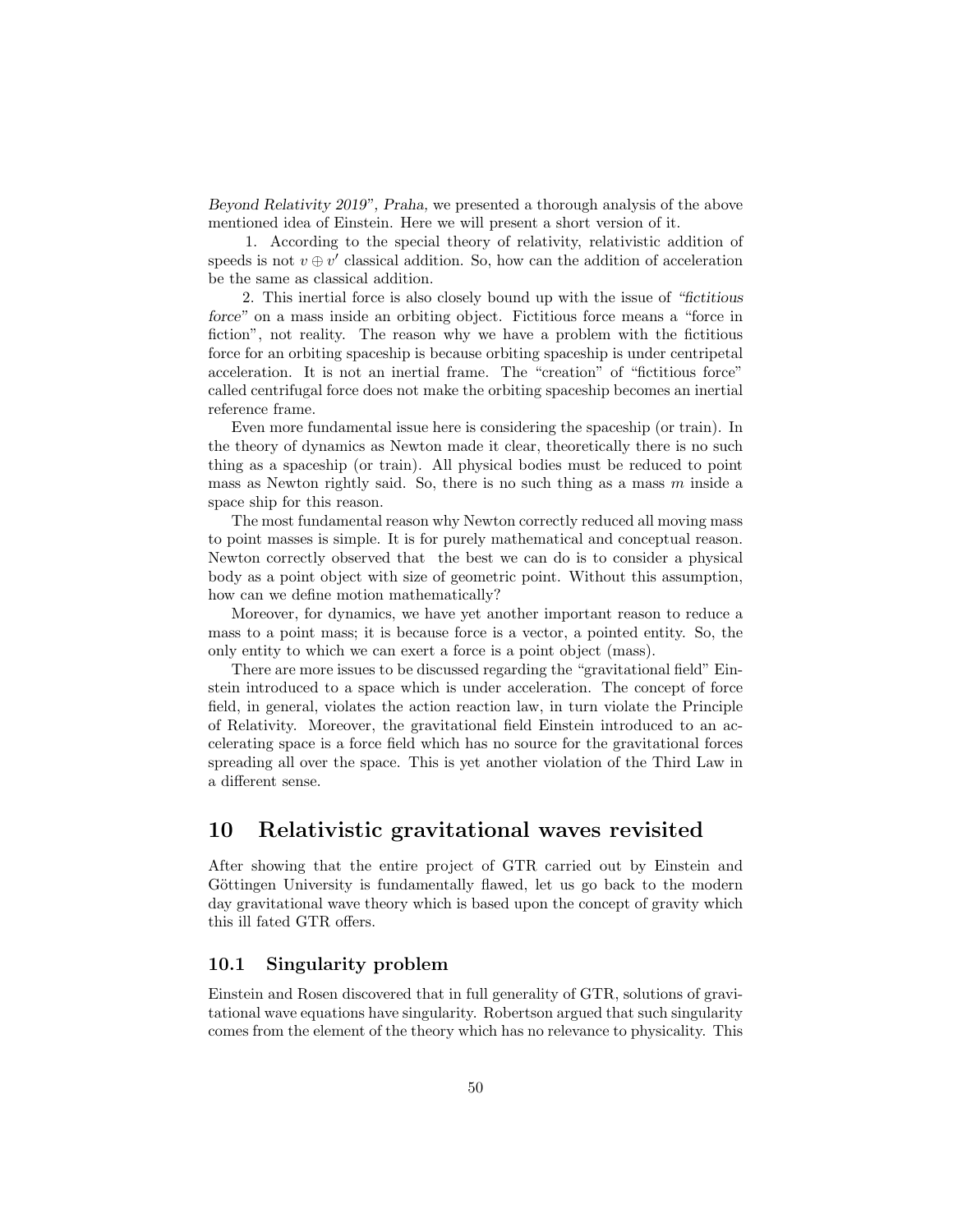is an interesting development. At least Robertson agreed that GTR is governed by physically irrelevant mathematical elements. Now the question unanswered is if isolating such undesirable elements will yield consistent physically meaningful theory. The record shows that there is no research done to answer this question. Typical cultural problem of do not miss the bus, get "quick results" to impress the public diverted researchers from digging into this real problems.

### 10.2 Source of the confusion: Riemann curvature tensor?

In 1956, Pirani pointed out that all of these confusions associated with the Relativistic Gravitational Wave Theory coming from the choice of coordinate systems can be resolved by reformulating the gravitational waves in terms of manifestly observable Riemann curvature tensor. Again, this observation is highly questionable. Such analysis should follow only after resolving fundamental logical and mathematical inconsistencies of GTR. In an inconsistent theory which is not a theory to begin with, there is no issue of confusion. It is not the matter of tensor. It is the matter of the "momentum-energy" which the tensor is to represent. We strongly wonder what kind of basic logical education these "researchers" were given. It is astounding that the prestigious mathematical institute of Göttingen produced this kind of research. In applied mathematics, mathematics is never the issue. If something goes wrong, it is always the understanding of the issue to which we try to apply mathematics which goes wrong. It is very rare that mathematicians make errors in this way. Mathematics is a self-contained discipline and without any "input" from physicists, mathematicians will articulately figure out if their theory is correct or not.

#### 10.3 Feynman on energy of gravitational waves

In 1957, Feynman presented a thought experiment which suggests that the gravitational wave carries energy by generating heat using gravitational waves. We wonder how he thinks about his own refusal of energy and adoption of momentum to deal with the divergence problem of QED. Is he not yet another example of opportunists?

### 10.4 Waves which carry momentum?

However, Feynman is not alone at all. Virtually all theoretical physicists became too specialized and look at things only through narrow windows of their hopelessly specialized highly questionable research. For example according to https://en.wikipedia.org/wiki/Gravitational wave", water, waves, sound waves and electromagnetic waves are able to carry energy, momentum and angular momentum and by doing so, they carry those away from the source."

Anybody who studied wave mechanics correctly knows that no water wave which moves through water will carry momentum as there is no momentum in such waves. No mass moves in the direction of the motion of water waves. It is the local vibration of the medium which moves to the direction of the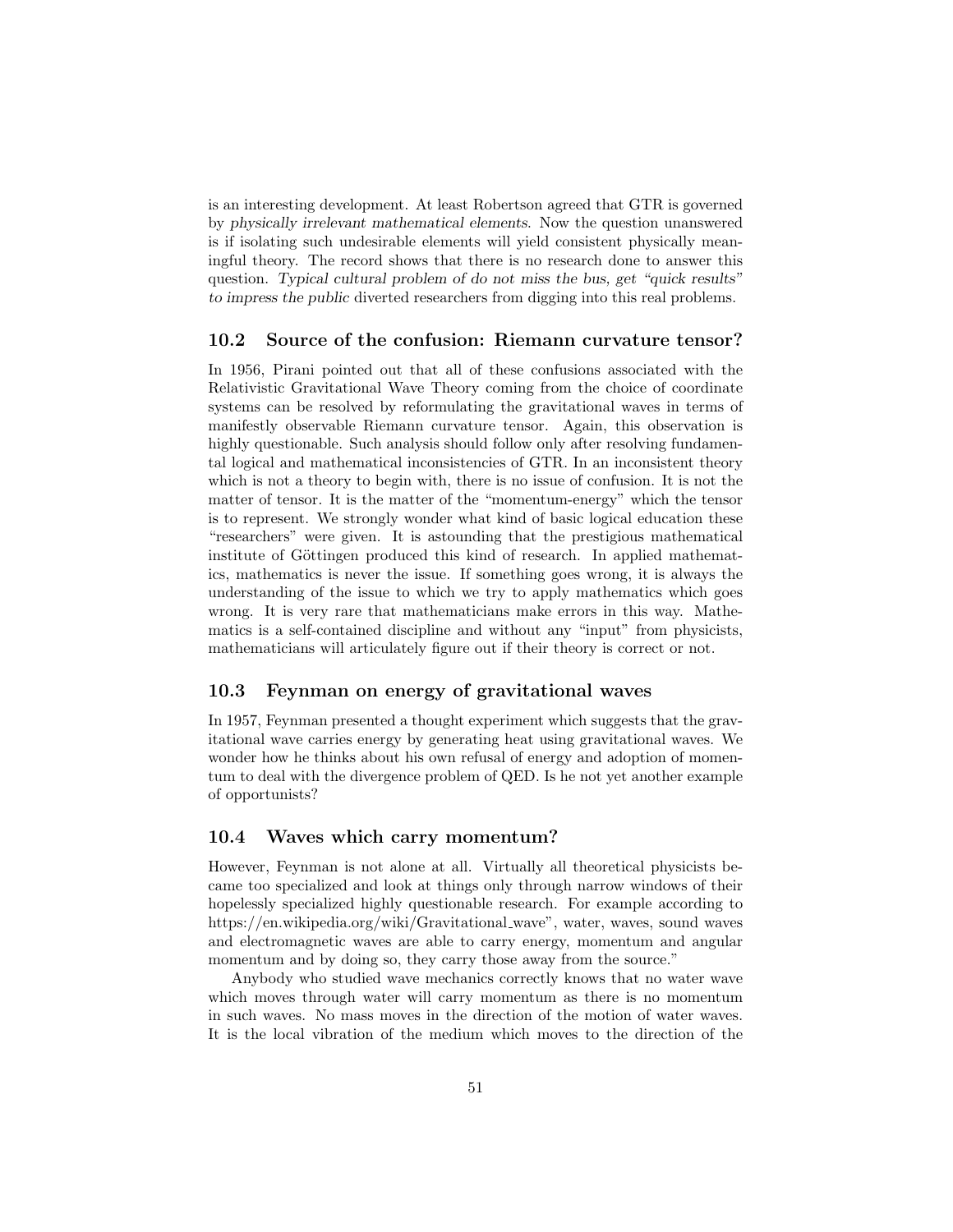waves. No earth quake will move water as tsunami from the epicentre to many thousands of km away with the speed of 500km/h. The problem with the theoretical physics culture is that they become so "superior" and "removed" from the reality that they do not understand what the secondary school students will readily understand anymore. As we keep stressing, there is no such thing as em waves as em field is not physical reality. It is a counter factual modality. More fundamentally energy is not a legitimate physical concept as we discussed above. The work needed to accelerate from m0 to mv is not necessarily  $mv^2/2$ . It depends upon how we accelerate. What is more disappointing is that when we discuss these basic issues, the usual responses we get are typical arrogant and rather off the point "responses".

The idea of waves carrying momentum came in as the result of the false theory of relativity. Einstein's ill fated  $e = mc^2$ . This lead to the wrong equation of momentum-energy which related momentum and energy. This lead to the wrong conclusion that as waves carry energy, they carry momentum. This is not only mathematically wrong but also conceptually false. Energy is a counterfactual modality and momentum is a physical reality. They are of different category.

It is disconcerting that the political dominance of relativity which lasted nearly a century eroded theoretical physics to the extent where theoretical physicist can not separate classical wave mechanics and relativistic wave theory. The culture of suppression of threatening facts put the physicists community in the dark, hampering the future development of physics.

#### 10.5 Observable Riemann curvature tensor?

Einstein and Rosen discovered that in full generality of GTR, solutions of gravitational wave equations have singularity. Robertson argued that such singularity comes from the element of the theory which has no relevance to physicality. In 1956, Pirani pointed out that all of these confusions associated with the relativistic gravitational waves are coming from the choice of coordinate systems and can be resolved by reformulating the gravitational waves in terms of manifestly observable Riemann curvature tensor.

The problem here is not technical nature as Pirani thought. The question is what did he mean by "observable". Is it observable in the local Minkowski space or in the absolute space. If mathematicians are asked, they will certainly say that it must be in the absolute frame as the absolute space curvature is defined by the energy-momentum tensor.

So, far so fine, but what about actual measurement? We have our own local Minkowski space according to Einstein and contingent upon the grand assumption that the relativity inside this local space is consistent and valid, we can legitimize our observation in this local space. There are two issues here. First, Minkowski local space time theory is inconsistent. This finishes the entire argument here. Second, the Riemann tensor defines the curvature of the absolute space. How local observation of local space can lead us to the global curvature of the absolute space.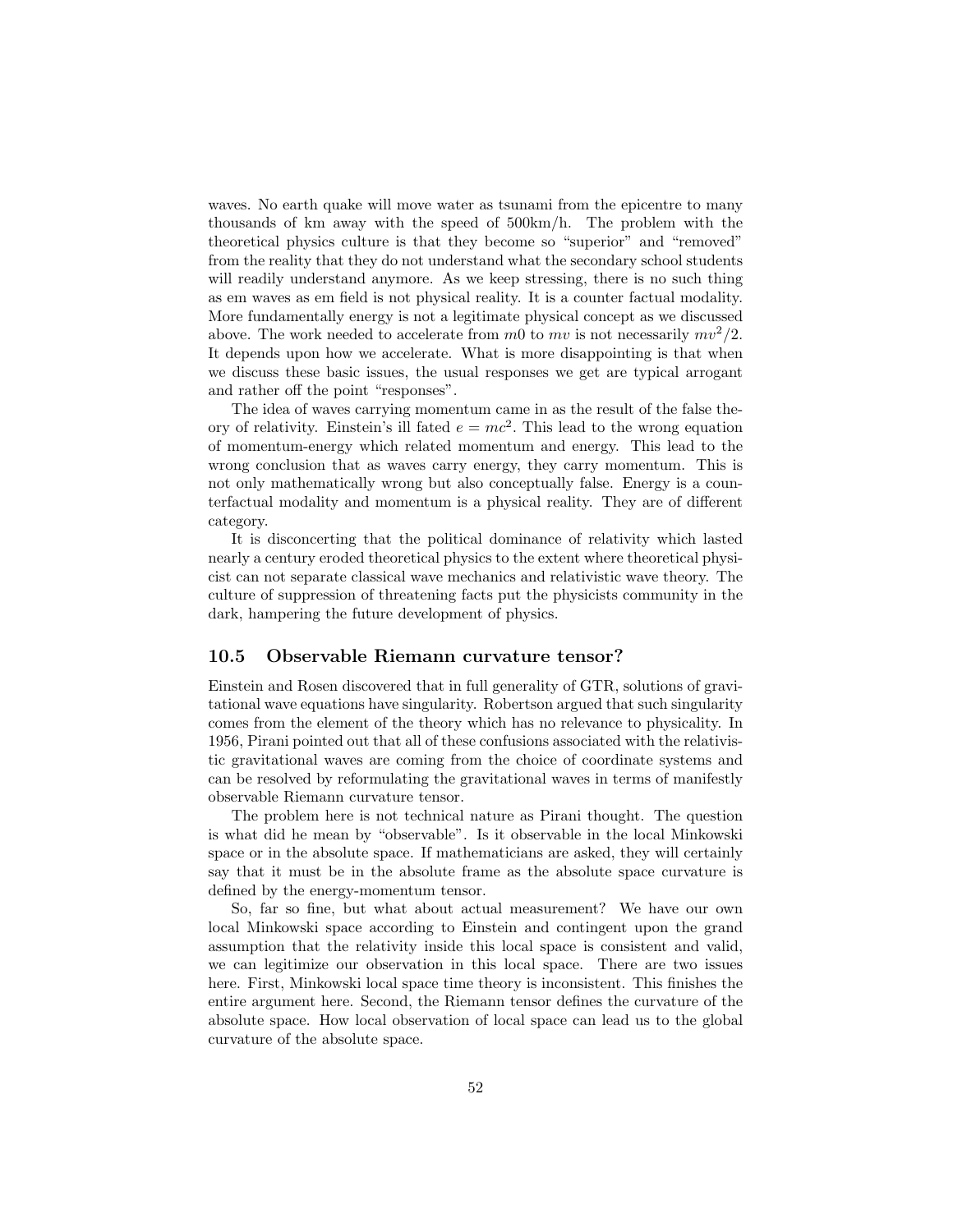# 10.6 Red shifting

It has been argued and accepted by the mainstream physics community that the electromagnetic wave shifts towards the red due to the relative velocities of the source and observer. The argument goes as follows: Assume we emit a light beam upward from the floor to the ceiling. Due to the downward acceleration of the room, by the time the light reaches the ceiling the ceiling is moving faster than the source on the floor was when light left it. In other words, the receiver at the ceiling is approaching the source (to be precise where it was when light left). Therefore we should expect the blue shift due to the Doppler effect. Therefore the observer in the room will notice the blue shift. This will make the observer notice the downward acceleration. This contradicts the Equivalence Principle which says that the free falling body will not notice its free falling. So, there must be a red shift due to the light moving upwards against the gravitational to compensate this blue shift. This is how Einstein obtained the red shift.

This argument is flawed. It is not the observer in the room who sees the ceiling falling towards where the floor used to be. It is an outside observer who will see that the ceiling is falling towards where the floor used to be. Einstein failed to understand that the inside observer is also subjected by the same acceleration due to the gravity. After all, all of this confusion is simply due to the simple fact that Einstein's argument for the Equivalence Principle is fundamentally flawed.

There is an even more elementary flaw in this argument of Einstein. Einstein's failed argument applies only for the accelerating velocity of the source and observer.

Notwithstanding, gravitational wave research community endorses the view that like em waves, gravitational waves exhibit shifting of the wave length due to the relative speed of the source and observer. To begin with this claim is false because the analogy must apply for the case where the source and receiver are not relative inertial motion but relative accelerating motion.

This issue shows the worst of the troubled relativity theory. Relativity theory has different faces depending upon the nature of the relative speed, either constant speed or time varying speed. It is shocking that no professional relativists paid enough attention to this subtle but important issue.

# 11 Quantum gravity theory

Among enthusiasts, there is a big urge to build "quantum gravity theory" which is analogous to the "quantum electrodynamics". They have some difficulty in dealing with the divergent terms. For some reason, they can not find a good way to deal with this.

# 11.1 Quantization of gravity waves

Considering the fact that in QED, we started with the quantization of em waves as photons which are "rest mass" zero particle which "keeps moving with con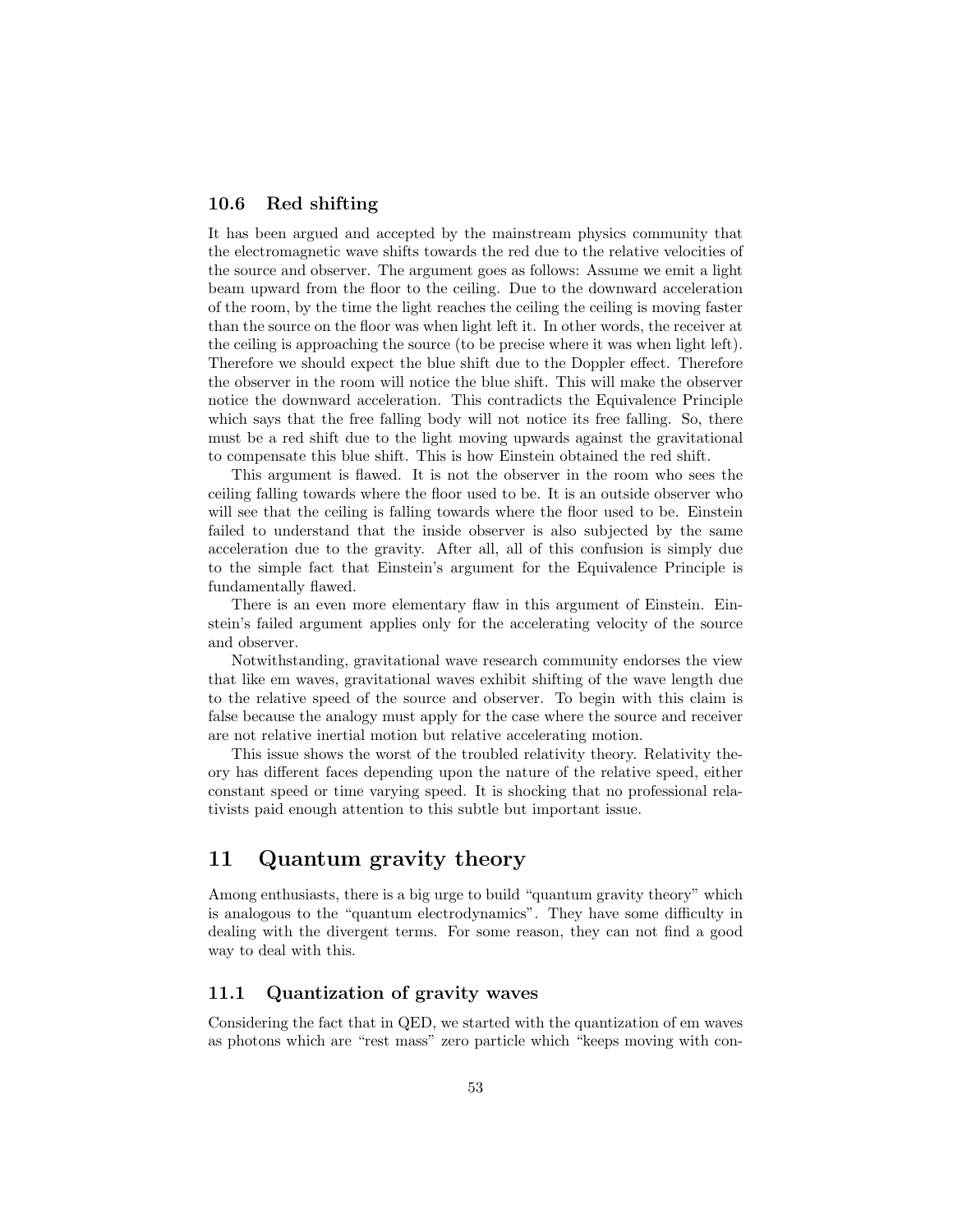stant speed  $c$ ", may be the first thing to do in this direction here is to obtain the "quanta of gravitational wave".

However, we have some problem with Einstein's photon We wonder how is it possible that a particle which never stops, which always move with speed  $c$ has "rest mass". Having rest mass which is 0 and having no rest mass at all are entirely different category. Let us make this argument more concrete. Consider  $x^2+1=0$ . This equation has no real solution. Does this mean  $x=0$  in a theory where we do not consider imaginary numbers?

As discussed in [2] Relativistic theory of photon, Einstein thought that the rest mass of photon is 0 as he thought that  $0/0$  is "any number". But this immediately leads to contradictions.

After all, is it still a good idea to follow the step of what QED researchers did and bang out quantum version of gravity waves? As a typical cultural problem of theoretical physics, instead of rectifying wrong ideas and wrong results, researchers tend to push the old questionable ideas to push their frontier further forward. This following the trend continues till the next "revolution" of sensational scale appears. The entire history of the 20th century theoretical physics was this process of pushing wrong ideas and wrong method which created inconsistent theories to expand the kingdom of wrong thinking. We have argued with solid reasoning that QED is not the most successful theory of physics. It is one of the most questionable of physics in history. This is not surprising at all if we consider the dependence of this theory upon the completely false theory of relativity. What is lacking in contemporary theoretical physics is discernment.

The reason why QED appeared to be the most successful theory is mostly because it dealt with extremely small particles moving with incredibly fast speed. This makes it impossible to do what we are used to do as "experiments" impossible. It is clear that almost all experiments were measured applying theoretical formulas to trajectories produced "which are not even supposed to be there" according to the theory. Certainly the formulas used to measure are all verified It is what logicians call vicious circle. To make the matter even worse, probability theorists will remind quantum mechanists that there is no such thing as experimental verification or refutation for QM as it is a theory of probabilistic prediction and the relative frequency converges only at the limit.

It appears that physics community is still trapped in the mind set of good old industrial revolution age in their mind set and what we are dealing with in contemporary physics is way more advanced than the industrial revolution time physics. Physicists ought to open their eyes to this new situation and figure out the correct and new way to deal with today's issues in physics.

So, instead of wasting resources in pushing this wrong project based upon wrong ideas, we should go back to the source of problems and correct them. The first thing we must do is to understand the total invalidity of relativity theory and do something about it. This obviously leads to the correction of QM and eventually the theory of gravitation.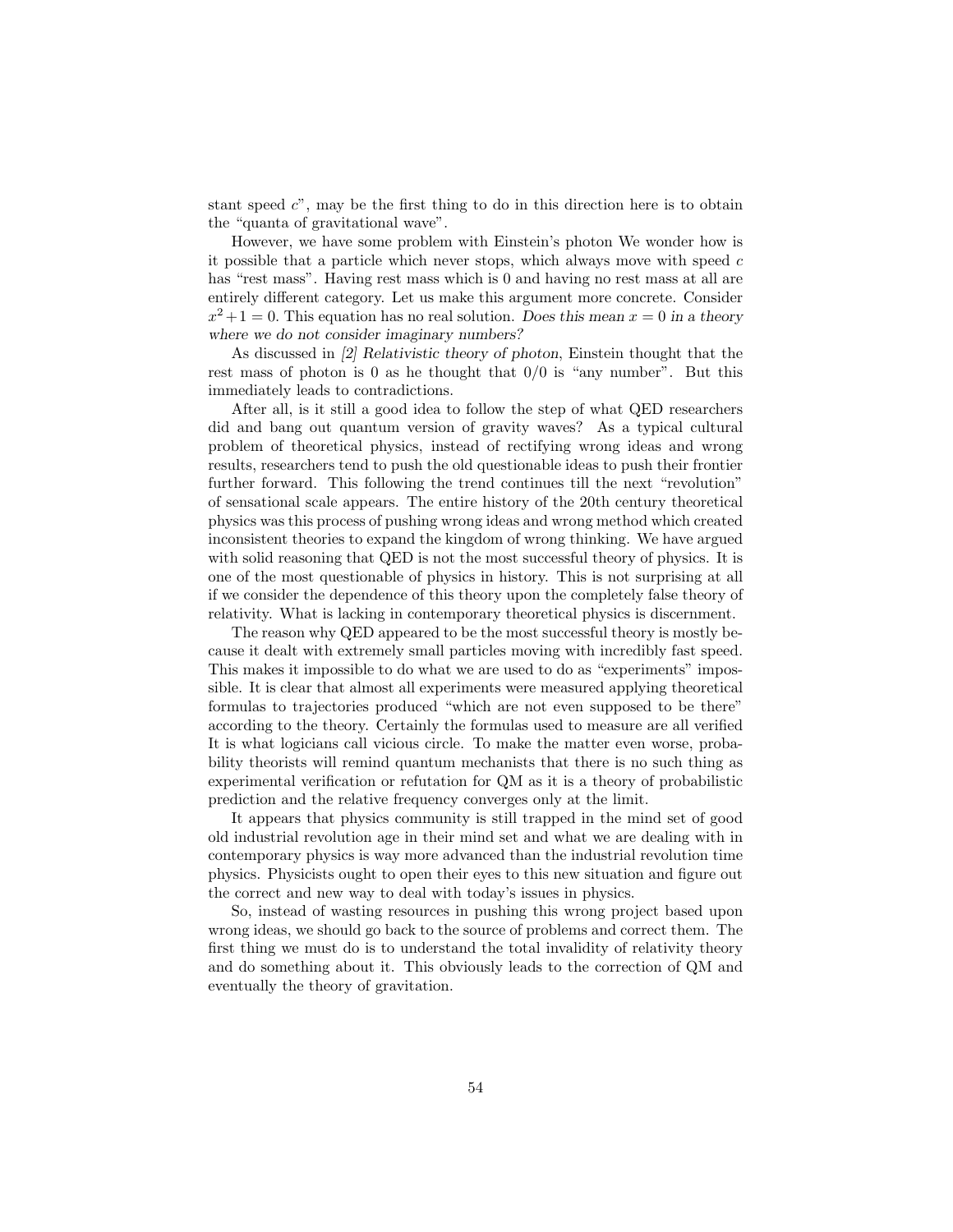## 11.2 Renormalization problem

As we discussed in 6.5.4 Tomonaga-Schwinger renormalization, in QED, the reason why they managed to find solutions to the problem of reorganization is because they treated the issue as a pure mathematical issue as Tomonaga did. He showed that for the problems which appear in QED, the diverging terms are always linear or logarithmic. So, he managed to show, for these problems, how to remove the diverging term problems. As Dyson showed, Feynman's solution to this problem, which he used Kramer's cut off, is a special case of the general solution of Tomonaga.

In case of quantum gravity theory, apparently this is not the case. But is this the weakness of quantum gravity theory? We do not know. We do not think that the solution Tomonaga presented is intrinsic. It was just a matter of luck that Tomonaga found that the diverging problems in QED are caused by the linear or logarithmic terms.

In the end the renormalization issue for QED is closely bound up with the good old issue of the electromagnetic mass which appeared in the classical em theory as closely studied by Thomson and Poincaré. So, it had some ontological connection to reality. We do not see this relation in quantum gravity theory. The difference here is that in case of QED, it was such that the em force field added extra mass to the charges. In case of gravitational field theory, there is only one force, gravity.

All of this is to say that contrary to the development of the theory of renormalization in QED, there is no ontological explanation of the problem of renormalization in the quantum gravity theory. It is a pure "mathematical" theory which has little relevance to physics.

The historic reality is such that the well-understood fundamental connection between classical em theory and QM was severed by the ultra creative theory of relativity by Einstein, as more and more theoretical physicists are recognizing, and this "grand mathematical abstraction" made theoretical physics drifted away from physical reality to the wonder land of popular science. From mathematical point of view it is highly questionable if mathematics used in modern physics such as relativity theory was really understood by those who used it. For example it appears that basically no specialists on GTR understands a basic mathematical fact that the manifold can exist only within the context of Euclidean geometric space. This lack of understanding made relativists attack Kant for his philosophy of the space. These trend following thinkers did not understand that without Kantian philosophy of space, there is no curved space. Among modern theoretical physicists, Feynman seemed to have been one of the very few who rightly did not take relativity theory seriously. He also is known for rightly rejecting the highly controversial force field concept in theoretical physics for a very good reason. It is unfortunate that he has not been appreciated for really important things he did. As a popular science champion figure, he has been "known to the public image as a genius" created by the business interest of popular science. All of this is consistent with the disturbing fact that Einstein whose mathematics is mostly wrong has been known to be a mathe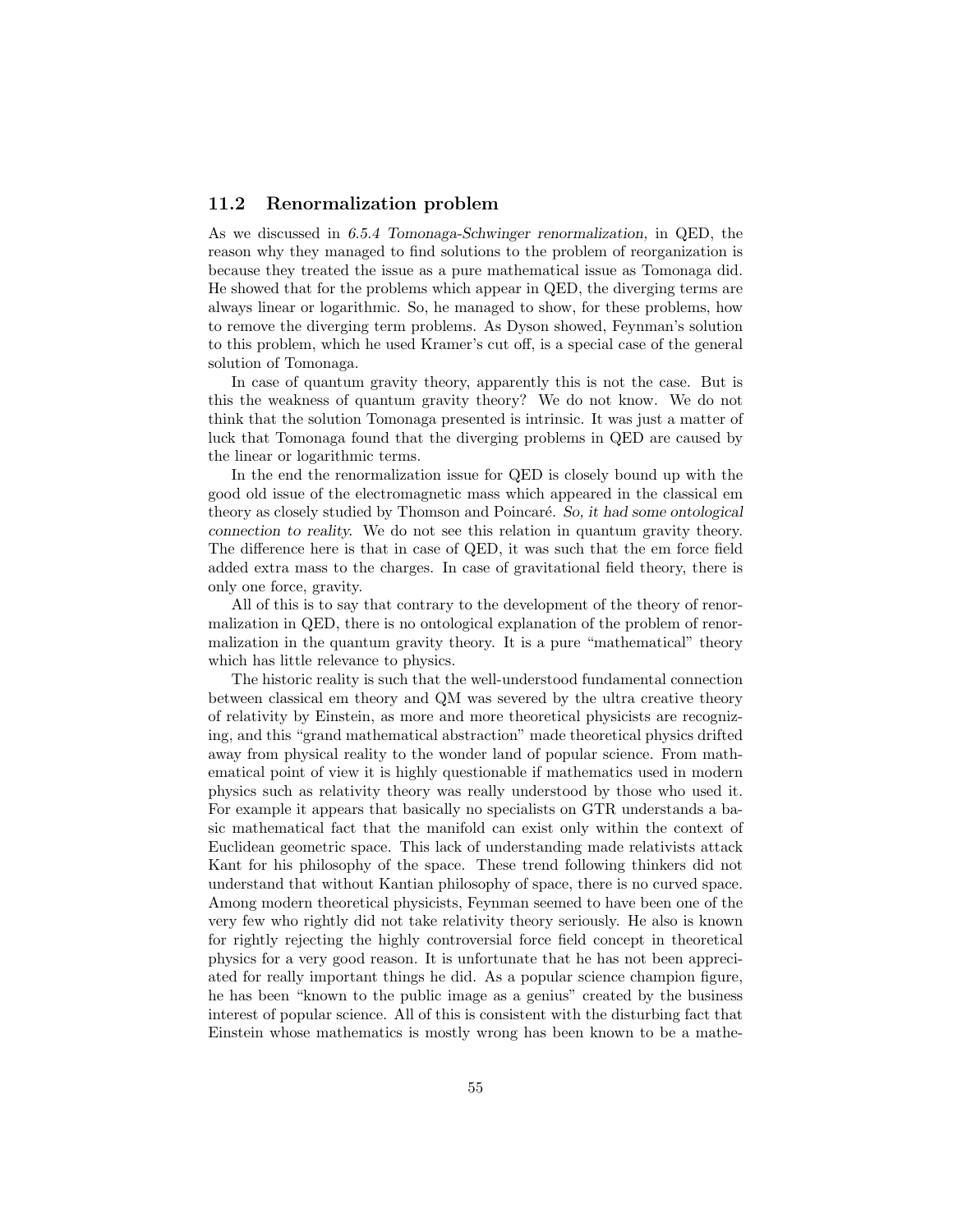matical genius. In pure mathematics, we have no such thing as geniuses. We call Gauss a greatest mathematician ever lived.

# 11.3 Gravitons?

Despite all of these difficulties and negative perspectives which are emanating from the mentioned conceptual and mathematical incoherence, dedicated Quantum Gravity researchers still hold a high hope in their future. They consider the project of building successful theory of quantum gravity to be a harmonization (unification) of gravitational theory and quantum mechanics: one for the understanding of large scale physics and the other for micro scale physics.

#### 11.3.1 Empirical issues

From empirical point of view, this is highly questionable. Astronomy is way too large for us man kind to do experiment in the way we do experiment for our size world. All we can do is to observe the far way starts relying upon em waves. As we know well, basically we know nothing about em waves and lights except that they are not physical reality. They are modal waves which travel through the modal fantasy of the em fields. Moreover, the only theoretical tool which gives us power to conclude something about distant stars is the so called Doppler effect. Despite so much trust we have on this effect, the logical reality is that we have no understanding of the connection between the frequency shift and the energy conservation. Frequency shift means the shift of energy and there seems to be no clear explanation of this observed energy shift and the total energy conservation. So, we are not sure if our calculating the speed of a distant star through the Doppler effect is trustworthy. On the top of it, once we get this speed correct, then we have to translate it to the relativistic one and clearly there is a vicious circularity in this argument. The problem of  $v$  in the gamma factor being classical speed is sticking its ugly head up.

Quantum particle world is way too small for our size world to do experiment. This is why in QM we ended up with the probabilistic theory with uncertainty. This killed entire quantum physics because the uncertainty principle asserts that we can never ever see trajectories. We wonder what then are these lines which appear in the particle detection chamber. A typical "response" from the mainstream quantum mechanists on this fatal criticism was totally astounding. They said it was not the problem of QM but it was the problem of Copenhagen interpretation! Jolly good, the ignorance and arrogance exhibited by this is totally consistent with that exhibited by the typical statement from the mathematically challenged physicists that mathematics is just a language for physics.

The bad news is that neither astronomical scale physics nor micro-scale physics can be handled by the "traditional empirical method" anymore.

What is interesting is that in the so called quantum computing, more and more researchers are distancing themselves from QM thinking that this is an interesting parallel computing at the level of bits which should be realized out of the QM.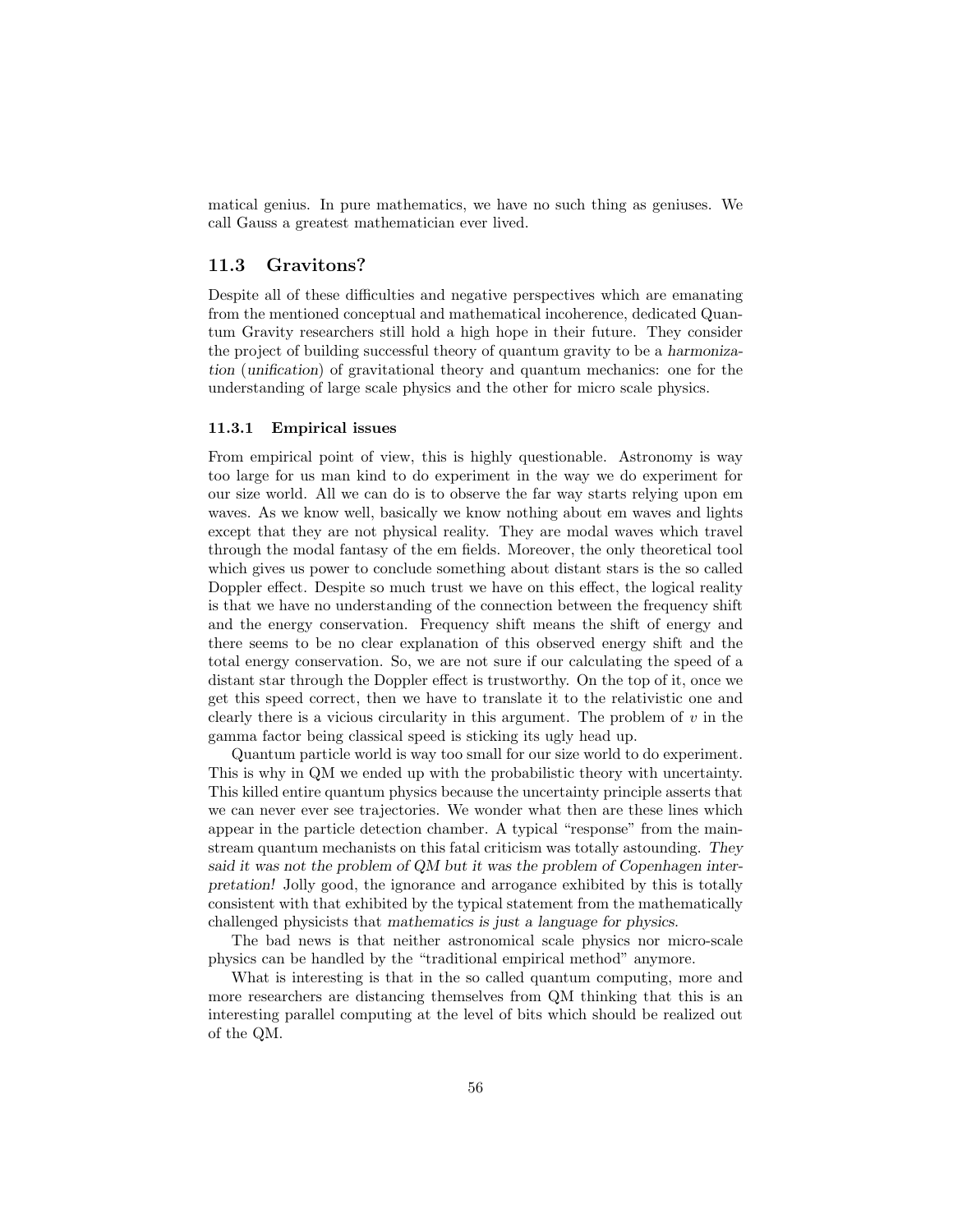So, we wonder where the minds of those quantum gravity researchers are when they dream about harmonizing these two extreme world which we have little control.

#### 11.3.2 Theoretical issues

Putting aside this warning from empirical point of view, we wonder if it makes any sense to dream about "meaningfully unifying" quantum physics and general relativity theory both of which are mathematically and logically inconsistent. Logic clearly tells us that an inconsistent theory can prove anything. It is called deductive explosion in logic and mathematics. This is why we reject inconsistent theories. All of this simply means that already quantum theory and general relativity are "harmonized and unified". The only draw back here is that the "harmonized theory" is meaningless and so totally useless.

Putting this sweeping but true statement aside, let us discuss some attempts made on the line of unifying quantum mechanics and general relativity to produce quantum gravity theory.

Problem of time: One of the largest issues here is that of time. In quantum theory, time is a meta concept which defines physical phenomena but is not affected by physical phenomena. In general relativity theory, time is a variable which is affected by other elements of the system. Logically speaking, the time in general relativity theory is invalid due to the vicious circularity or self-refutation. It is unfortunate that relativists do not understand this hierarchical issue. In serious mathematical science, we do not deal with over creativity like this as it leads to contradiction. Science and fine arts are entirely different category. We scientists do not want this kind of undisciplined creativity. Mathematical science is not an indulgence in creativity. It also is the case for fine arts where more liberal creativity manifests and play key role. They do not need strictly disciplined creativity as in mathematical sciences. Anyhow, these two theories are inconsistent in different ways and so, in the end this difference does not matter.

Problem of point particle: Despite some sign of success at low energy, the project of quantum gravity hit a wall at high energy where the renormalization, removing the divergence due to the point nature of the particle, became impossible. Putting aside the validity of the "quantization" in the sense of quantum field theory, this difficulty lead some theoretical physicists to a "mathematical; solution" in which we avoid the point particles all together and moved to the physics of strings. This theory is capable of modelling difference in particles such as charges and gravitons involving "10 dimensions". This super string theory is not relativistic in the sense of based upon "curved spacetime" of Einstein.

M-theory: The effort to make the above mentioned super string theory general relativistic created an M-theory which is an eleven dimensional theory. Despite claimed "success' this theory also succumbs to the inconsistency problem which comes from that of the General Theory of Relativity.

In the end, the tragic conclusion is that all of these great efforts turned out to be failure just because both STR and GTR are inconsistent, in addition to the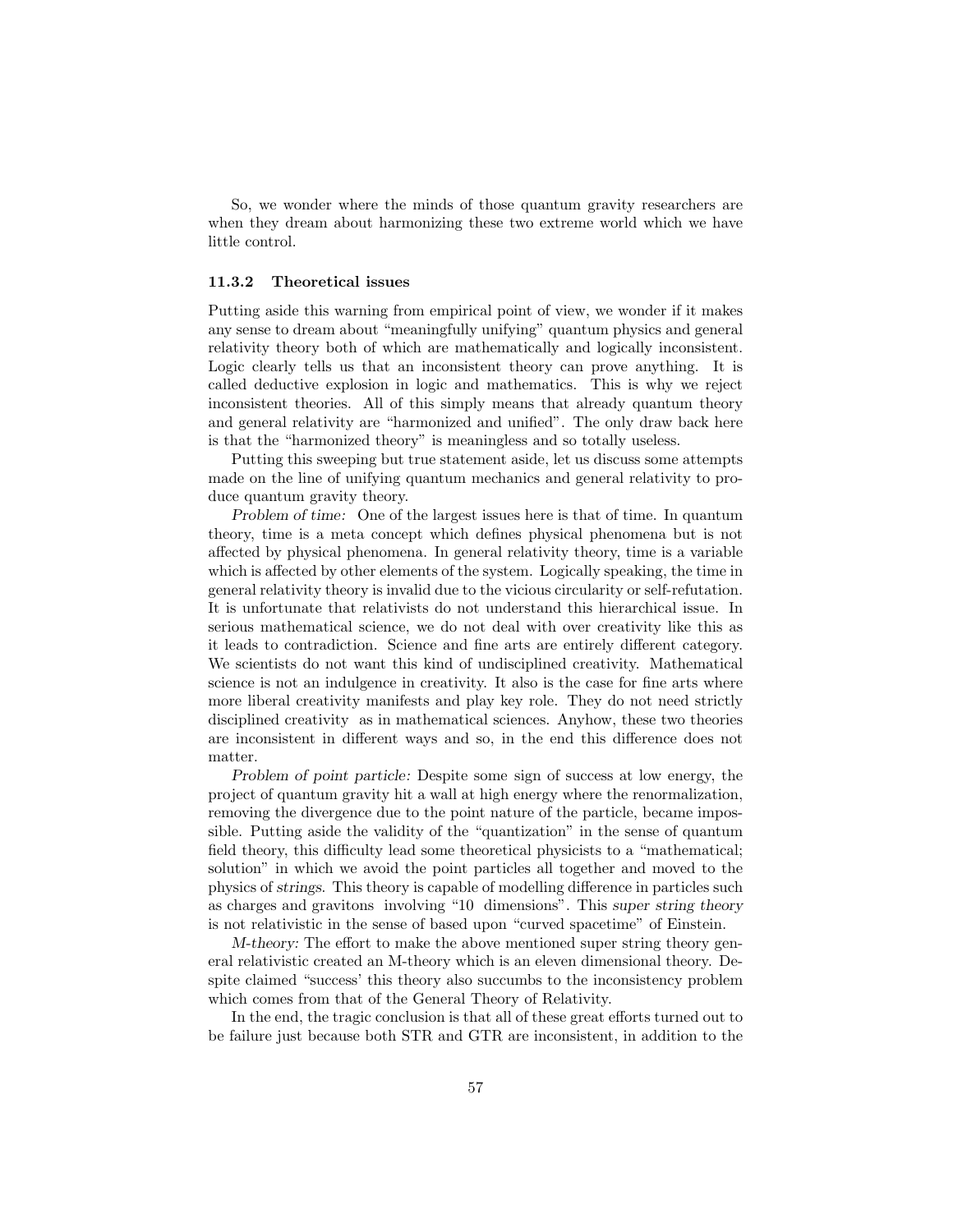inconsistency of QFT such as QED which originates from the inconsistency of STR. This is a clear warning to theoretical physics that the logical consistency of a physical theory is a most important issue not to be put aside. By denying it, as it has been the case for nearly a century, the problem will not go away. The devastation will keep accumulating to the catastrophic end. To be more direct, finding political solutions to this kind of problems will never resolve the problem. Now theoretical physics is at cross road as Dingle warned 50 years ago.

# 12 Bibliography

- [A-M] Ashby-Miller, Principle of Modern Physics, Holden Day, 1970
- [Bacon] Bacon F., Novum Organum, 1620.
- [Bergman] Bergmann P.G., Introduction to the Theory of Relativity, Prentice Hall, 1942.
- [Berkeley] Berkeley, G., "A Treatise Concerning the Principles of Human Knowledge", Part I, 1710
- [B-R] Barish B C; Weiss R, "LIGO and the Detection of Gravitational Waves, Physics Today, 54 (10): 44, 1999
- [Chakrabarty] Chakrabarty, Indrajit, "Gravitational Waves: An Introduction" arXiv:physics/9908041, 1999.
- [Dingle] Dingle Herbert, Science at the Crossroads. London: Martin Brian & O'Keeffe. 1972.
- [De Broglie] De Broglie, Recherches sur la théorie des quanta (Researches on the quantum theory), Thesis, Paris, 1924, Ann. de Physique (10), 1925
- [Einstein] Einstein, "Zur Elektrodynamik bewegter Körper, Annalen der Physik, 332 (10), 1905.
- [Einstein] Einstein, "Näherungsweise Integration der Feldgleichungen der Gravitation", Sitzungsbergssberichte der Königlich Preussischen Academie der Wissenschaften part 1: 688-696, 1916
- [E-R] Einstein-Rosen, "On gravitational waves", Journal of the Franklin Institute. 223 (1): 43-53, 1937
- [E] Engelhardt, "Phase and Frequency Shift in a Michelson-Interferometer", Physics Essays 27 (4), 2014.
- [F] Feynman R.P., Space-Time Approach to Non-relativistic Quantum Mechanics, Reviews of Modern Physics, 20 (2):367-387,1948